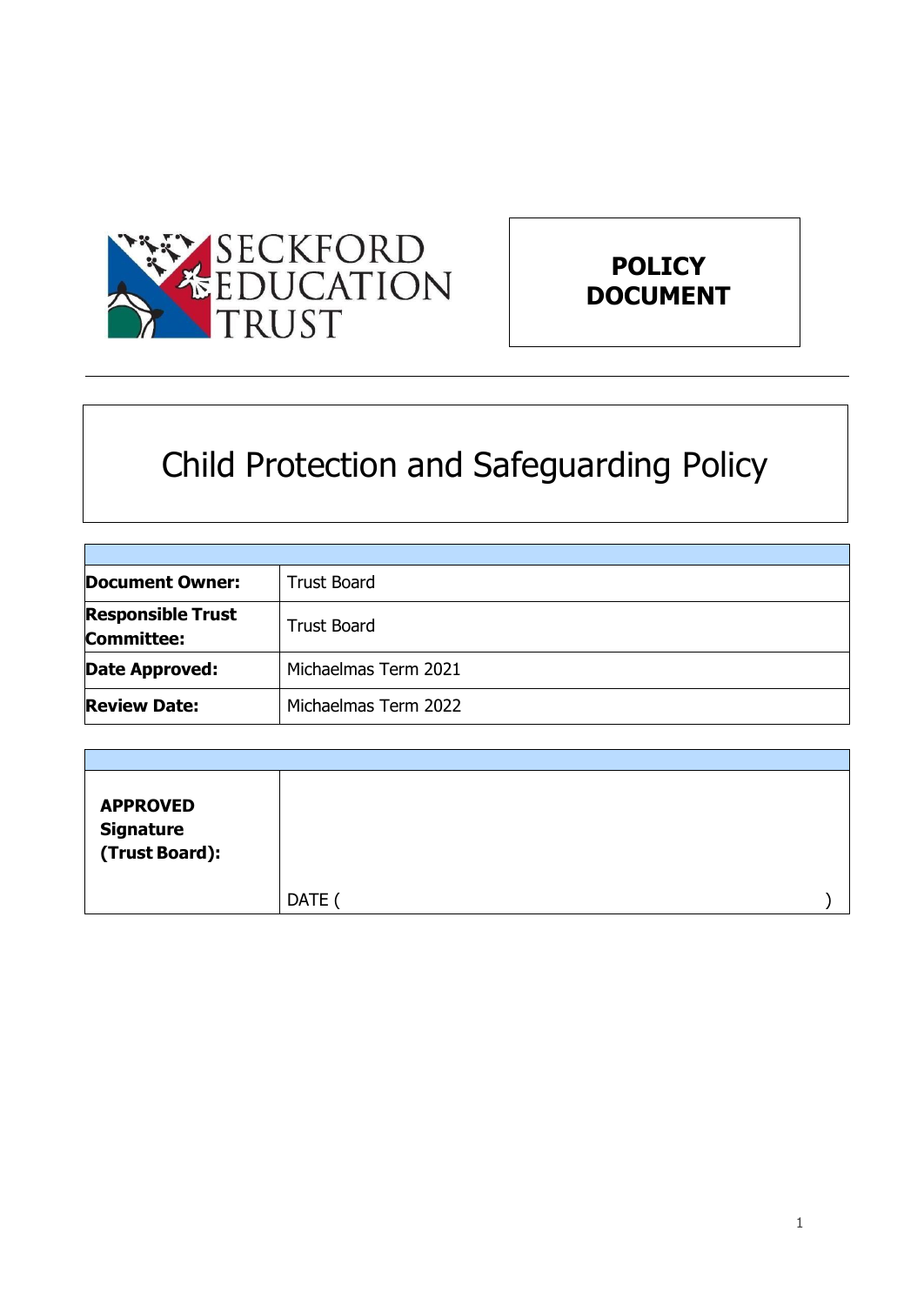#### 1. Important contacts

| <b>Responsibilities</b> | <b>Role / Name</b>                                                  |
|-------------------------|---------------------------------------------------------------------|
| Safeguarding across     | <b>Trust Board</b> (via the Trust Leadership Team nominated person) |
| the Trust               | <b>Richard Lane (Nominated Trustee)</b>                             |
|                         | <b>Mark Barrow</b> (Trust Leadership Team nominated person)         |
|                         |                                                                     |
| Safeguarding on each    | Heads of School:                                                    |
| <b>SET School site</b>  | <b>Heidi Philpott (SET Beccles)</b>                                 |
|                         | <b>Christina Watson (SET Saxmundham)</b>                            |
|                         | <b>Pia Parker (SET Ixworth)</b>                                     |
|                         | <b>Lucy Thompson</b> (SET Maidstone & SET Causton)                  |
| DSL on each School      | <b>Heidi Philpott (SET Beccles)</b>                                 |
| site/Designated         | <b>Christina Watson</b> (SET Saxmundham)                            |
| Person for Children     | <b>Henry Popham-Cooper (SET Ixworth)</b>                            |
| in Care (CiC)           | Helen Brunning (SET Maidstone and SET Causton)                      |
| ADSL on each School     | <b>Beth Woods/ Ben Wilgress / Charlotte Goode (SET Beccles)</b>     |
| site/Designated         | Laura Bevan/ Cerun Hanlon/ Adam Hume (SET Saxmundham)               |
| Person for Children in  | <b>Paul Spurin/ Baz Hale/ Pia Parker (SET Ixworth)</b>              |
| Care (CiC)              | <b>Lucy Thompson/ Jess Hearn</b> (SET Maidstone and SET Causton)    |
|                         |                                                                     |

All contact details for those with responsibility for safeguarding can be found on the Trust website at <http://www.seckfordeducation.org.uk/who-we-are/safeguarding/> and the School-specific contact details on each school's website:

- <https://www.becclesschool.org.uk/>
- <https://www.ixworthschool.org.uk/>
- <https://www.saxmundhamschool.org.uk/>
- <http://www.maidstoneandcaustonfed.co.uk/>

## 2. Aims

This policy outlines the Trust's position in respect of the safeguarding of children and young people across all its Schools and in all procedures. The Safeguarding Procedures Manual covers the day-today practice of staff, led by DSLs and ADSLs on each site. This policy and the Safeguarding Procedures Manual cover the Trust and all its schools and as such there is no need for each School to have its own policy or procedures manual.

The Trust aims to ensure that:

- appropriate action is taken in a timely manner to safeguard and promote children's welfare;
- All staff are aware of their statutory responsibilities with respect to safeguarding;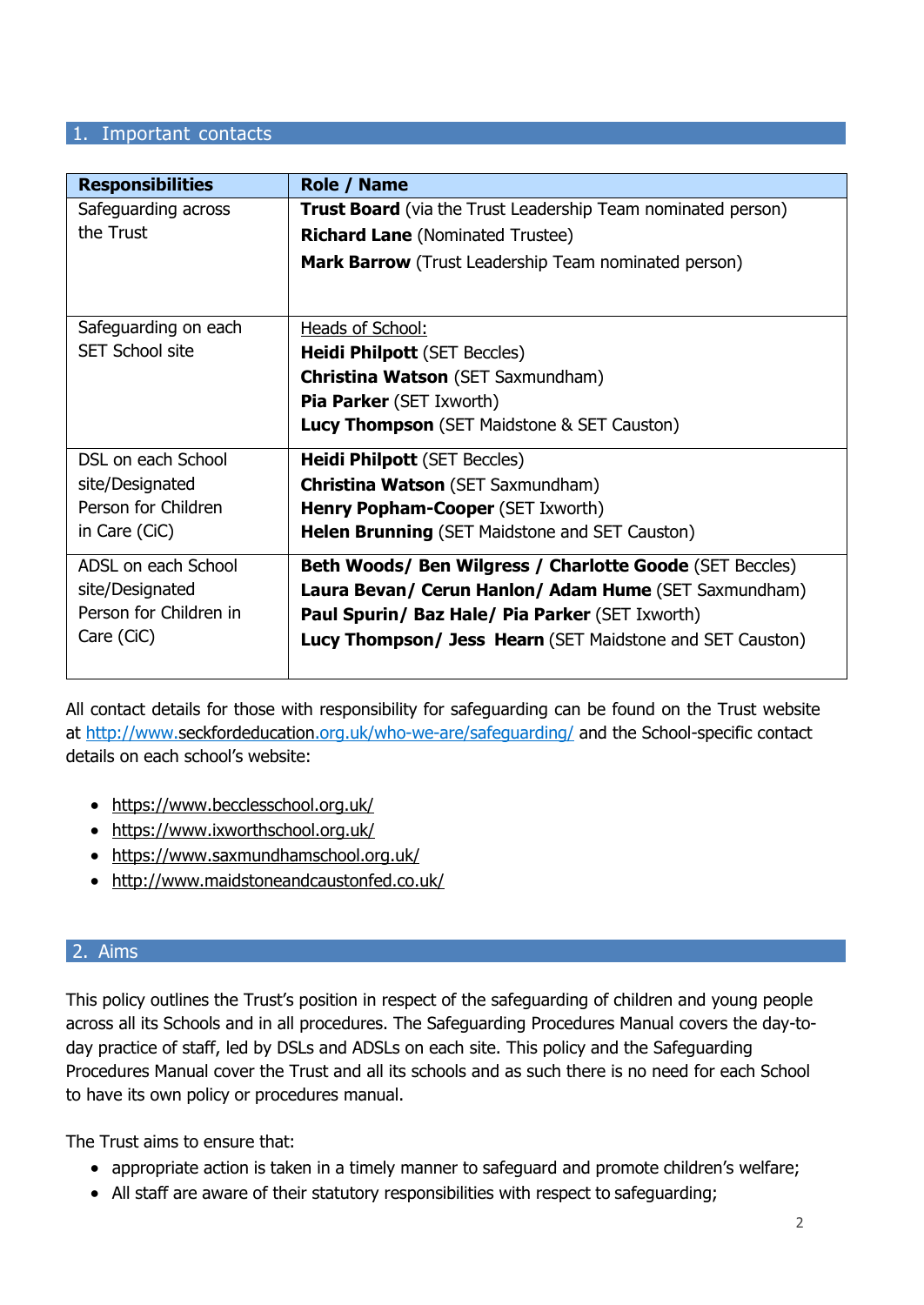• Staff are properly trained in recognising and reporting safeguarding issues.

This policy has been developed with guidance from the Suffolk Safeguarding Partnership. <https://www.suffolkscb.org.uk/> (Working Together to Safeguard Children 2018 set in legislation that the three safeguarding partners (Local Authority, Chief Officer of Police, and Clinical Commissioning Groups) must work together with relevant agencies to safeguard and protect the welfare of children in Suffolk).

## 3. Legislation and statutory guidance and other relevant policies

This policy is based on the Department for Education's statutory guidance [Keeping Children Safe](https://www.gov.uk/government/publications/keeping-children-safe-in-education--2) [in Education \(2021\) a](https://www.gov.uk/government/publications/keeping-children-safe-in-education--2)nd [Working Together to Safeguard Children \(2018\),](https://www.gov.uk/government/publications/working-together-to-safeguard-children--2) Child Abuse concerns: guide for practitioners (2015), Coronavirus: safeguarding in schools, colleges and other providers (May 2020), the Education and Training (Welfare of Children) Act 2021, Departmental advice: What to do if you are worried a child is being abused – advice for practitioners, Sexual Violence and Sexual Harassment Between Children in Schools and Colleges and the [Governance](https://www.gov.uk/government/publications/governance-handbook)  [Handbook.](https://www.gov.uk/government/publications/governance-handbook) We comply with this guidance and the arrangements agreed and published by our 3 local safeguarding partners.

This policy is also based on the following legislation:

- Part 3 of the schedule to the Education (Independent School Standards) Regulations [2014,](http://www.legislation.gov.uk/uksi/2014/3283/schedule/part/3/made)which places a duty on academies and independent schools to safeguard and promote the welfare of pupils at the School;
- [The Children Act 1989 \(](http://www.legislation.gov.uk/ukpga/1989/41)and [2004 amendment\)](http://www.legislation.gov.uk/ukpga/2004/31/contents), which provides a framework for the careand protection of children;
- Section 5B(11) of the Female Genital Mutilation Act 2003, as inserted by section 74 of the [Serious Crime Act 2015,](http://www.legislation.gov.uk/ukpga/2015/9/part/5/crossheading/female-genital-mutilation) which places a statutory duty on teachers to report to the police where they discover that female genital mutilation (FGM) appears to have been carried outon a girl under 18;
- [Statutory guidance on FGM,](https://www.gov.uk/government/publications/multi-agency-statutory-guidance-on-female-genital-mutilation) which sets out responsibilities with regards tosafeguarding and supporting girls affected by FGM;
- [The Rehabilitation of Offenders Act 1974,](http://www.legislation.gov.uk/ukpga/1974/53) which outlines when people with criminalconvictions can work with children;
- Schedule 4 of the [Safeguarding Vulnerable Groups Act 2006,](http://www.legislation.gov.uk/ukpga/2006/47/schedule/4) which defines what 'regulatedactivity' is in relation to children;
- [Statutory guidance on the Prevent duty](https://www.gov.uk/government/publications/prevent-duty-guidance), which explains schools' duties under the Counter-Terrorism and Security Act 2015 with respect to protecting people from the risk of radicalisation and extremism;
- [The Childcare \(Disqualification\) and Childcare \(Early Years Provision Free of Charge\)](http://www.legislation.gov.uk/uksi/2018/794/contents/made) [\(Extended Entitlement\) \(Amendment\) Regulations 2018 \(](http://www.legislation.gov.uk/uksi/2018/794/contents/made)referred to in this policy as the "2018 Childcare Disqualification Regulations") and [Childcare Act 2006,](http://www.legislation.gov.uk/ukpga/2006/21/contents) which set out who isdisqualified from working with children;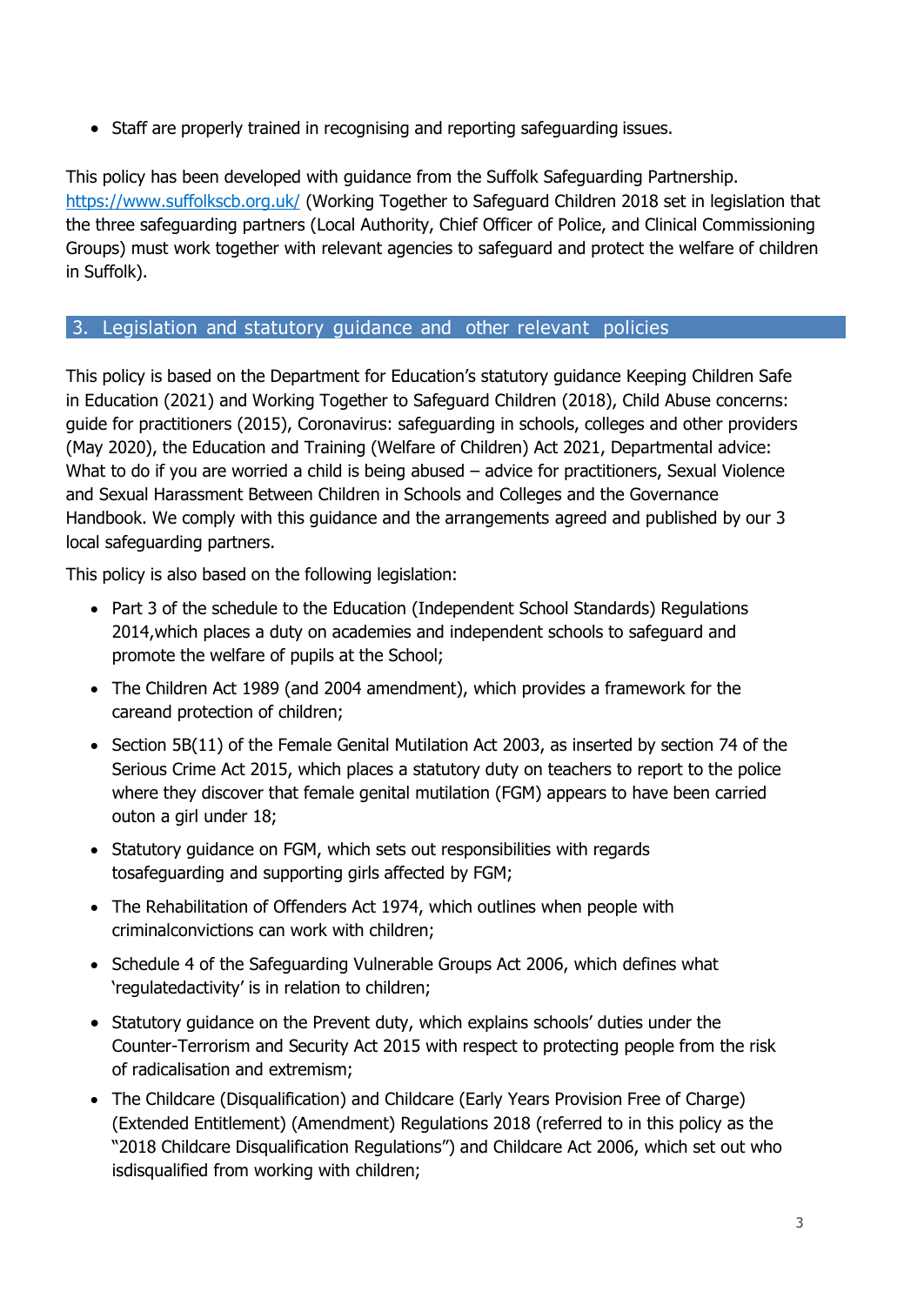This policy also meets requirements relating to safeguarding and welfare in the [statutoryf](https://www.gov.uk/government/publications/early-years-foundation-stage-framework--2)ramework for the Early Years [Foundation Stage.](https://www.gov.uk/government/publications/early-years-foundation-stage-framework--2)

and the following guidance, including policies:

- Anti-bullving Policy:
- Behaviour Policy;
- Combatting Extremism and Radicalisation Policy;
- Continuing Professional Development (CPD) Policy;
- Covid-19 Addendum;
- Data Protection Policy;
- Domestic Abuse Act 2021;
- DrugsPolicy;
- Educational Visits and Trips Policy;
- Equalities Policy (Students);
- First Aid Policy;
- Health and Safety Policy;
- Managing Violence in Schools Policy;
- Mental Health and Behaviour in Schools Guidance;
- Peer on Peer Abuse Policy;
- Safeguarding Procedures Manual;
- Safeguarding and remote education;
- SaferWorking Practices Guidance;
- SEND Code Of Practice 0 to 25 and Supporting Pupils at School with Medical Conditions
- Sex and Relationships Education Policy;
- Recruitment Policy;
- Trustee and Board Member Handbook;
- Volunteer Policy;
- Whistleblowing Policy;
- Work Experience Policy;
- Work Experience Procedures Manual;
- 'What to do if you are worried a child is being abused' Advice for Practitioners DfE;
- 'Teachers' Standards: Guidance for school leaders, school staff and governing bodies', DfE,2013;
- Suffolk Local Safeguarding Children's Board documentation; SENDCode of Practice, June 2014;
- The Children and Families Act 2014;
- Serious Crime Bill 2015 (relating specifically to the reporting of cases of FGM);
- Ofsted guidance to inspectors on the inspection of safeguarding in schools;
- Suffolk County Council's "Procedures for the Management of Children and Young People Who Display Sexually Harmful Behaviour";
- Suffolk County Council's "Information Sharing Agreement between Suffolk County Council & Schools Reported Incidents of Domestic Violence and Abuse (DVA)";
- Information Sharing: Advice for Practitioners Providing Safeguarding Services to Children, Young People, Parents and Carers.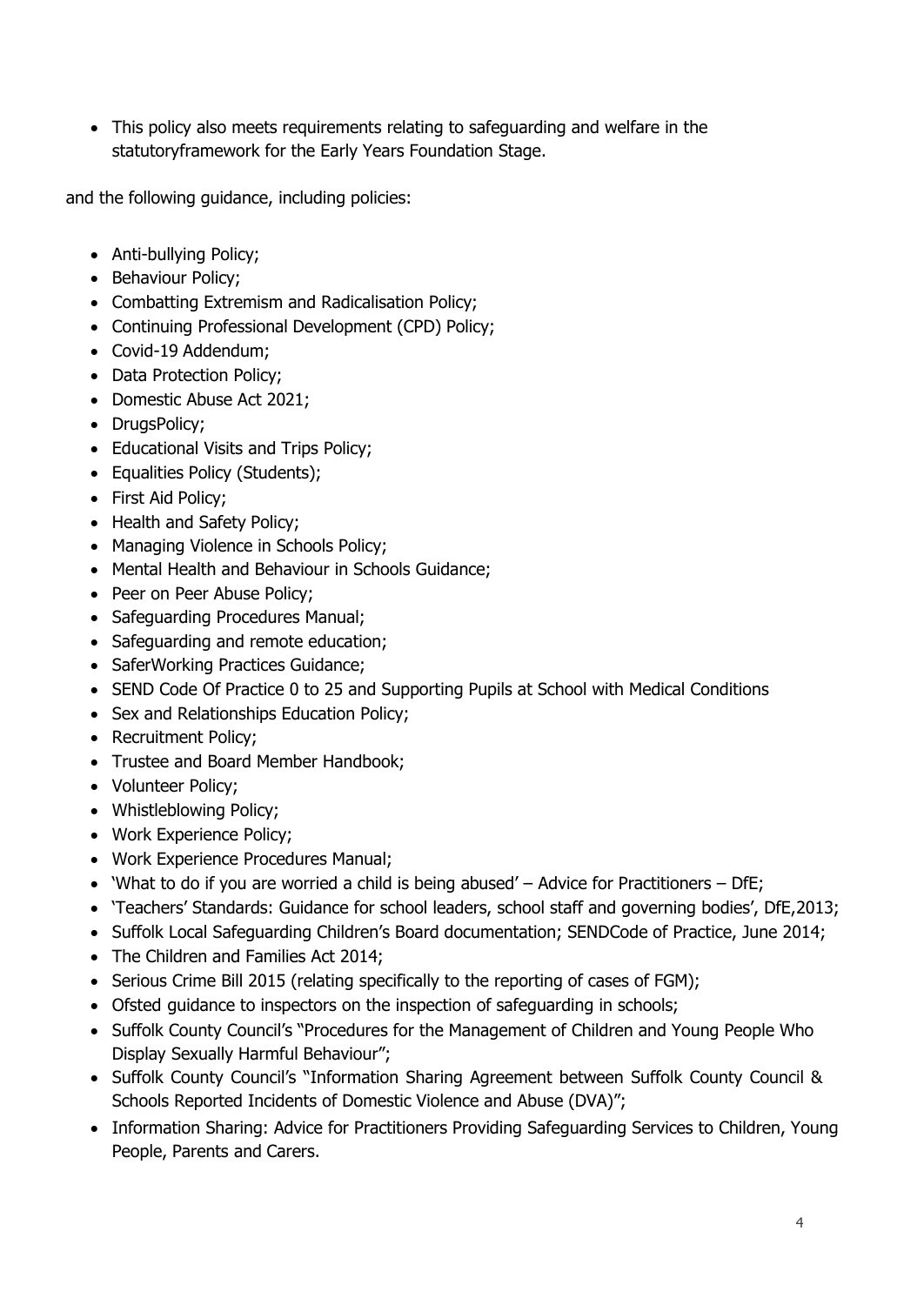## 4. Explanation of terms used in the policy

## **Safeguarding and promoting the welfare of children means:**

- Protecting children from maltreatment;
- Preventing impairment of children's mental or physical health or development;
- Ensuring that children grow up in circumstances consistent with the provision of safe and effective care;
- Taking action to enable all children to have the best outcomes.

**Child protection** is part of this definition and refers to activities undertaken to preventchildren suffering, or being likely to suffer, significant harm.

**Abuse** is a form of maltreatment of a child, and may involve inflicting harm or failing to actto prevent harm. Appendix 1 explains the different types of abuse.

**Neglect** is a form of abuse and is the persistent failure to meet a child's basic physical and/or psychological needs, likely to result in the serious impairment of the child's health or development. Appendix 1 defines neglect in more detail.

**Sexting** (also known as youth produced sexual imagery) is the sharing of sexual imagery(photos or videos) by children

**Children** includes everyone under the age of 18.

The following 3 **safeguarding partners** are identified in Keeping Children Safe in Education (and defined in the Children Act 2004, as amended by chapter 2 of the Children and Social Work Act 2017). They will make arrangements to work together to safeguard and promote the welfare of local children, including identifying and responding to their needs:

- The local authority (LA);
- A clinical commissioning group for an area within the LA;
- The chief officer of police for a police area in the LA area.

| <b>Trust</b> | <b>Seckford Education Trust</b>                                                                                                                   |
|--------------|---------------------------------------------------------------------------------------------------------------------------------------------------|
| School(s)    | Schools within the Trust                                                                                                                          |
| <b>DSL</b>   | Designated Safeguarding Lead                                                                                                                      |
| <b>ADSL</b>  | Assistant Designated Safeguarding Lead                                                                                                            |
| <b>CiC</b>   | Children in Care                                                                                                                                  |
| <b>LADO</b>  | Local Authority Designated Officer                                                                                                                |
| <b>CEOP</b>  | Child Exploitation and Online Protection (a branch of the Police service dealing<br>specifically with online child safeguarding)                  |
| <b>DBS</b>   | Disclosure and Barring Service (DBS is an executive non-departmental public<br>body of the Home Office and helps employers make safer recruitment |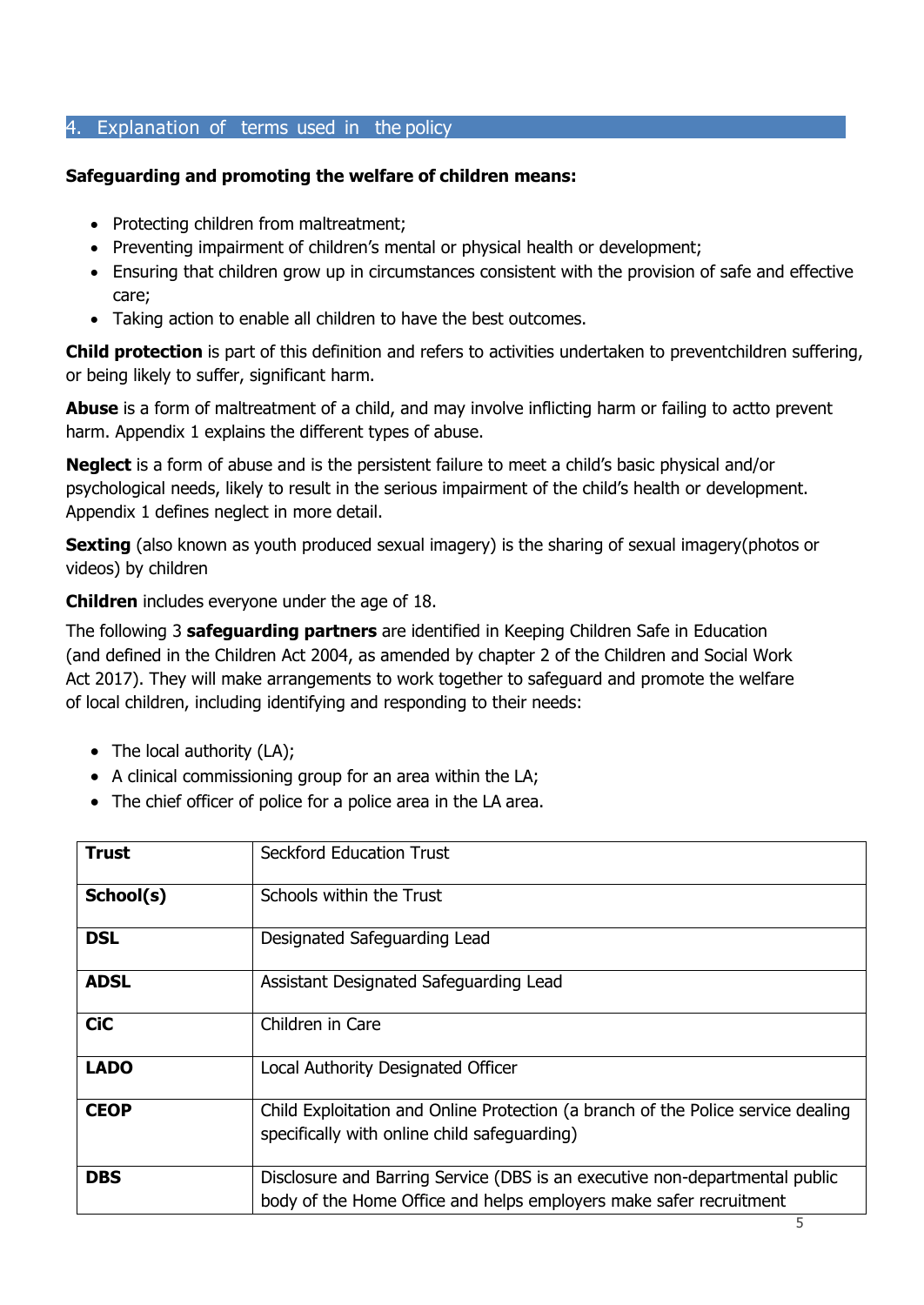|                       | decisions and prevent unsuitable people from working with vulnerable groups,<br>including children. It replaces the Criminal RecordsBureau (CRB) and<br>Independent Safeguarding Authority (ISA)) |
|-----------------------|---------------------------------------------------------------------------------------------------------------------------------------------------------------------------------------------------|
| <b>Customer First</b> | Duty Team responsible for triaging safeguarding referrals to theappropriate<br>service and providing advice to schools on procedures.                                                             |

## 5. Equality and policy statement

Some children have an increased risk of abuse, and additional barriers can exist for some children with respect to recognising or disclosing it. We are committed to anti- discriminatory practice and recognise children's diverse circumstances. We ensure that all children have the same protection, regardless of any barriers they may face.

We give special consideration to children who:

- Have special educational needs (SEN) or disabilities (see section 9);
- Are Young Carers;
- May experience discrimination due to their race, ethnicity, religion, gender identification or sexuality;
- Have English as an additional language;
- Are known to be living in difficult situations for example, temporary accommodation or where there are issues such as substance abuse or domestic violence;
- Are at risk of FGM, sexual exploitation, forced marriage, or radicalisation;
- Are asylum seekers;
- Are at risk due to either their own or a family member's mental health needs;
- Are looked after or previously looked after;

The Trust is committed to providing the highest standard of education for all students based on equality of access and opportunity. Safeguarding and promoting the welfare of children is defined for the purposes of this policy as:

- protecting children from maltreatment;
- preventing impairment of children's mental or physical health or development;
- ensuring that children grow up in circumstances consistent with the provision of safe andeffective care;
- reassuring victims that their disclosures are always taken seriously and that they will be supported and kept safe;
- and taking action to enable all children to have the best outcomes.

The Trust believes that all young people:

- have the right to be protected from harm and / or abuse;
- have the opportunity to develop fully;
- have the right to be heard and never made to feel that they are creating a problem or made to feel ashamed;
- have their basic needs met.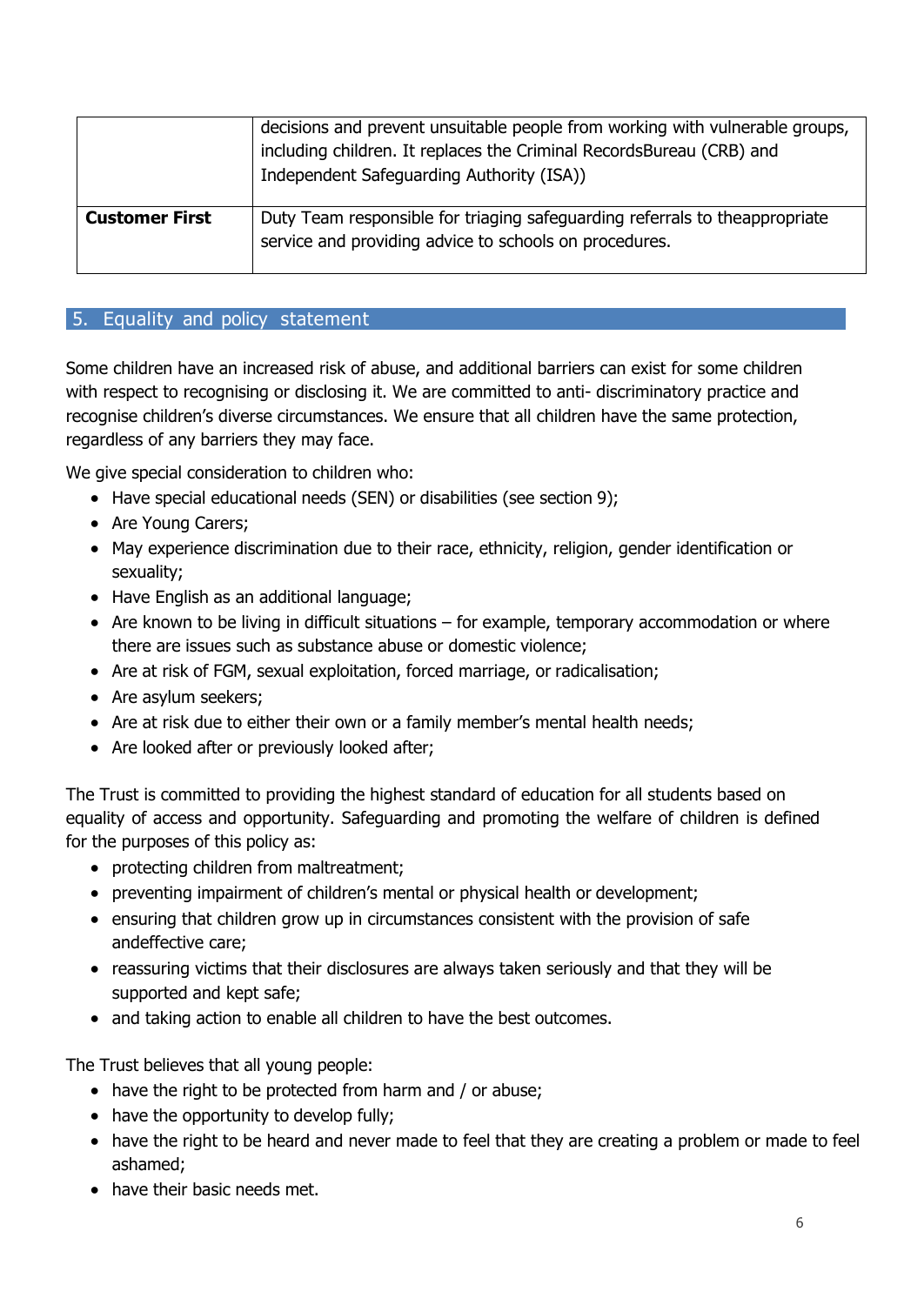Everyone who comes into contact with children and their families has a role to play in safeguarding children. Trust and School staff are particularly important as they are in a position to identify concerns early and provide help for children, to prevent concerns from escalating. Schools and their staff form part of the wider safeguarding system for children. This system is described in statutory guidance Working Together to Safeguard Children 2018. Schools should work with social care, the police, health services and other services to promote the welfare of children and protect them from harm.

Each SET School will have a designated safeguarding lead (DSL) who will provide support to staff members to carry out their safeguarding duties and who will liaise closely with other services such as children's social care.

The Teachers' Standards 2012 state that teachers, including Heads of School should safeguard children's wellbeing and maintain public trust in the teaching profession as part of their professional duties. All Trust and School staff have a responsibility to provide a safe environment in which children can learn. The Trust will provide appropriate training to ensure that all staff are able to carry out the expectations of this policy.

The Trust and its schools fully recognise the responsibilities and the duty placed upon them to have arrangements to safeguard and promote the welfare of all students. Where a child is suffering significant harm, or is likely to do so, action should be taken to protect that child. Action should also be taken to promote the welfare of a child in need of additional support, even if they are not suffering harm or are at immediate risk.

The Trust recognises that abuse occurs to children of all ages, both sexes, different races and cultures, and occurs in all social classes. The Trust recognises that because of the day-to-day contact with students, staff in its schools are extremely well placed to observe outward signs of abuse.

This policy applies to all Trustees, Local Advisory Board Members, staff and other agencies or volunteers working in the Trust and its schools.

## 6. Roles and responsibilities

Safeguarding and child protection is **everyone's** responsibility. This policy applies to all staff, volunteers and Trustees in the School and is consistent with the procedures of the 3 safeguarding partners. Our policy and procedures also apply to extended school and off-site activities.

## **6.1 (a) All staff**

All staff will read and understand part 1, part 5 and Annex A of the Department for Education's statutory safeguarding guidance, [Keeping Children Safe in Education,](https://www.gov.uk/government/publications/keeping-children-safe-in-education--2) and review this guidance at least annually.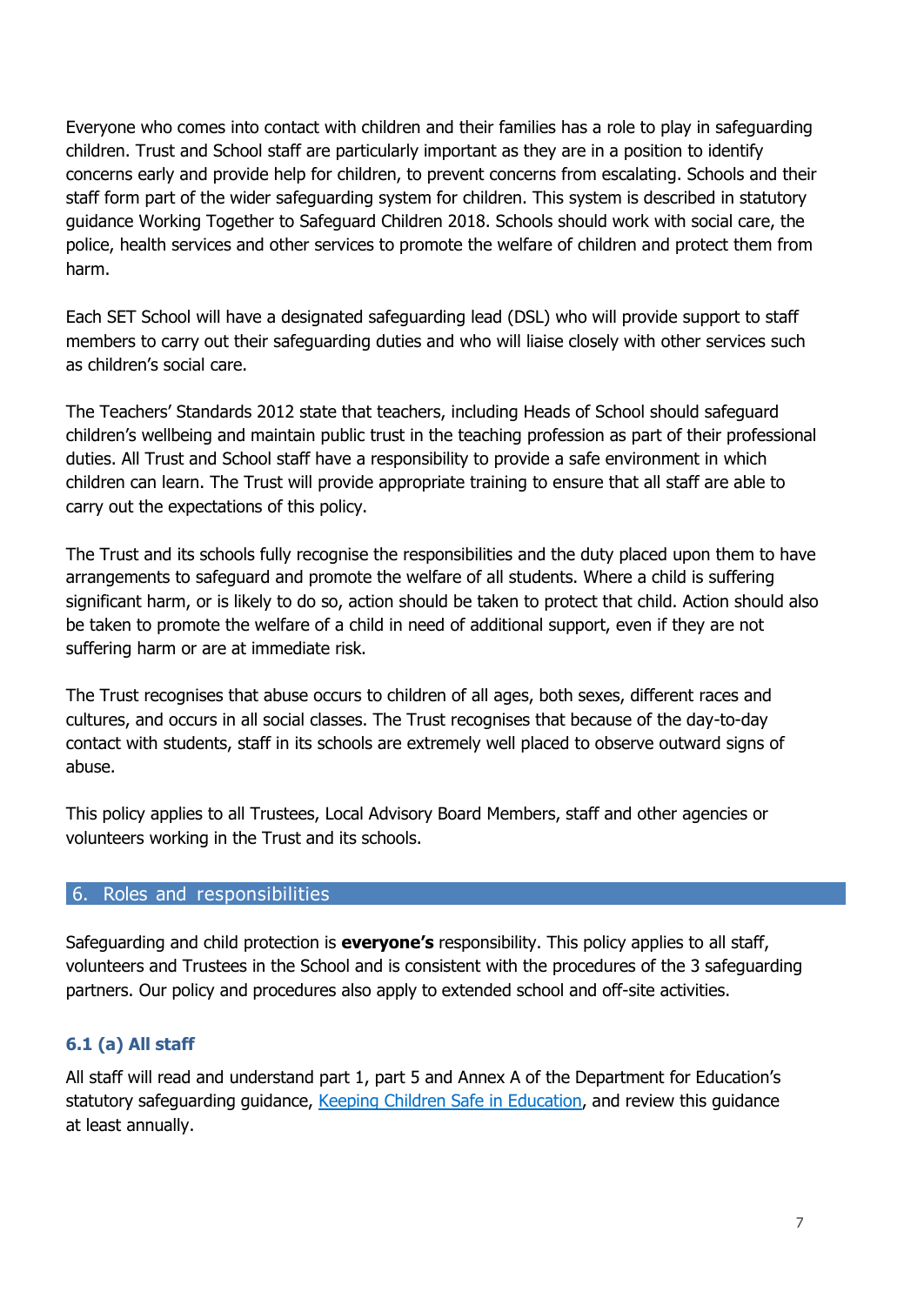All staff will be aware of:

- Our systems which support safeguarding, including this child protection and safeguarding policy,the staff code of conduct the role and identity of the designated safeguarding lead (DSL) and assistants, the behaviour policy, and the safeguarding response to children who go missing fromeducation;
- The early help process (sometimes known as the common assessment framework) and their role in it, including identifying emerging problems, being vigilant as multiple safeguarding issues will overlap with each other, liaising with the DSL, and sharing informationwith other professionals to support early identification and assessment;
- The process for making referrals to local authority children's social care and for statutory assessments that may follow a referral, including the role they might be expected to play;
- What to do if they identify a safeguarding issue or a child tells them they are being abused orneglected, including specific issues such as FGM, and how to maintain an appropriate level ofconfidentiality while liaising with relevant professionals;
- The signs of different types of abuse and neglect, as well as specific safeguarding issues, such aschild sexual exploitation (CSE) and child criminal exploitation (CCE), indicators of being at risk from or involved with serious violent crime, FGM and radicalisation and (contextual)risks of abuse or exploitation in situations outsidetheir families;
- Their responsibility to reassure victims that they are being taken seriously and that they will be supported and kept safe. A victim should never be given the impression that they are creating a problem by reporting abuse, sexual violence or sexual harassment. Nor should a victim ever be made to fell ashamed for making a report.
- That mental health can, in some cases, be an indicator that a child has suffered or is at risk ofsuffering abuse, neglect or exploitation;
- That a family member in prison or affected by parental offending, a risk of honourbased abuse such as female genital mutilation (FGM) or forced marriage, and persistent absence from education (including absences for part of the day) are all factors that may indicate that a child would benefit from early help;
- Extra-familial harms. All staff, but especially the DSL and ADSL should consider whether children are at risk of abuse or exploitation in situations outside their families. Extrafamilial harms take a variety of different forms and children can be vulnerable to multiple harms including (but not limited to) sexual exploitation, criminal exploitation, sexual abuse, serious youth violence and county lines.
- Recognise the risk factors that increase the likelihood of involvement in serious crime.
- Peer on peer abuse.

**Section 13 and Appendix 4 of this policy outline in more detail how staff are supported to do this.**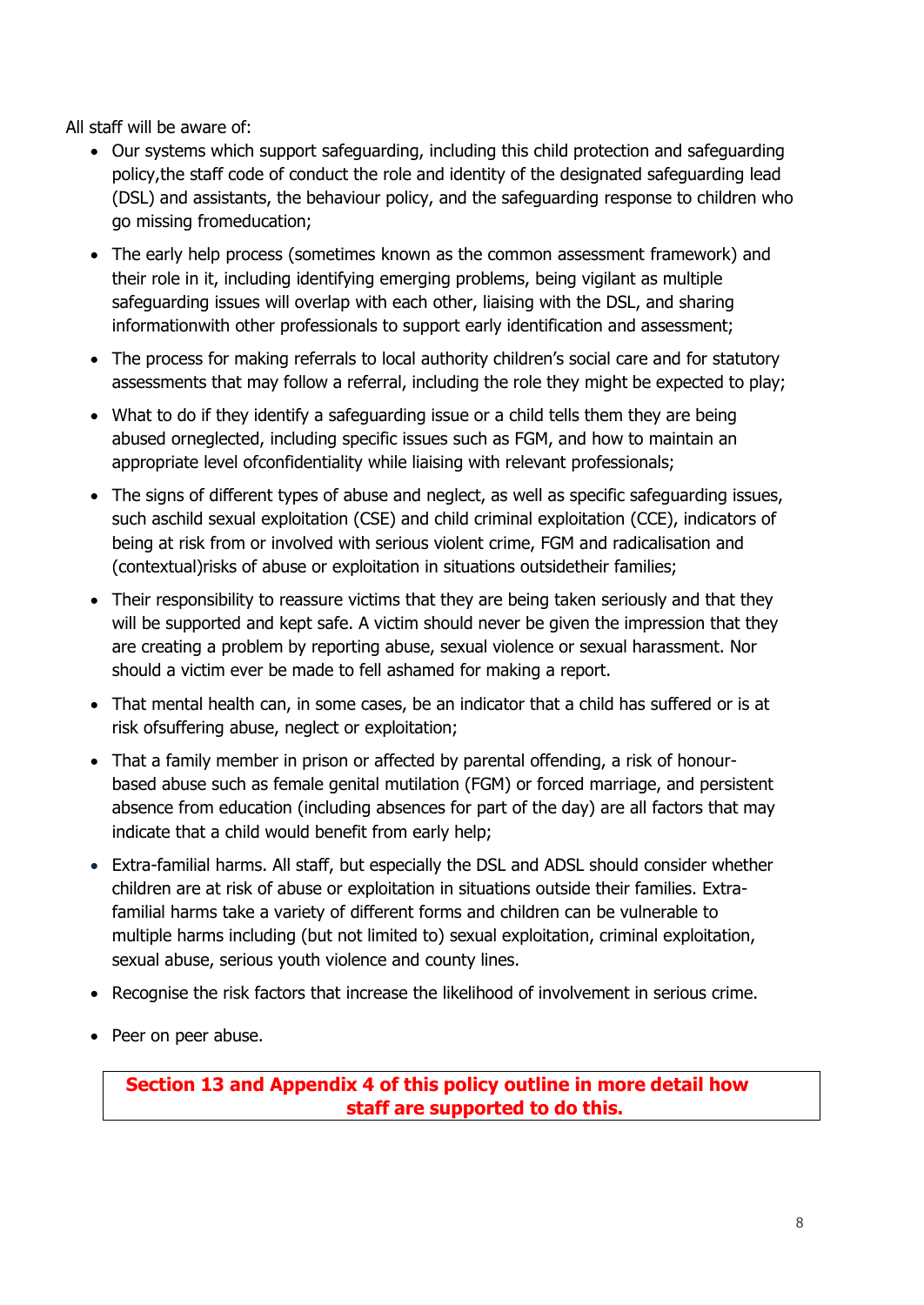# **6.1(b) All Staff: Peer on peer abuse**

All staff will also:

- Be aware that technology is a significant component in many safeguarding and wellbeing issues, and that children are at risk of online abuse (as well as face to face);
- Be aware that children can abuse their peers online through:
	- o Abusive, harassing, and misogynistic messages
	- $\circ$  Non-consensual sharing of indecent nude and semi-nude images and/or videos, especially around chat groups
	- $\circ$  Sharing of abusive images and pornography, to those who don't want to receive such content
- Recognise the indicators of peer-on-peer abuse, know how to identify it and respond to reports;
- Recognise that peer-on-peer abuse may be taking place, even if not reported;
- Understand their role in preventing it and responding to it if they believe a child may be at risk;
- Understand the importance of challenging inappropriate behaviours between peers. If they don't, it can create an unsafe environment and lead to a culture that normalises abuse;
- Abuse can take place inside and outside of school or online.

# **6.1 The Designated Safeguarding Lead (DSL)**

The DSL is a member of the Senior Leadership Team named at the top of this policy. The DSL takes lead responsibility for child protection and wider safeguarding.

When the DSL is absent, the Assistant DSLs will act as cover with the support of a Trust Head of School if required.

The DSL will be given the time, funding, training, resources and support to:

- Provide advice and support to other staff on child welfare and child protection matters;
- Take part in strategy discussions and inter-agency meetings and/or support other staff to doso;
- Contribute to the assessment of children;
- Refer suspected cases, as appropriate, to the relevant body (local authority children's socialcare, Channel programme, Disclosure and Barring Service, and/or police), and support staffwho make such referrals directly;
- Help promote positive educational outcomes for children, including children with a socialworker by
	- o Ensuring the school or college knows who its cohort of children who currently need a social worker are, understanding their academic progress and attainment, and maintaining a culture of high aspirations for this cohort
	- o Supporting teaching staff to provide additional academic support or reasonable adjustments to help children who have or have had a social worker reach their potential, recognising the lasting impact there can be on children's educational outcomes
- To ensure that all safeguarding files that are received are read and that MyConcern is updated to reflect any open and current concerns and that paper files received are filed;
- To contribute to the whole school approach to online safety;
- To work with mental health leads where safeguarding concerns are linked to mental health;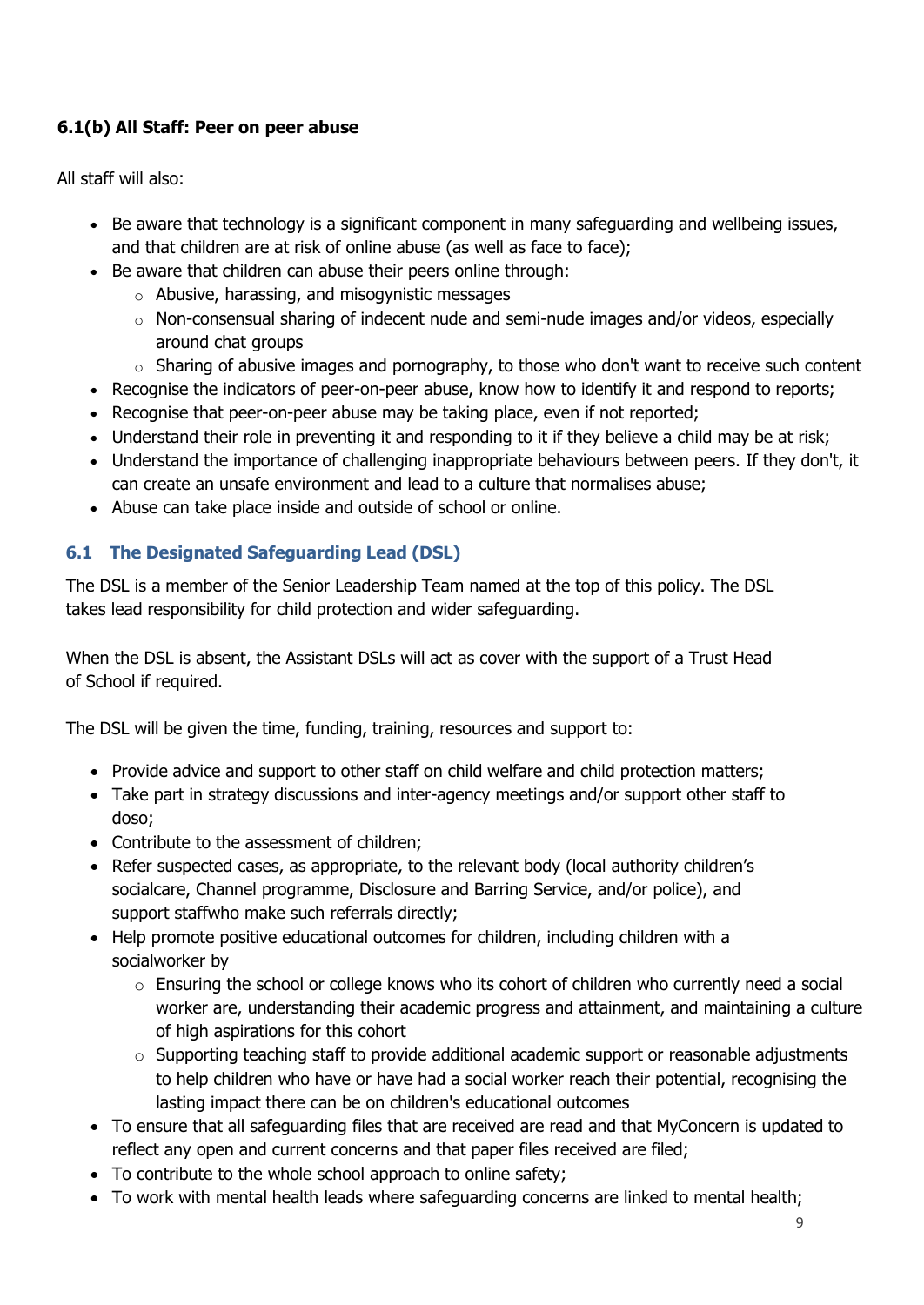- To promote supportive engagement with parents and carers;
- The DSL will also keep the Head of School informed of any issues, and liaise with local authority case managers and designated officers for child protection concerns as appropriate. The full responsibilities of the DSL are set out in their job description.
- To work with the Head of School on information sharing:
	- $\circ$  Understanding the importance of information sharing with other schools/colleges on transfer, including in-year transfers and between primary and secondary education.;
	- o Ensuring information in child protection files is kept confidential and stored securely;
	- $\circ$  Clarifying that the child protection file should be transferred to a new school or college within 5 days for an in-year transfer or within first 5 days of the start of a new term.

Our DSLs will have a good understanding of:

- How to identify, understand and respond to specific needs that can increase the vulnerability of children;
- Specific harms that can put children at risk;
- The important role they play in providing information and support to children's social care in order to safeguard and promote the welfare of children;
- The lasting impact adversity and trauma can have on education, behaviour, mental health and wellbeing, and what is needed in responding to this;
- The difficulties that children may have in approaching staff about their circumstances and consider how to build trusted relationships that facilitate communication;
- Children in need (those with disabilities, or relevant health needs, and young carers), who have specific needs that the DSL should be alert to.

## **6.2 The Trust Board**

The Trust Board will approve this policy annually at each review, ensure it complies with the law and hold the Heads of School, via the Chief ExecutiveOfficer, to account for its implementation. The Trust Board will ensure that Safeguarding and child protection are "at the forefront" and underpin all relevant aspects of process and policy development.

The Trust Board will facilitate a whole Trust and school approach to safeguarding and will appoint a senior board level (or equivalent) lead to monitor the effectivenessof this policy in conjunction with the full Trust Board. This is always a different person from the DSL.

The Trust Board will also ensure that, where necessary, teaching about safeguarding, including online safety, is adapted for vulnerable children, victims of abuse and some children with SEND and that:

- child protection files are maintained as set out in Annex C of KCSIE;
- appropriate safer recruitment policies in accordance with Part three KCSE are in place;
- where reasonably possible, schools and colleges hold more than one emergency contact number for each student of pupil.

The Chief Executive Officer of the Seckford Education Trust will act as the 'case manager' in the event that an allegation of abuse is made against a Head of School, where appropriate (see Appendix 3).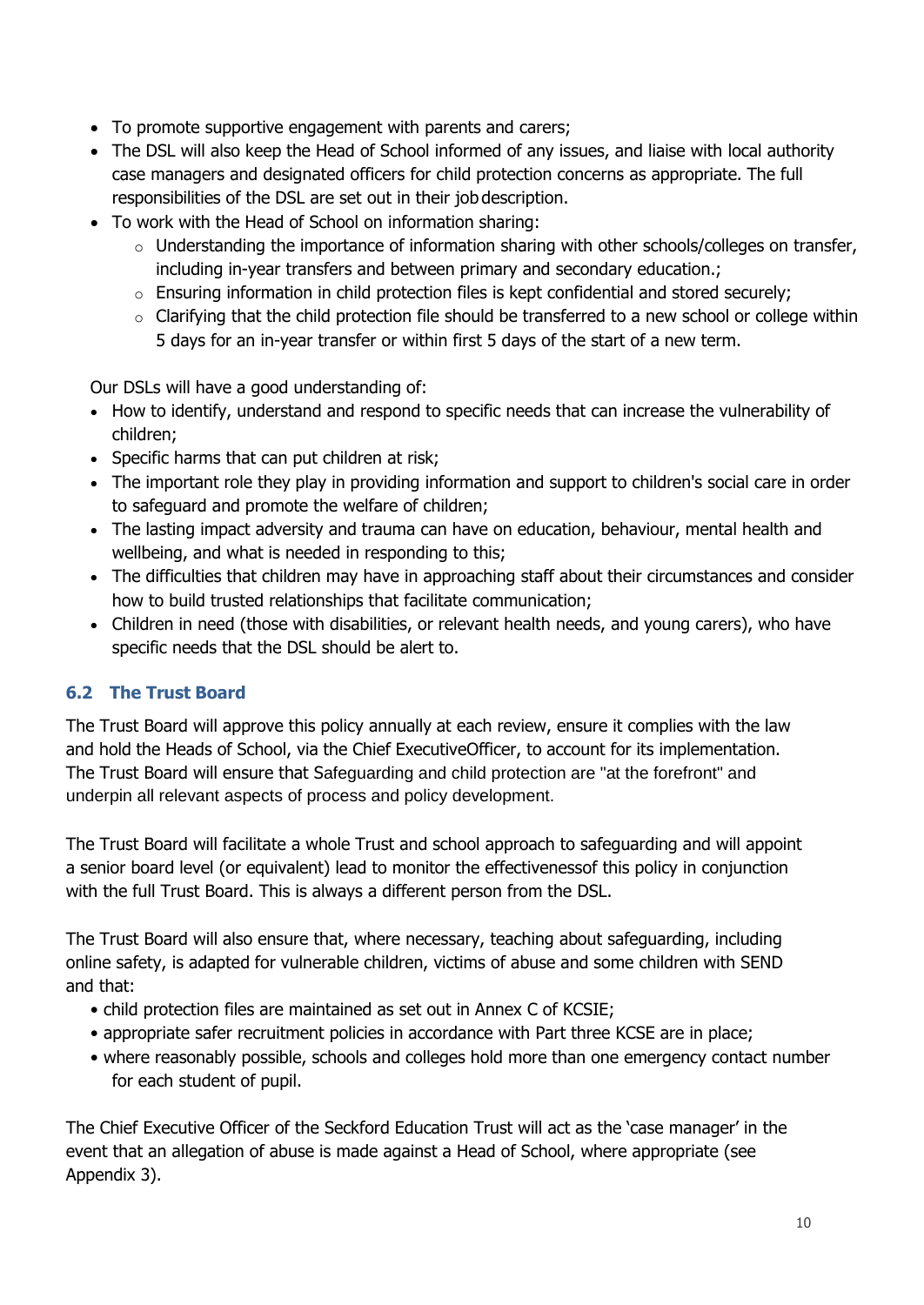The Chair of the Seckford Education Trust will act as the 'case manager' in the event that anallegation of abuse is made against the Chief Executive Officer (Executive Head of School),where appropriate (see Appendix 3).

All Trustees will read Keeping Children Safe in Education.

Section 13 has information on how Trustees are supported to fulfil their role.

# **6.3 The Head of School (Head of School)**

The Head of School is responsible for the implementation of this policy, including at a school level:

- Ensuring that staff (including temporary staff) and volunteers are informed of our systems which support safeguarding, including this policy, and particularly those concerning referrals of cases of suspected abuse and neglect, as part of their induction;
- Communicating this policy to parents when their child joins the School and via theSchool website;
- Ensuring that the DSL has appropriate time, funding, training and resources, and that there is always adequate cover if the DSL is absent;
- Ensuring that all staff undertake appropriate safeguarding and child protection training and update this regularly;
- Acting as the 'case manager' in the event of an allegation of abuse made against another member of staff or volunteer, where appropriate (see appendix 3). This may be supported by an Assistant Head of School'
- Ensuring the relevant staffing ratios are met, where applicable;
- Making sure each child in the Early Years Foundation Stage is assigned a key person.

# 7. Confidentiality

For the Trust approach to confidentiality please refer to the Data Protection Policy. The Trust will also ensure the following:

- Timely information sharing is essential to effective safeguarding;
- Fears about sharing information must not be allowed to stand in the way of the need topromote the welfare, and protect the safety, of children;
- The Data Protection Act (DPA) 2018 and GDPR do not prevent, or limit, the sharing ofinformation for the purposes of keeping children safe;
- If staff need to share 'special category personal data', the DPA 2018 contains 'safeguardingof children and individuals at risk' as a processing condition that allows practitioners to share information without consent if it is not possible to gain consent, it cannot be reasonably expected that a practitioner gains consent, or if to gain consent would place a child at risk;
- Staff should never promise a child that they will not tell anyone about a report of abuse, asthis may not be in the child's best interests;
- The Government'[s information sharing advice for safeguarding practitioners i](https://www.gov.uk/government/publications/safeguarding-practitioners-information-sharing-advice)ncludes 7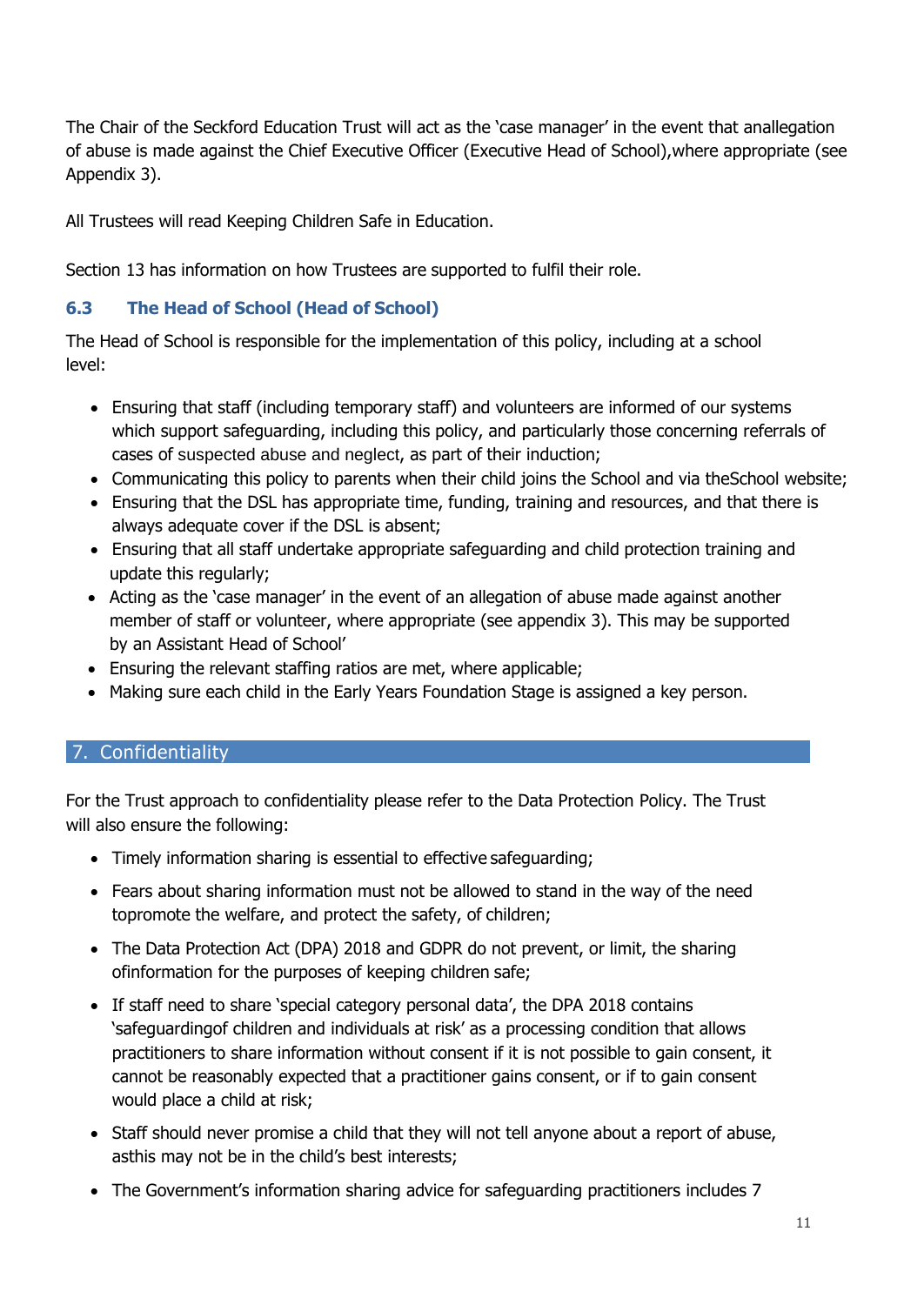'golden rules' for sharing information, and will support staff who have to make decisionsabout sharing information;

- If staff are in any doubt about sharing information, they should speak to theDesignated Safeguarding Lead (or Assistant);
- Confidentiality is also addressed in this policy with respect to record-keeping in section12, and allegations of abuse against staff in appendix 3.

#### 8. Recognising abuse and taking action

Staff, volunteers and Trustees must follow the procedures set out below in the event of a safeguarding issue.

Please note – in this and subsequent sections, you should take any references to the DSL to mean "the DSL (or assistant DSL)".

## **8.1 If a child is suffering or likely to suffer harm, or in immediate danger**

Make a referral to children's social care and/or the police **immediately** if you believe a child is suffering or is likely to suffer from harm, or is in immediate danger. **Anyone can make a referral.**

Tell the DSL as soon as possible if you make a referral directly and then record on Myconcern immediately

You can also report abuse directly to your local council using the link on the website below. <https://www.gov.uk/report-child-abuse-to-local-council>

## **8.2 If a child makes a disclosure to you**

If a child discloses a safeguarding issue to you, you should:

- Listen to and believe them. Allow them time to talk freely and do not ask leading questions
- Stay calm and do not show that you are shocked or upset
- Tell the child they have done the right thing in telling you. Do not tell them they should have told you sooner
- Explain what will happen next and that you will have to pass this information on. Do not promise to keep it a secret
- Write up your conversation as soon as possible in the child's own words. Stick to the facts, and do not put your own judgment on it
- Log the concern on Myconcern immediately and this will be passed to the DSL electronically.(NB. M&C are currently operating a paper system until January 2021 when they will move to an electronic way of recording in line with the rest of the Trust.)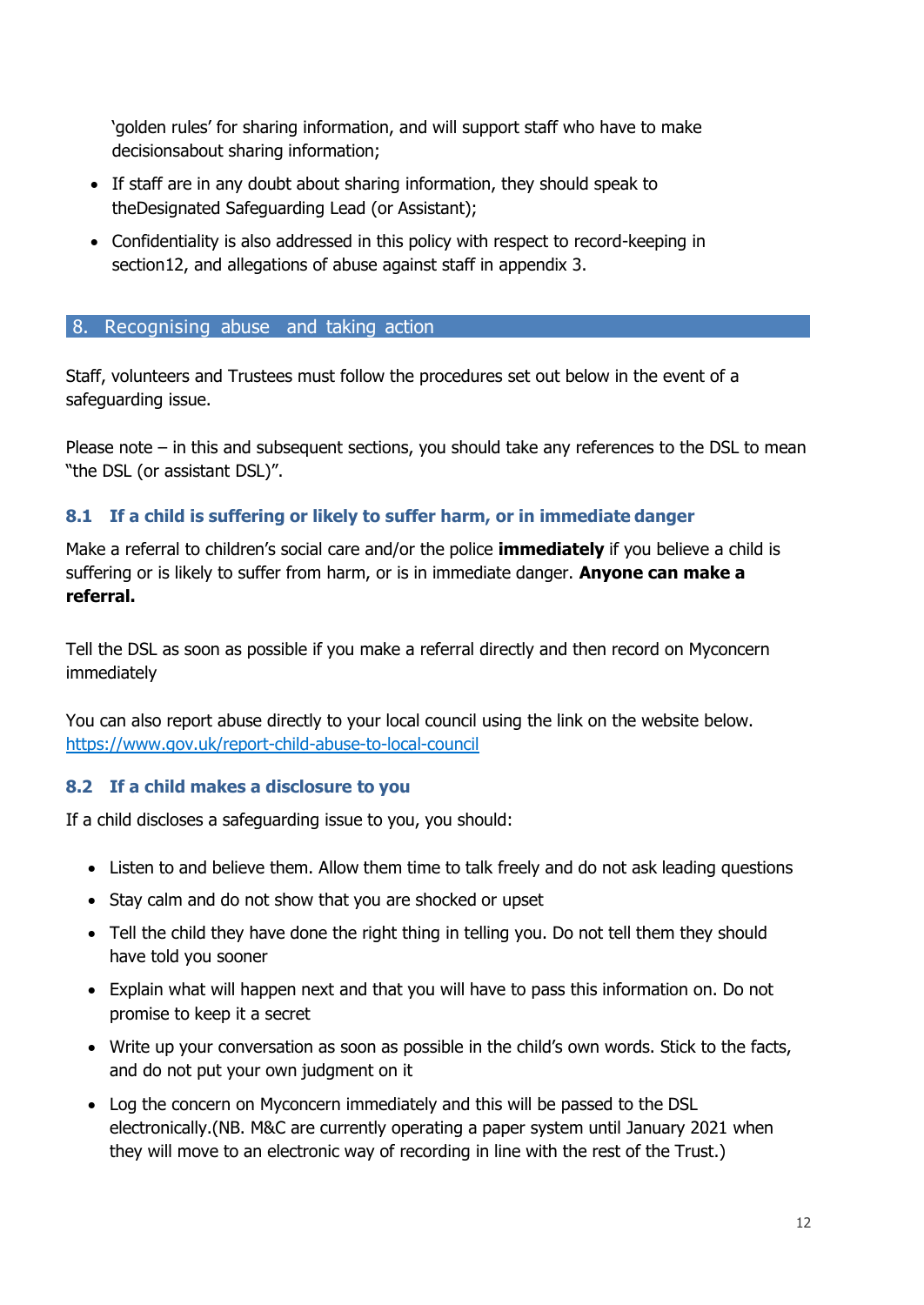• The concern should be the words of the child or the person raising the concern. They should not include opinion of those taking and recording the concern.

## **8.3 If you discover that FGM has taken place or a pupil is at risk of FGM**

The Department for Education's Keeping Children Safe in Education explains that FGM comprises "all procedures involving partial or total removal of the external female genitalia, orother injury to the female genital organs".

FGM is illegal in the UK and a form of child abuse with long-lasting, harmful consequences. It is also known as 'female genital cutting', 'circumcision' or 'initiation'.

Possible indicators that a pupil has already been subjected to FGM, and factors that suggest a pupil may be at risk, are set out in appendix 4.

**Any teacher** who discovers (either through disclosure by the victim or visual evidence) that an act of FGM appears to have been carried out on a **pupil under 18** must immediately report this to the police, personally. This is a statutory duty, and teachers will face disciplinary sanctions for failing to meet it. Unless they have good reason not to, they should also discuss the case with the DSL and involve children's social care as appropriate.

**Any other member of staff** who discovers that an act of FGM appears to have been carried out on a **pupil under 18** must speak to the DSL and follow our local safeguarding procedures.

The duty for teachers mentioned above does not apply in cases where a pupil is at risk of FGM or FGM is suspected but is not known to have been carried out. Staff should not examine pupils.

**Any member of staff** who suspects a pupil is at riskof FGM or suspects that FGM has been carried out must speak to the DSL and follow our local safeguarding procedures.

## **8.4 If you have concerns about a child (as opposed to believing a child is suffering or is likely to suffer from harm, or is in immediate danger)**

Where possible, speak to the DSL first to agree a course of action.

If in exceptional circumstances the DSL or ADSL is not available, this should not delay appropriate action being taken. Speak to a member of the Trust senior leadership teamand/or take advice from local authority children's social care.

## **Early help**

If early help is appropriate, the DSL will generally lead on liaising with other agencies and setting up an inter-agency assessment as appropriate. Staff may be required to support other agencies and professionals in an early help assessment, in some cases acting as the lead practitioner.

The DSL will keep the case under constant review and the School will consider a referral to local authority children's social care if the situation does not seem to be improving. Timelines of interventions will be monitored and reviewed.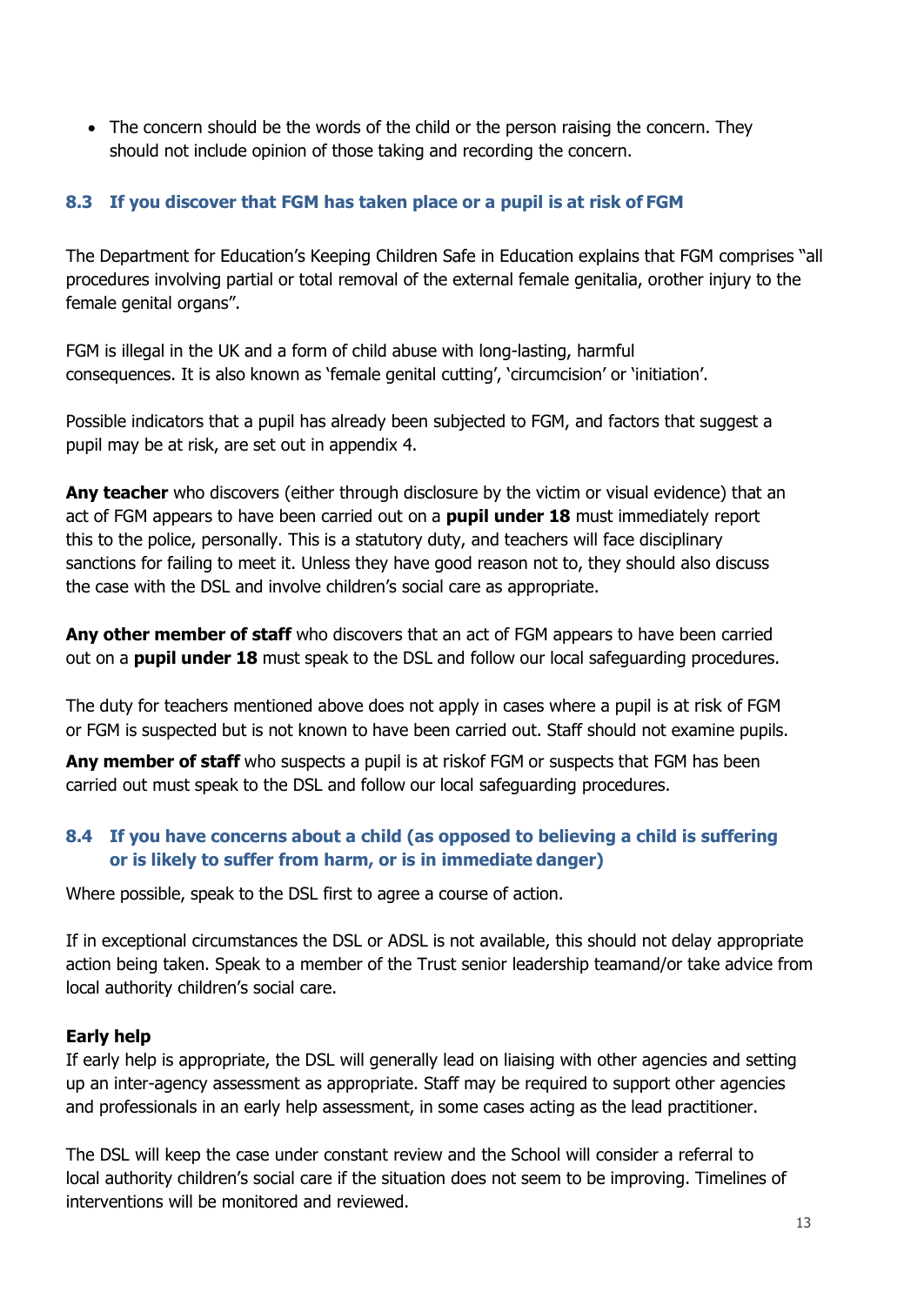## **Referral**

If it is appropriate to refer the case to local authority children's social care or the police, the DSL/ADSL will make the referral.

The local authority will make a decision within 1 working day of a referral about what course of action to take and will let the person who made the referral know the outcome. The DSL or person who made the referral must follow up with the local authority if this information is not made available, and ensure outcomes are properly recorded.

If the child's situation does not seem to be improving after the referral, the DSL or person who made the referral must follow local escalation procedures to ensure their concerns have been addressed and that the child's situation improves.

Channel referrals should be shared with a student's new school.

## **8.5 If you have concerns about extremism**

Children are vulnerable to extremist ideology and radicalisation. Similar to protecting children from other forms of harms and abuse, protecting children from this risk is a part of the Trust's safeguarding approach.

- 8.5.1 **Extremism** is the vocal or active opposition to our fundamental values, including democracy, the rule of law, individual liberty and the mutual respect and tolerance of different faiths and beliefs. This also includes calling for the death of members of the armed forces.
- 8.5.2 **Radicalisation** refers to the process by which a person comes to support terrorism and extremist ideologies associated with terrorist groups.
- 8.5.3 **Terrorism** is an action that endangers or causes serious violence to a person/people; causes serious damage to property; or seriously interferes or disrupts an electronic system. The use or threat must be designed to influence the government or to intimidate the public and is made for the purpose of advancing a political, religious or ideological cause.

If a child is not suffering or likely to suffer from harm, or in immediate danger, where possible speak to the DSL first to agree a course of action.

If in exceptional circumstances the DSL is not available, this should not delay appropriate action being taken. Speak to a member of the Trust senior leadership team and/or seek advice from local authority children's social care. Make a referral to local authority children's social care directly, if appropriate (see 'Referral' above). Where there is a concern, the DSL will consider the level of risk and decide which agency to make a referral to. This could include [Channel,](https://www.gov.uk/government/publications/channel-guidance) the government's programme for identifying and supporting individuals at risk of being drawn into terrorism, or the local authority children's social care team. The Department for Education also has a dedicated telephone helpline, 020 7340 7264, which school staff and governors can call to raise concerns about extremism with respect to a pupil.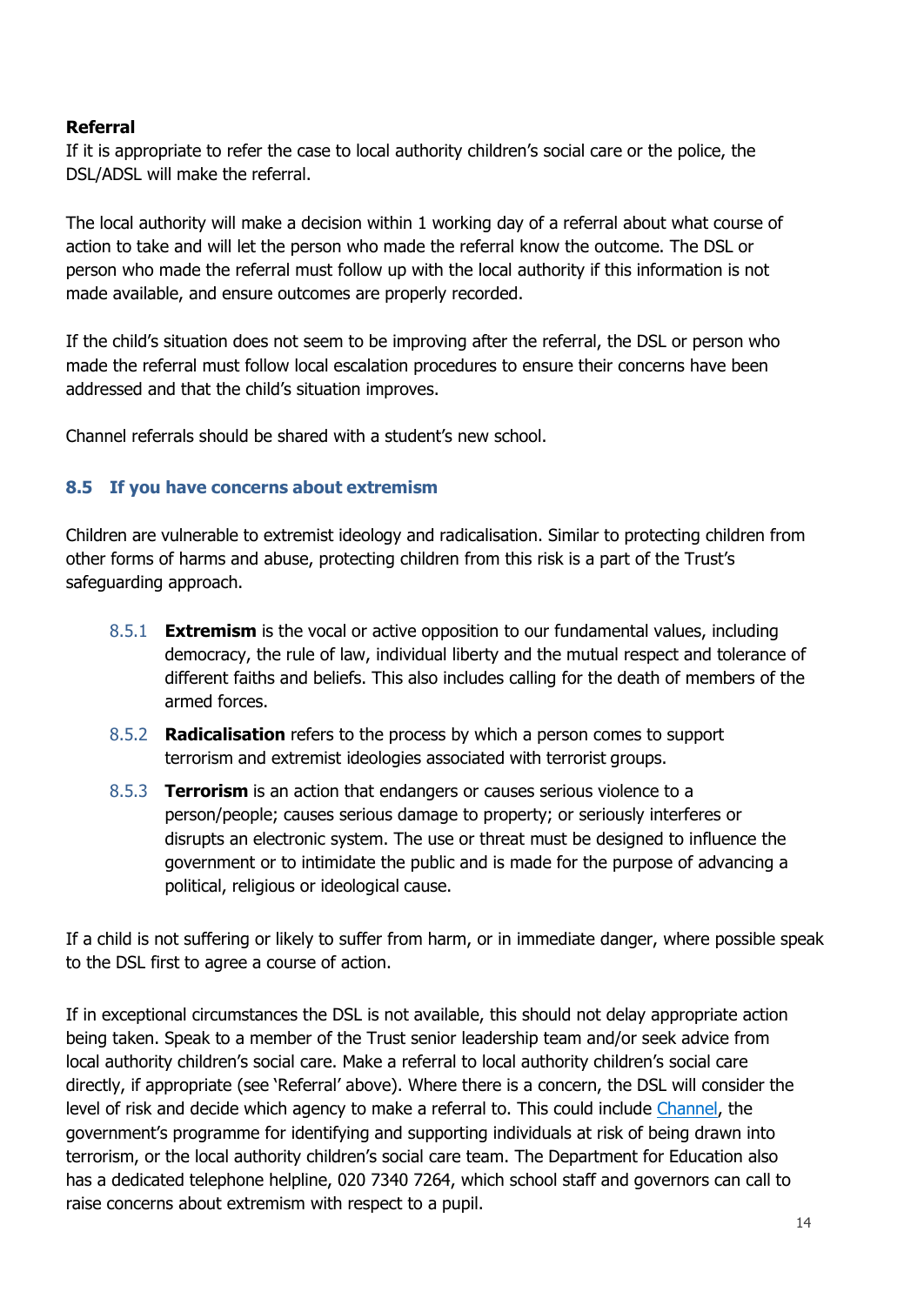You can also email [counter.extremism@education.gov.uk.](mailto:counter.extremism@education.gov.uk) Note that this is not for use in emergency situations.

In an emergency, call 999 or the confidential anti-terrorist hotline on 0800 789 321 if you:

- Think someone is in immediate danger;
- Think someone may be planning to travel to join an extremist group;
- See or hear something that may be terrorist-related.

## **8.6 Concerns about a staff member or volunteer**

If you have concerns about a member of staff or volunteer, or an allegation is made about a member of staff or volunteer posing a risk of harm to children, speak to the Head of School. Ifthe concerns/allegations are about the Head of School, speak to the Chief Executive Officerofthe Seckford Education Trust.

The Chief Operating Officer/ CEO of the Seckford Education Trust will then follow the procedures set out in Appendix 3, if appropriate.

Where appropriate, the School will inform Ofsted of the allegation and actions taken, within the necessary timescale (see appendix 3 for more detail).

## **8.7 Allegations of abuse made against other pupils**

The Trust takes a zero tolerance approach to abuse, sexual violence and sexual harassment and it is never acceptable and it will not be tolerated. We believe that in order to protect children, all schools should (a) be aware of the nature and level of risk to which their students are or may be exposed, and put in place a clear and comprehensive strategy which is tailored to their specific safeguarding context; and (b) take a whole-school community Contextual Safeguarding approach to preventing and responding to peer-onpeer abuse. The introduction of the Trust's Peer on Peer Abuse Policy is a preventative measure and all staff adopt a "it could happen here" approach. Addressing inappropriate behaviour can help prevent abuse/violent behaviour.

We (a) do not feel it is acceptable merely to take a reactive approach to peer-on-peer abuse in response to alleged incidents of it; and (b) believe that in order to tackle peer- on-peer abuse proactively, it is necessary to focus on all four of the following areas: (i) systems and structures; (ii) prevention; (iii) identification; and (iv) response/intervention. Peer on peer abuse may be taking place even if it has not been reported.

We recognise national and increasing concern about this issue, and wish to implement the Trust's Peer on Peer Abuse Policy in order to mitigate harmful attitudes and peer-on-peer abuse in the Trust setting, and encourage parents and carers to hold us to account on this issue, so that if their child is feeling unsafe as a result of the behaviour of any of their peers, they should inform either the school or the Trust so that it can ensure that appropriate and prompt action is taken in response.

We do not use the term 'victim' and/or 'perpetrator(s)'. This is because our Trust takes a safeguarding approach to all individuals involved in concerns or allegations about peer-on-peer abuse, including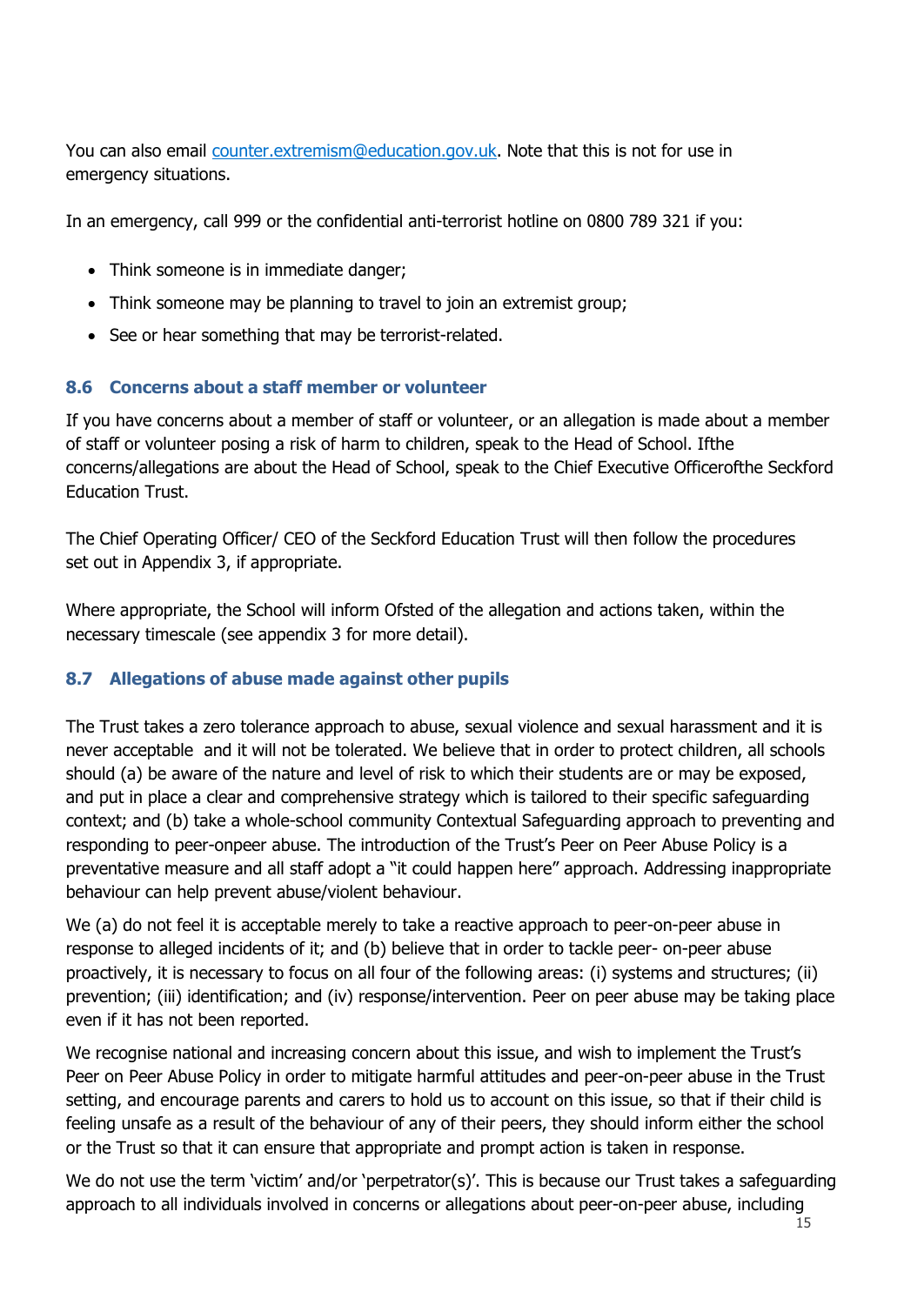those who are alleged to have been abused, and those who are alleged to have abused their peers, in addition to any sanctioning work that may also be required for the latter. Research has shown that many children who present with harmful behaviour towardsothers, in the context of peer-on-peer abuse, are themselves vulnerable and may have been victimized by peers, parents or adults in the community prior to their abuse of peers.

Victims of this abuse will likely find the experience distressing, which can affect their progress in school; this can be made worse if the alleged perpetrator(s) attend(s) the same school. Staff will be aware that girls are more likely to be victims and boys are more likely to be the perpetrators.

All peer-on-peer abuse is unacceptable and will be taken seriously. This includes:

- bullying (including cyberbullying, prejudice-based and discriminatory bullying);
- abuse in intimate personal relationships between peers;
- physical abuse such as hitting, kicking, shaking, biting, hair pulling, or otherwise causing physical harm (this may include an online element which facilitates, threatens and/or encourages physical abuse);
- sexual violence, such as rape, assault by penetration and sexual assault; (this may include an online element which facilitates, threatens and/or encourages sexual violence);
- sexual harassment, such as sexual comments, remarks, jokes and online sexual harassment, which may be standalone or part of a broader pattern of abuse;
- causing someone to engage in sexual activity without consent, such as forcing someone to strip, touch themselves sexually, or to engage in sexual activity with a third party;
- consensual and non-consensual sharing of nudes and semi nudes images and or videos (also known as sexting or youth produced sexual imagery);
- upskirting, which typically involves taking a picture under a person's clothing without their permission, with the intention of viewing their genitals or buttocks to obtain sexual gratification, or cause the victim humiliation, distress or alarm; and
- initiation/hazing type violence and rituals (this could include activities involving harassment, abuse or humiliation used as a way of initiating a person into a group and may also include an online element).

Most cases of pupils hurting other pupils will be dealt with under the Trust's Behaviour Policy, Peer on Peer Abuse Policy,but this child protection and safeguarding policy will apply to any allegations that raise safeguarding concerns. This might include where the alleged behaviour:

- Is serious, and potentially a criminal offence;
- Could put pupils in the School at risk;
- Is violent;
- Involves pupils being forced to use drugs or alcohol;
- Involves sexual exploitation, sexual abuse or sexual harassment, such as indecent exposure, sexual assault, upskirting or sexually inappropriate pictures or videos (including sexting).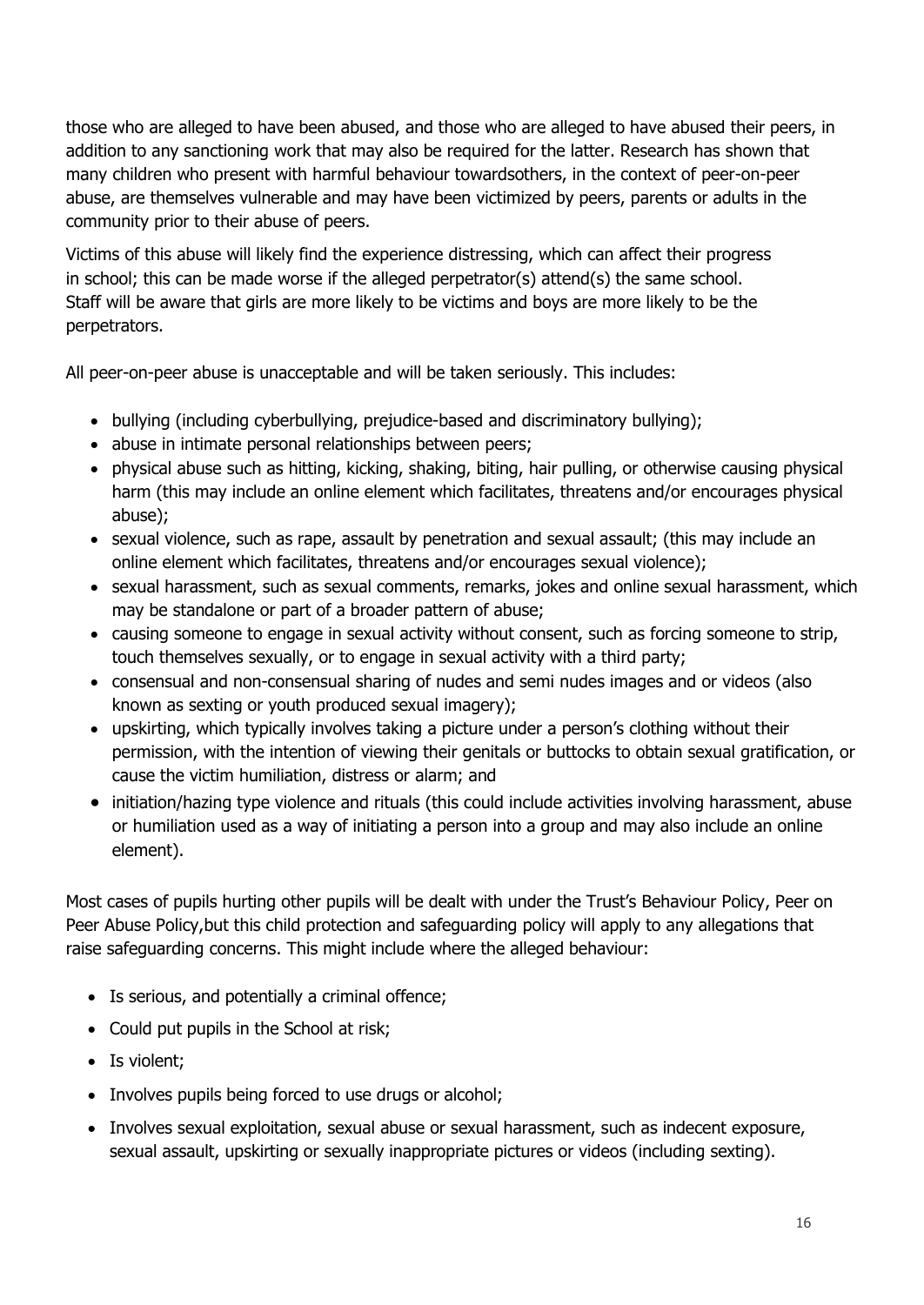If a pupil makes an allegation of abuse against another pupil, staff:

- Do not need to wait for a child to make a disclosure, they should act on any concerns immediately;
- May overhear a conversation that suggest a child may have been harmed or a child's behaviour may be an indicator;
- May confiscate devices for evidence to hand to the police, if the report includes an online element;
- Can ask children outright if they've been harmed and what the nature of the harm was;
- Should keep in mind that certain children may face additional barriers to telling someone because of their vulnerability, disability, gender, ethnicity and/or sexual orientation;
- Should reflect back, using the child's language, when hearing a report;
- Should recognise it may only be the first incident reported, rather than representative of a singular incident and that trauma can impact memory, so children may not be able to recall all details or timeline of abuse.

After the initial response:

The DSL's risk and needs assessment in response to a report of sexual harassment should also consider whether there have been any other victims. The DSL should:

- Be aware of, and respond appropriately to all reports and concerns about sexual violence and/or harassment both online and offline, including those that have happened outside of school;
- Balance the victim's wishes against our responsibility to protect other children;
- Remember that sexual violence and sexual harassment can take place within intimate personal relationships between peers;
- Think about other related issues and wider context, including any links to child sexual exploitation and child criminal exploitation, and take the potential for sexual violence and harassment in intimate personal relationships into consideration;
- Keep victim and alleged perpetrator(s) a reasonable distance apart on school premises includes at before and after-school activities;
- Regularly review the actions taken to respond to reports. In response, update relevant policies with lessons learnt and consider whether there are wider cultural issues at play;
- Record all concerns, discussions and decisions made, and the reasons for those decisions, in writing.

Each school actively seeks to raise awareness of and prevent all forms of peer-on-peer abuse by:

 educating all Trustees, its senior leadership teams, staff, students, and parents & carers about this issue. This includes: training all Trustees, the senior leadershipteams, and staff on the nature, prevalence and effect of peer-onpeer abuse, and how to prevent, identify, and respond to it. This includes (i) Contextual Safeguarding, (ii) the identification and classification of specific behaviours, including digital behaviours; (iii) the importance of taking seriously all forms of peer-on-peer abuse (no matter how 'low level' they may appear) and ensuring that no form of peer-on- peer abuse is ever dismissed as horseplay or teasing; and (iv) social media and online safety, including how to encourage children to use social media in a positive, responsible and safe way, and how to enable them to identify and manage abusive behaviour online. Training includes case studies which the staff design themselves;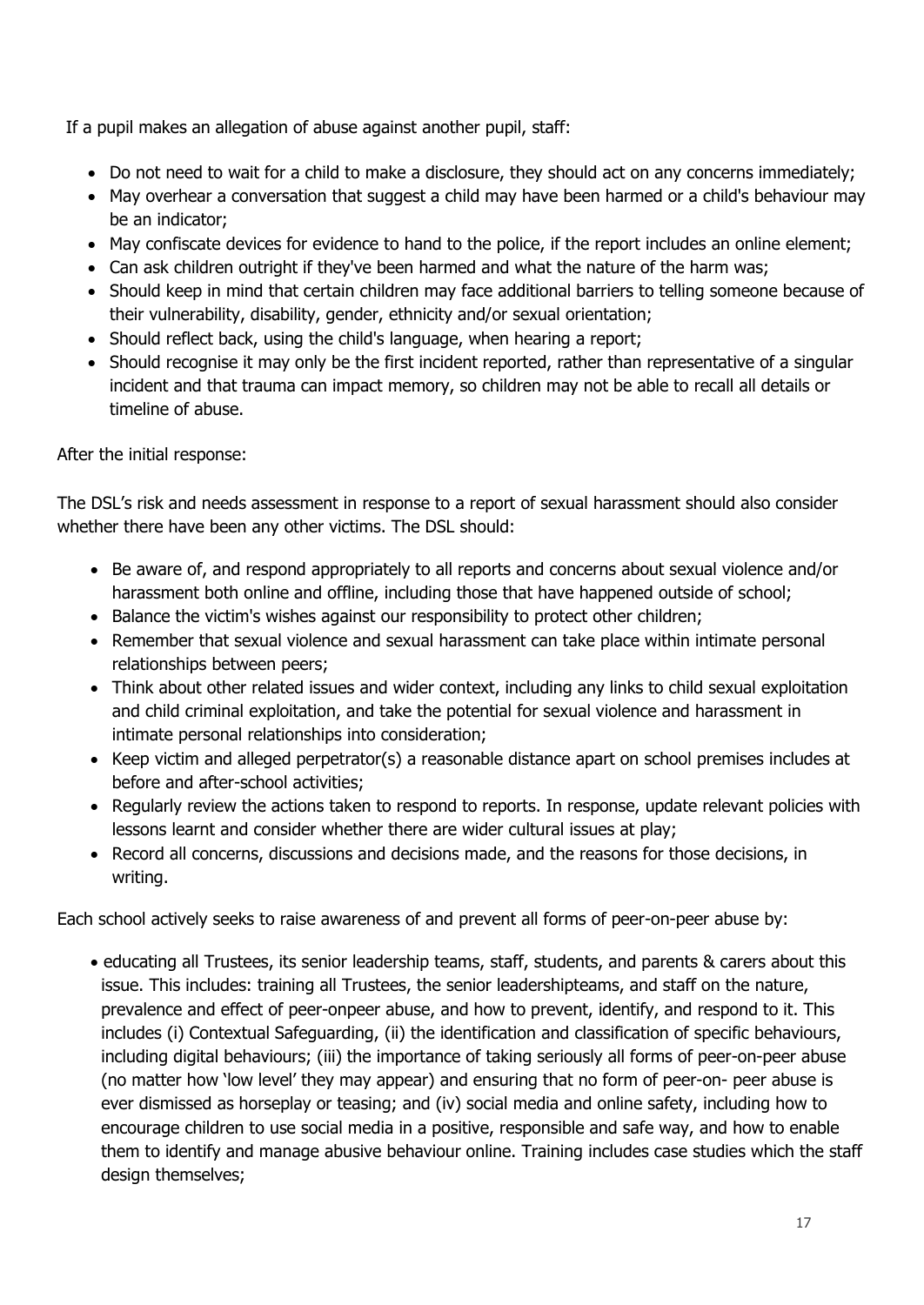- engaging parents and carers on these issues by: talking about them with parents and carers, both in groups and one to one, asking parents and carers what they perceive to be the risks facing their child and how they would like to see the School address those risks, involving parents and carers in the review of School policies and lesson plans, and encouraging parents to hold the School to account to on this issue, in part as a result of visibility of this policy.
- supporting the on-going welfare of the student body by drawing on multiple resources that prioritise student mental health, and by providing in-school counselling and therapy to address underlying mental health needs. These interventions can be 'de-clinicised' and brokered through a positive relationship with the School and its staff. All staff are trained to meet low-level mental health difficulties within the students;
- working with Trustees, senior leadership teams, and all staff, students and parents and carers to address equality issues, to promote positive values, and to encourage a culture of tolerance and respect amongst all members of the School community;
- creating conditions in which our students can aspire to, and realise, safe and healthy relationships fostering a whole-school culture.

We will minimise the risk of peer-on-peer abuse by:

- Challenging any form of derogatory or sexualised language or behaviour, including requesting or sending sexual images;
- $\bullet$  Being vigilant to issues that particularly affect different genders for example, sexualised or aggressive touching or grabbing towards female pupils, and initiation or hazing type violence with respect to boys;
- Ensuring our curriculum helps to educate pupils about appropriate behaviour and consent;
- Ensuring pupils know they can talk to staff;
- Online safety, including the use of internet on 'phones due to its role in peer on peer abuse;
- Recognition that there may be additional barriers when recognising abuse for pupils with SEND;
- Ensuring the Trust's Behaviour Policy include measures to prevent bullying, including cyberbullying, prejudice-based and discriminatory bullying;
- Ensuring staff are trained to understand that a pupil harming a peer could be a sign that the child is being abused themselves, and that this would fall under the scope of this policy.

## **8.8 Sexting**

The Trust approach to sexting is based on guidance from the UK Council for Child Internet Safety for all [staff](https://assets.publishing.service.gov.uk/government/uploads/system/uploads/attachment_data/file/647389/Overview_of_Sexting_Guidance.pdf) and for [DSLs and](https://assets.publishing.service.gov.uk/government/uploads/system/uploads/attachment_data/file/609874/6_2939_SP_NCA_Sexting_In_Schools_FINAL_Update_Jan17.pdf) senior leaders.

## **Your responsibilities when responding to an incident**

If you are made aware of an incident involving sexting (also known as 'youth produced sexual imagery'), you must report it to the DSL immediately.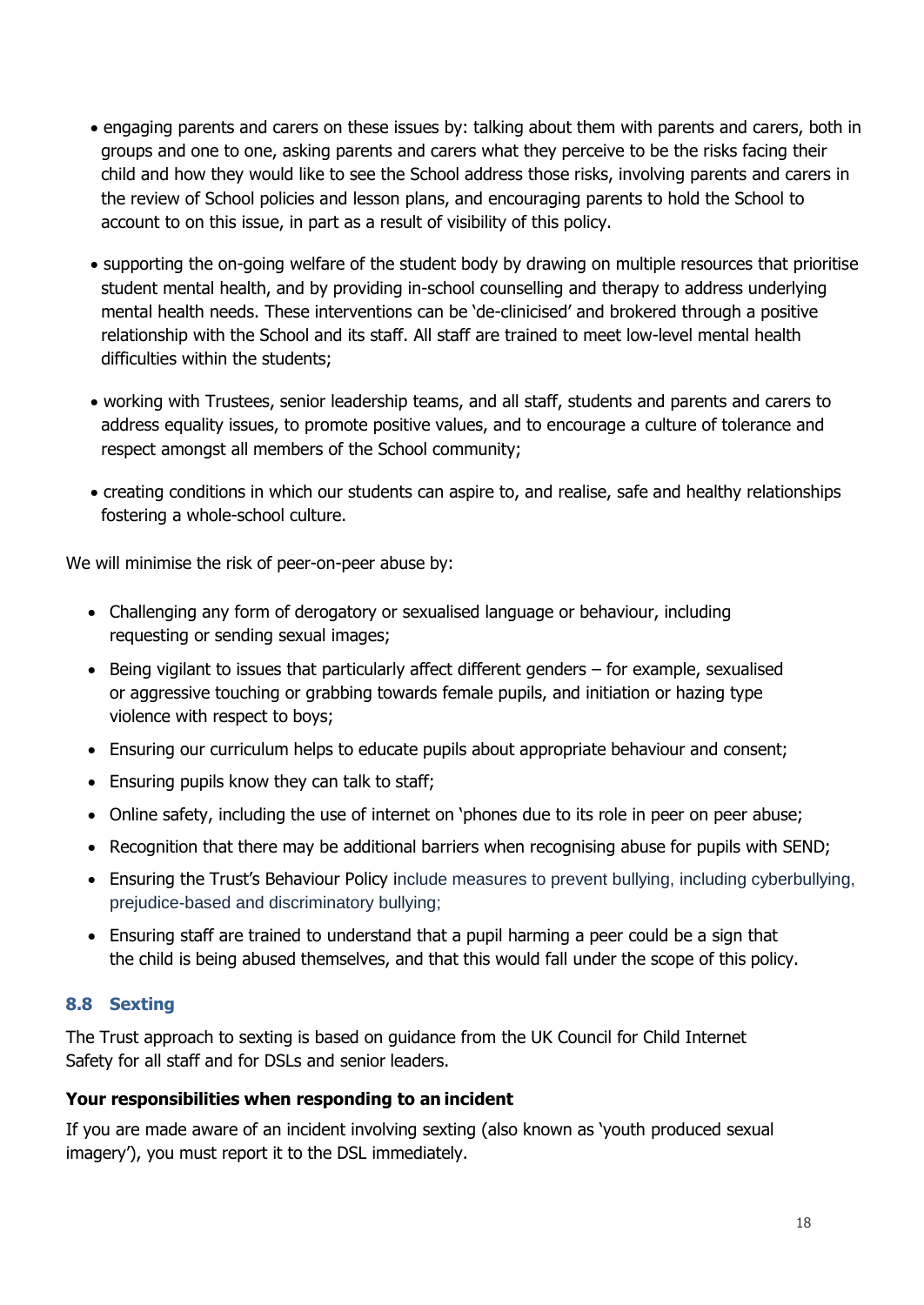## You must **not**:

- View, download or share the imagery yourself, or ask a pupil to share or download it. If you have already viewed the imagery by accident, you must report this to the DSL;
- Delete the imagery or ask the pupil to delete it;
- Ask the pupil(s) who are involved in the incident to disclose information regarding the imagery (this is the DSL's responsibility);
- Share information about the incident with other members of staff, the pupil(s) it involves or their, or other, parents and/or carers;
- Say or do anything to blame or shame any young people involve;
- You should explain that you need to report the incident, and reassure the pupil(s) that they will receive support and help from the DSL.

## **Initial review meeting**

Following a report of an incident, the DSL will hold an initial review meeting with appropriate school staff. This meeting will consider the initial evidence and aim to determine:

- Whether there is an immediate risk to pupil(s);
- If a referral needs to be made to the police and/or children's social care;
- If it is necessary to view the imagery in order to safeguard the young person (in most cases, imagery should not be viewed);
- What further information is required to decide on the best response;
- Whether the imagery has been shared widely and via what services and/or platforms (this may be unknown);
- Whether immediate action should be taken to delete or remove images from devices or online services;
- Any relevant facts about the pupils involved which would influence risk assessment;
- If there is a need to contact another school, college, setting or individual;
- Whether to contact parents or carers of the pupils involved (in most cases parents should be involved);

The DSL will make an immediate referral to police and/or children's social care if:

- The incident involves an adult;
- There is reason to believe that a young person has been coerced, blackmailed or groomed, or if there are concerns about their capacity to consent (for example owing to special educational needs);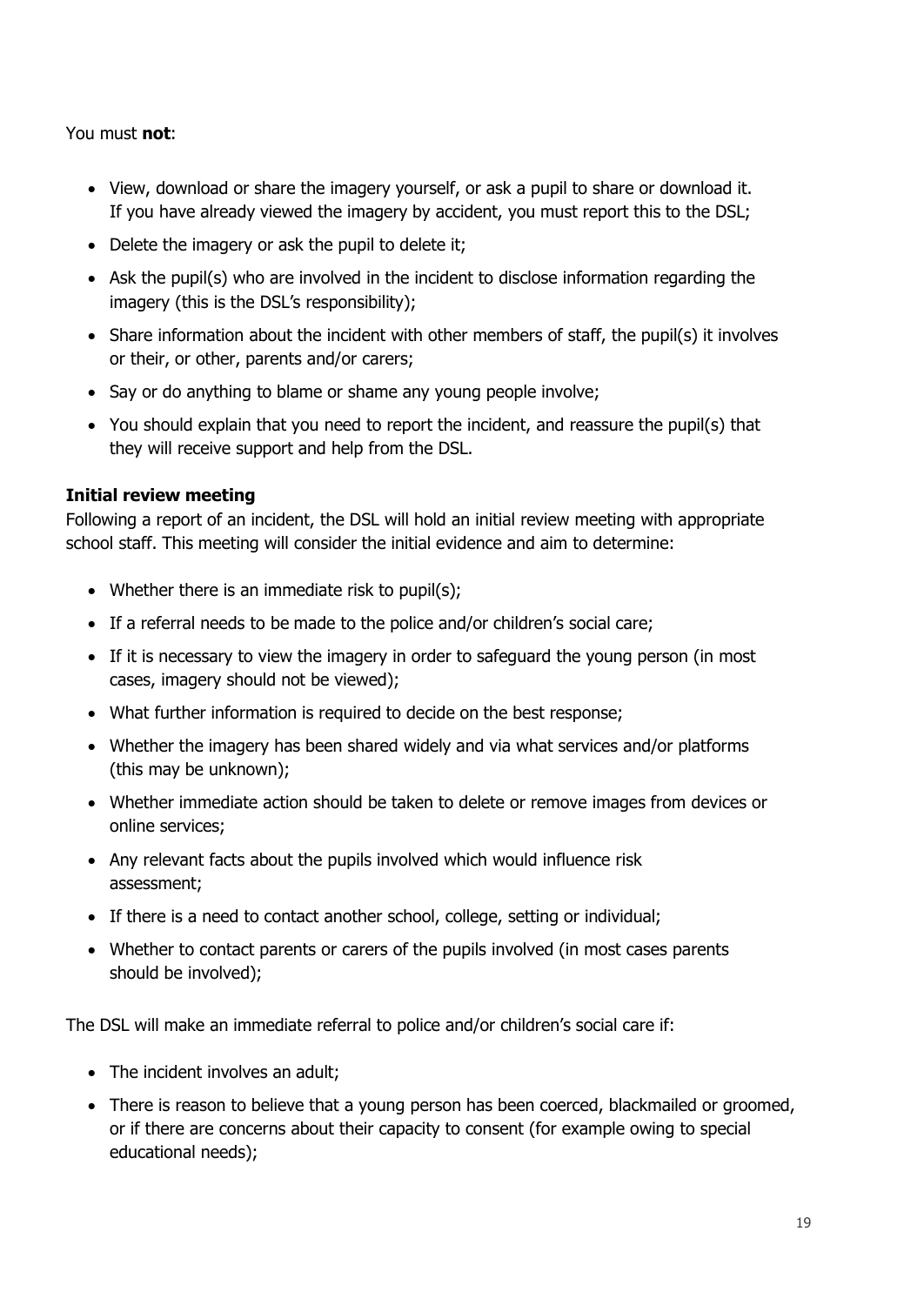- What the DSL knows about the imagery suggests the content depicts sexual acts which are unusual for the young person's developmental stage, or are violent;
- The imagery involves sexual acts and any pupil in the imagery is under 13;
- The DSL has reason to believe a pupil is at immediate risk of harm owing to the sharing of the imagery (for example, the young person is presenting as suicidal or self-harming)
- If none of the above applies then the DSL, in consultation with the Head of School and other members of staff as appropriate, may decide to respond to the incident without involving the police or children's social care.

## **Further review by the DSL**

If at the initial review stage a decision has been made not to refer to police and/or children's social care, the DSL will conduct a further review.

They will hold interviews with the pupils involved (if appropriate) to establish the facts and assess the risks.

If at any point in the process there is a concern that a pupil has been harmed or is at risk of harm, a referral will be made to children's social care and/or the police immediately.

## **Informing parents**

The DSL will inform parents at an early stage and keep them involved in the process, unless there is a good reason to believe that involving them would put the pupil at risk of harm.

## **Referring to the police**

If it is necessary to refer an incident to the police, this will be done through dialing 101.

## **Recording incidents**

All sexting incidents and the decisions made in responding to them will be recorded. The recordkeeping arrangements set out in section 12 of this policy also apply to recording incidents of sexting.

## **Curriculum coverage**

Pupils are taught in an age appropriate manner about the issues surrounding sexting as part of our PSHE education and computing programmes. Teaching covers the following in relation to sexting:

- What it is;
- How it is most likely to be encountered;
- The consequences of requesting, forwarding or providing such images, including when it is and is not abusive;
- Issues of legality;
- The risk of damage to people's feelings and reputation.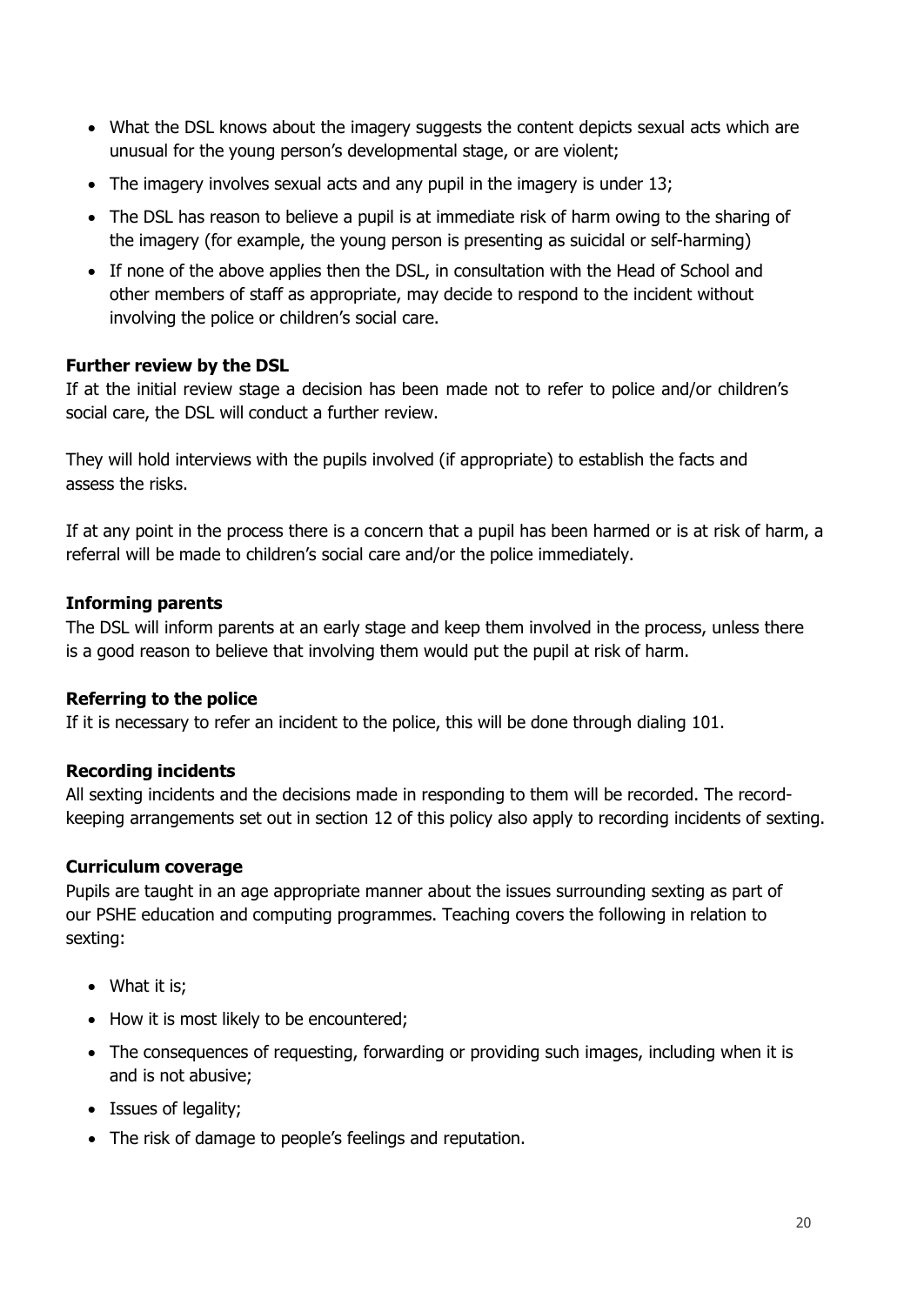Pupils also learn the strategies and skills needed to manage:

- Specific requests or pressure to provide (or forward) such images;
- The receipt of such images.

## 9. Notifying Parents

Where appropriate, we will discuss any concerns about a child with the child's parents. The DSL will normally do this in the event of a suspicion or disclosure. Other staff will only talk to parents about any such concerns following consultation with the DSL.

If we believe that notifying the parents would increase the risk to the child, we will discuss this with the local authority children's social care team before doing so.

In the case of allegations of abuse made against other children, we will normally notify the parents of all the children involved.

## 10. Pupils with Special Educational Needs and Disabilities

We recognise that pupils with special educational needs (SEN) and disabilities can face additional safeguarding challenges. Additional barriers can exist when recognising abuse and neglect in this group, including:

- Assumptions that indicators of possible abuse such as behaviour, mood and injury relate to the child's disability without further exploration;
- Pupils being more prone to peer group isolation than other pupils;
- The potential for pupils with SEN and disabilities being disproportionally impacted by behaviours such as bullying, without outwardly showing any signs;
- Communication barriers and difficulties in overcoming these barriers.
- We offer extra pastoral support for pupils with SEN and disabilities this is arranged and supported by the SENDCo in each of the Trust Schools.

## 11. Complaints and Compliance

Any complaints about this policy from outside the Trust should be made in accordance with the Trust's Complaints Policy. Any other complaints should be brought to the attention of the Chair of the Trust Leadership Group in the first instance.

Complaints that are in the public interest and relate to suspected malpractice may be appropriate to raise under the Trust's Whistleblowing Policy.

The Trust will review this policy annually and ensure that practice across the Trust and all Schools is in line with this policy. Any review will take into account the most up-to- date legislation and statutory guidance.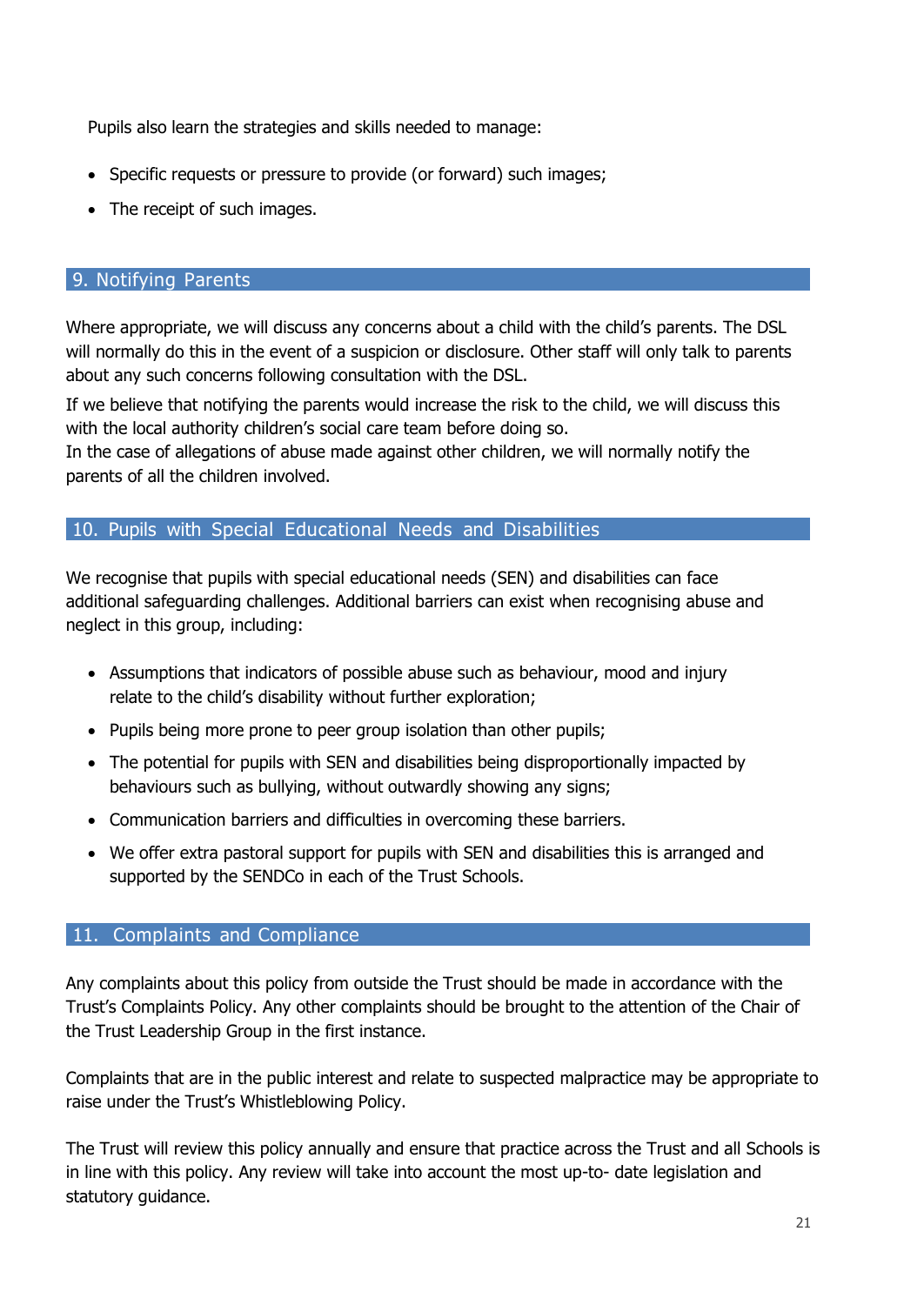The Trust has identified a range of Assurance Methodologies as tools by which compliance with polices can be tested. Those most relevant to this policy include:

- Internal audit through Systems Leadership process;
- External audit:
- Local Advisory Board Member visits;
- Random testing by line managers.

## 12. Record Keeping

We will hold records in line with our records retention schedule.

All safeguarding concerns, discussions, decisions made and the reasons for those decisions,must be recorded in writing. If you are in any doubt about whether to record something, discuss it with the DSL.

Non-confidential records will be easily accessible and available. Confidential information and records will be held securely and only available to those who have a right or professional need to see them. These will be held on MyConcern the electronic safeguarding system used which can be accessed by all staff for reporting incidents but only DSLs can see concerns and act on these. (NB Maidstone and Causton Junior school will move to this electronic system in January 2021. In the meantime they will follow a paper reporting system with completed forms being passed to the DSL.)

Where students have historically held a paper file with any SET school or a paper file has come with them on arrival from another school as part of Year 7 transition or an In Year application these files will be held in a locked safeguarding cabinet. On receipt of these files into school DSL'sor ADSL's will read the file and update the student on my concern so that they become live and open if they've arrived as an open case. This will reflect the most up to date concerns from the paper file onto the electronic system of MyConcern.

Safeguarding records relating to individual children will be retained for a reasonable period of time after they have left the School.

If a child for whom the School has, or has had, safeguarding concerns moves to another school, the DSL will ensure that their child protection file is forwarded promptly and securely, and separately from the main pupil file. In addition, if the concerns are significant or complex, and/orsocial services are involved, the DSL will speak to the DSL of the receiving school and provide information to enable them to have time to make any necessary preparations to ensure the safety of the child.

In addition:

- Appendix 2 sets out our policy on record-keeping specifically with respect to recruitment and pre-employment checks;
- Appendix 3 sets out our policy on record-keeping with respect to allegations of abuse made against staff.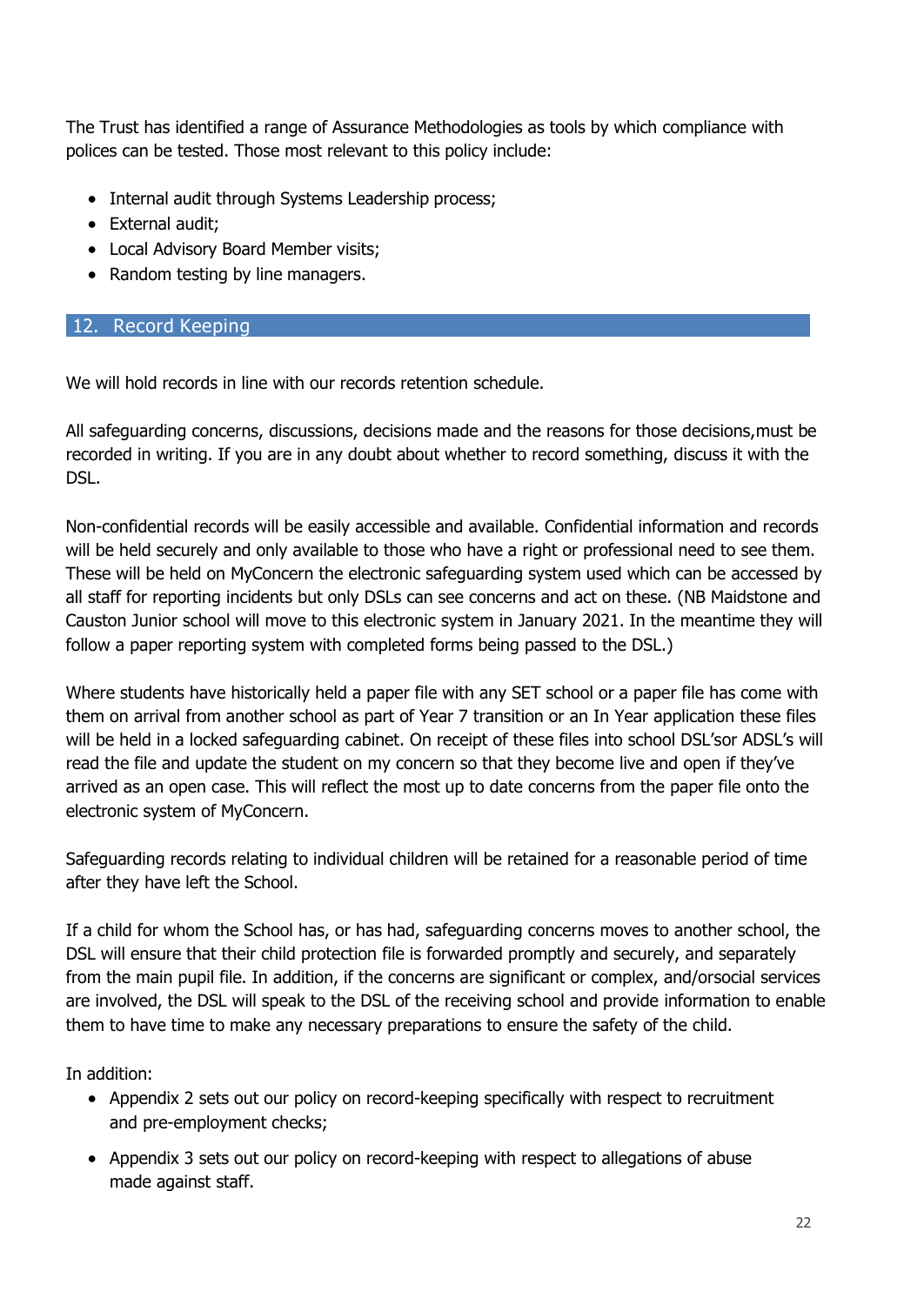#### 13. Training

## **13.1 All staff**

All staff members will undertake safeguarding and child protection training at induction, including on whistle-blowing procedures, to ensure they understand the School's safeguardingsystems and their responsibilities, and can identify signs of possible abuse or neglect. This training will be regularly updated and will be in line with advice from the 3 safeguarding partners.

All staff will have training on the government's anti-radicalisation strategy, Prevent, to enable them to identify children at risk of being drawn into terrorism and to challenge extremist ideas. Our regular safeguarding training will be integrated, aligned as part of the whole school approach to safeguarding and will have regard to the Teachers' Standards and specifically that teachers manage behaviour effectively in order to ensure a safe environment.

Staff will also receive regular safeguarding and child protection updates (for example, through emails, e-bulletins and staff meetings) as required, but at least annually.

Contractors who are provided through a private finance initiative (PFI) or similar contract willalso receive safeguarding training.

Volunteers will receive appropriate training, if applicable.

#### **13.2 The DSL**

The DSL and ADSL will undertake child protection and safeguarding training at least every 2 years.

In addition, they will update their knowledge and skills at regular intervals and at least annually (for example, through e-bulletins, meeting other DSLs, or taking time to read and digest safeguarding developments).

They will also undertake Prevent awareness training and online safety training in order to support a whole school approach. The DSL will be part of the team reviewing the Trust and school approach annually, including a risk assessment that considers and reflects risks faced by students and pupils.

## **13.3 Trustees and Local Advisory Board**

All Trustees and LAB members receive training about safeguarding, to make sure they have the knowledge and information needed to perform their functions and understand their responsibilities.

As the CEO of Seckford Education Trust may be required to act as the 'case manager' in the event that an allegation of abuse is made against the Head of School, they receive training in managing allegations for this purpose.

#### **13.4 Recruitment – interview panels**

At least one person conducting any interview for a post at the School will have undertaken safer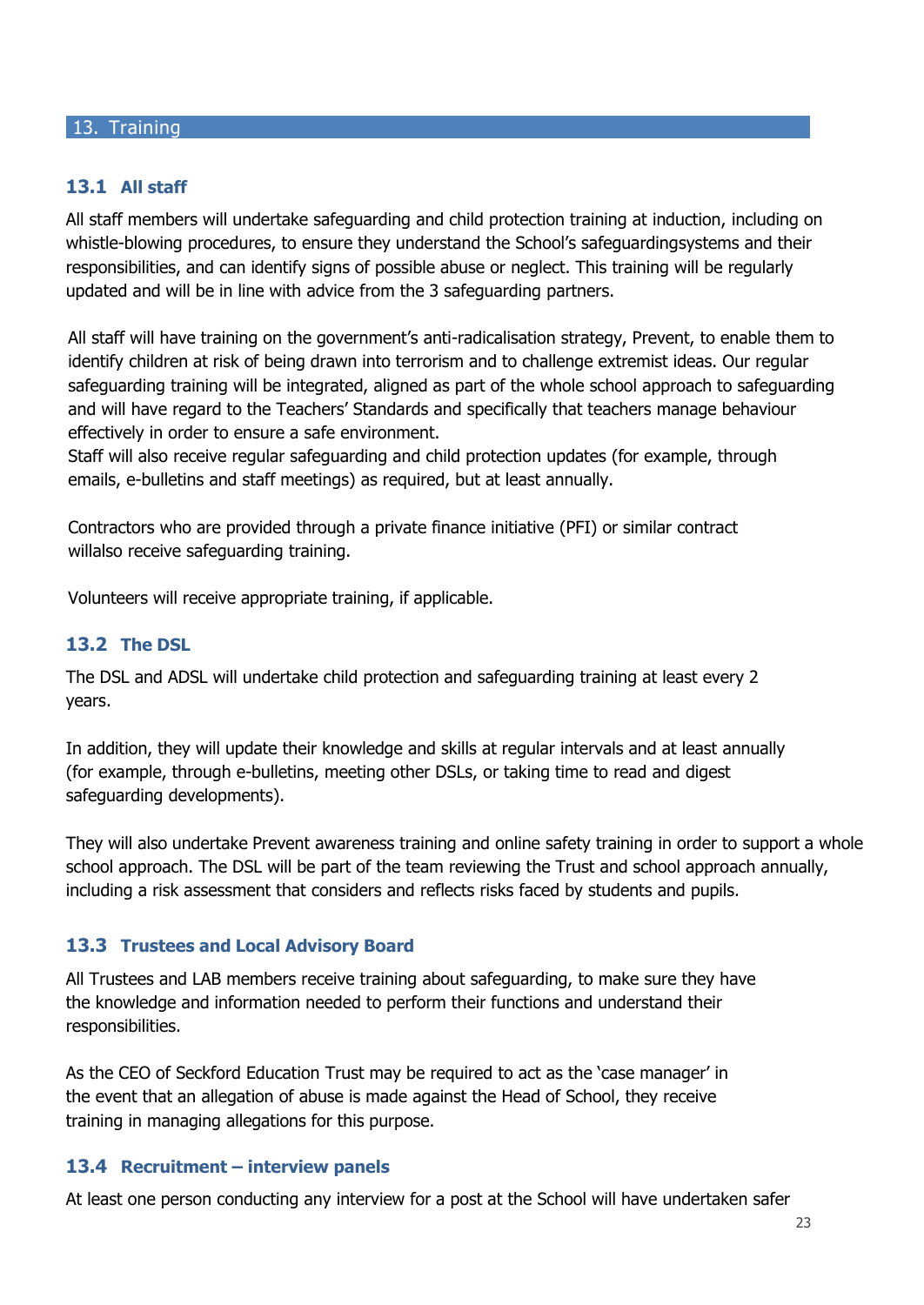recruitment training. This will cover, as a minimum, the contents of the Department for Education's statutory guidance, Keeping Children Safe in Education, and will be in line with local safeguarding procedures.

## **13.5 Staff who have contact with pupils and families**

All staff who have contact with children and families will have supervisions which will provide them with support, coaching and training, promote the interests of children and allow for confidential discussions of sensitive issues.

# **13.6 Online safety**

It is essential that children are safeguarded from potentially harmful and inappropriate online material. An effective whole school and college approach to online safety empowers a school or college to protect and educate pupils, students, and staff in their use of technology and establishes mechanisms to identify, intervene in, and escalate any concerns where appropriate.

The breadth of issues classified within online safety is considerable, but can be categorised into four areas of risk:

- **content**: being exposed to illegal, inappropriate or harmful content, for example: pornography, fake news, racism, misogyny, self-harm, suicide, anti-Semitism, radicalisation and extremism;
- **contact:** being subjected to harmful online interaction with other users; for example: peer to peer pressure, commercial advertising and adults posing as children or young adults with the intention to groom or exploit them for sexual, criminal, financial or other purposes;
- **conduct:** personal online behaviour that increases the likelihood of, or causes, harm; for example, making, sending and receiving explicit images (e.g consensual and non-consensual sharing of nudes and semi-nudes and/or pornography, sharing other explicit images and online bullying; and
- **commerce**: risks such as online gambling, inappropriate advertising, phishing and or financial scams. If pupils, students or staff are at risk, we will report it to the Anti-Phishing Working Group (https://apwg.org/).

**The following Appendices are based on the Department for Education's statutory guidance, Keeping Children Safe in Education.**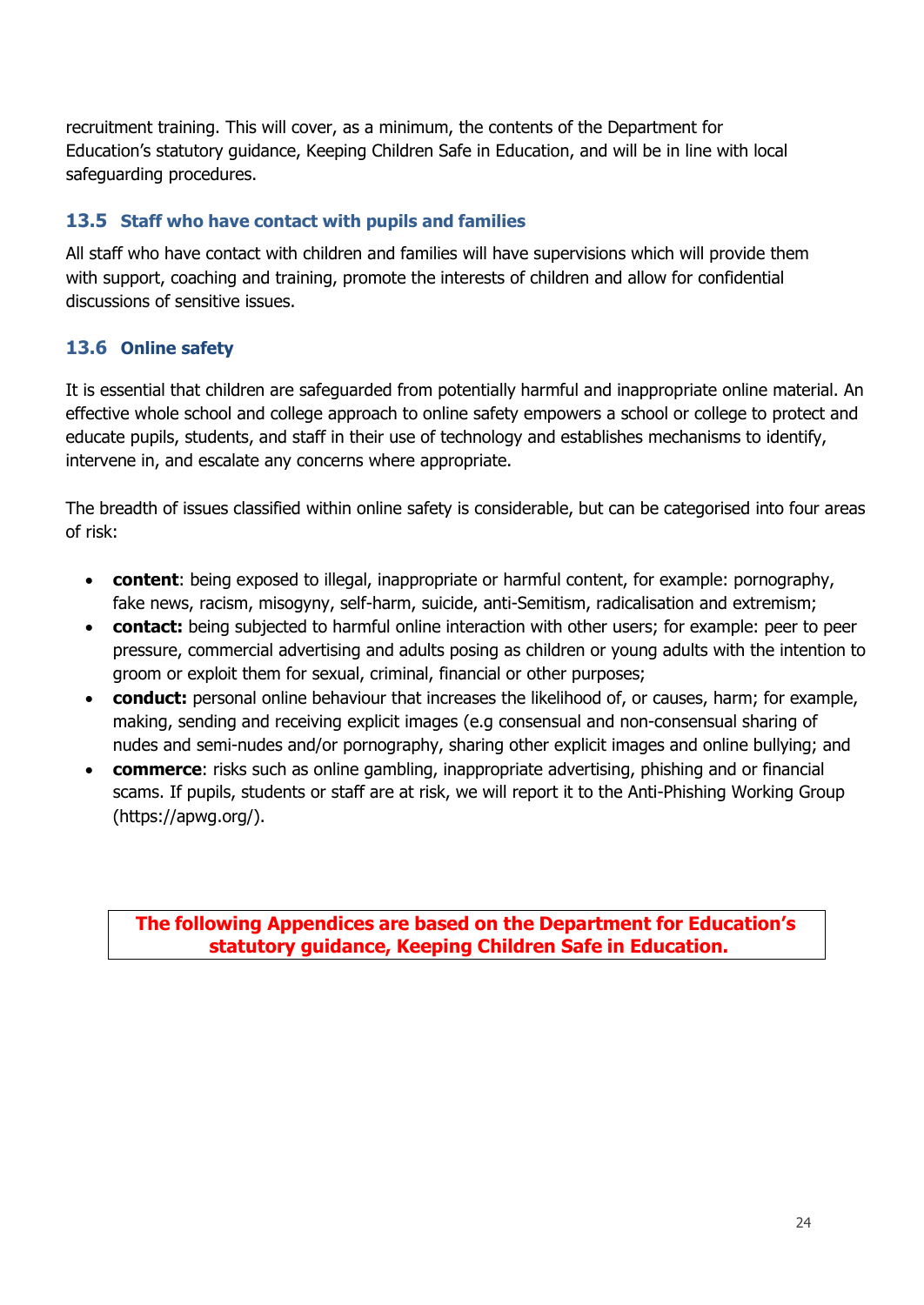## APPENDIX 1: Types of Abuse

Abuse, including neglect, and safeguarding issues are rarely standalone events that can be covered by one definition or label. In most cases, multiple issues will overlap.

**Physical abuse** may involve hitting, shaking, throwing, poisoning, burning or scalding, drowning, suffocating or otherwise causing physical harm to a child. Physical harm may also be caused when a parent or carer fabricates the symptoms of, or deliberately induces, illness in a child.

**Emotional abuse** is the persistent emotional maltreatment of a child such as to cause severe and adverse effects on the child's emotional development. Some level of emotional abuse is involved in all types of maltreatment of a child, although it may occur alone.

Emotional abuse may involve:

- Conveying to a child that they are worthless or unloved, inadequate, or valued only insofar as they meet the needs of another person;
- Not giving the child opportunities to express their views, deliberately silencing them or 'making fun' of what they say or how they communicate;
- Age or developmentally inappropriate expectations being imposed on children. These may include interactions that are beyond a child's developmental capability, as well as overprotection and limitation of exploration and learning, or preventing the child participating in normal social interaction;
- Seeing or hearing the ill-treatment of another;
- Serious bullying (including cyberbullying), causing children frequently to feel frightened or in danger, or the exploitation or corruption of children.

**Sexual abuse** involves forcing or enticing a child or young person to take part in sexual activities, not necessarily involving a high level of violence, whether or not the child is aware of what is happening. The activities may involve:

- Physical contact, including assault by penetration (for example rape or oral sex) or nonpenetrative acts such as masturbation, kissing, rubbing and touching outside of clothing;
- Non-contact activities, such as involving children in looking at, or in the production of, sexual images, watching sexual activities, encouraging children to behave in sexually inappropriate ways, or grooming a child in preparation for abuse (including via the internet);
- Sexual abuse is not solely perpetrated by adult males. Women can also commit acts of sexual abuse, as can other children.

**Neglect** is the persistent failure to meet a child's basic physical and/or psychological needs, likely to result in the serious impairment of the child's health or development. Neglect may occur during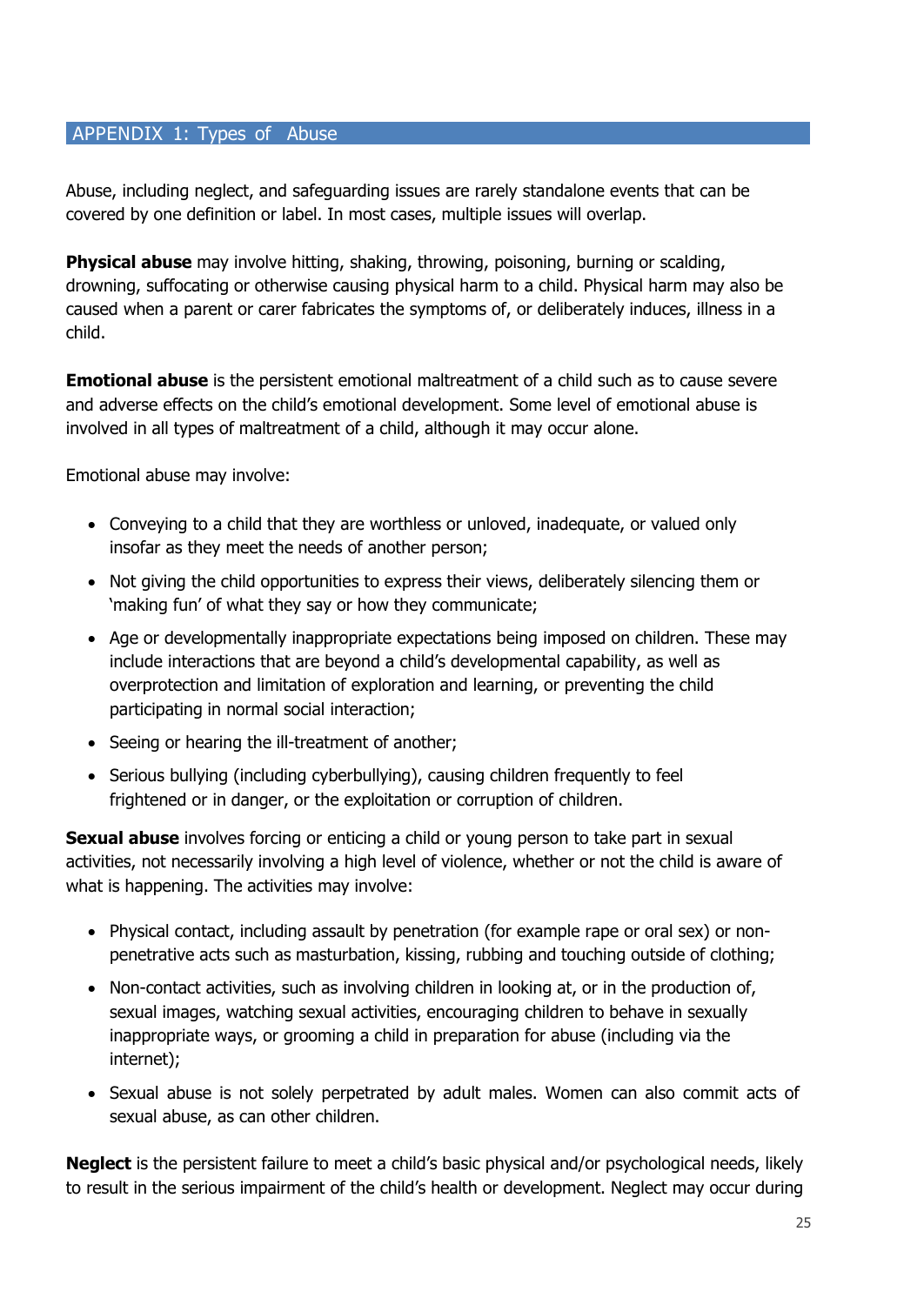pregnancy as a result of maternal substance abuse. Once a child is born, neglect may involve a parent or carer failing to:

- Provide adequate food, clothing and shelter (including exclusion from home or abandonment);
- Protect a child from physical and emotional harm or danger;
- Ensure adequate supervision (including the use of inadequate care-givers)
- Ensure access to appropriate medical care or treatment;
- It may also include neglect of, or unresponsiveness to, a child's basic emotional needs.

## **Domestic abuse**

The cross-government definition of domestic violence and abuse is: any incident or pattern of incidents of controlling, coercive, threatening behaviour, violence or abuse between those aged 16 or over who are, or have been, intimate partners or family members regardless of gender or sexuality. The abuse can encompass, but is not limited to: psychological; physical; sexual; financial; and emotional.

All children can witness and be adversely affected by domestic abuse in the context of their home life where domestic abuse occurs between family members. Exposure to domestic abuse and/or violence can have a serious, long lasting emotional and psychological impact on children. In some cases, a child may blame themselves for the abuse or may have had to leave the family home as a result.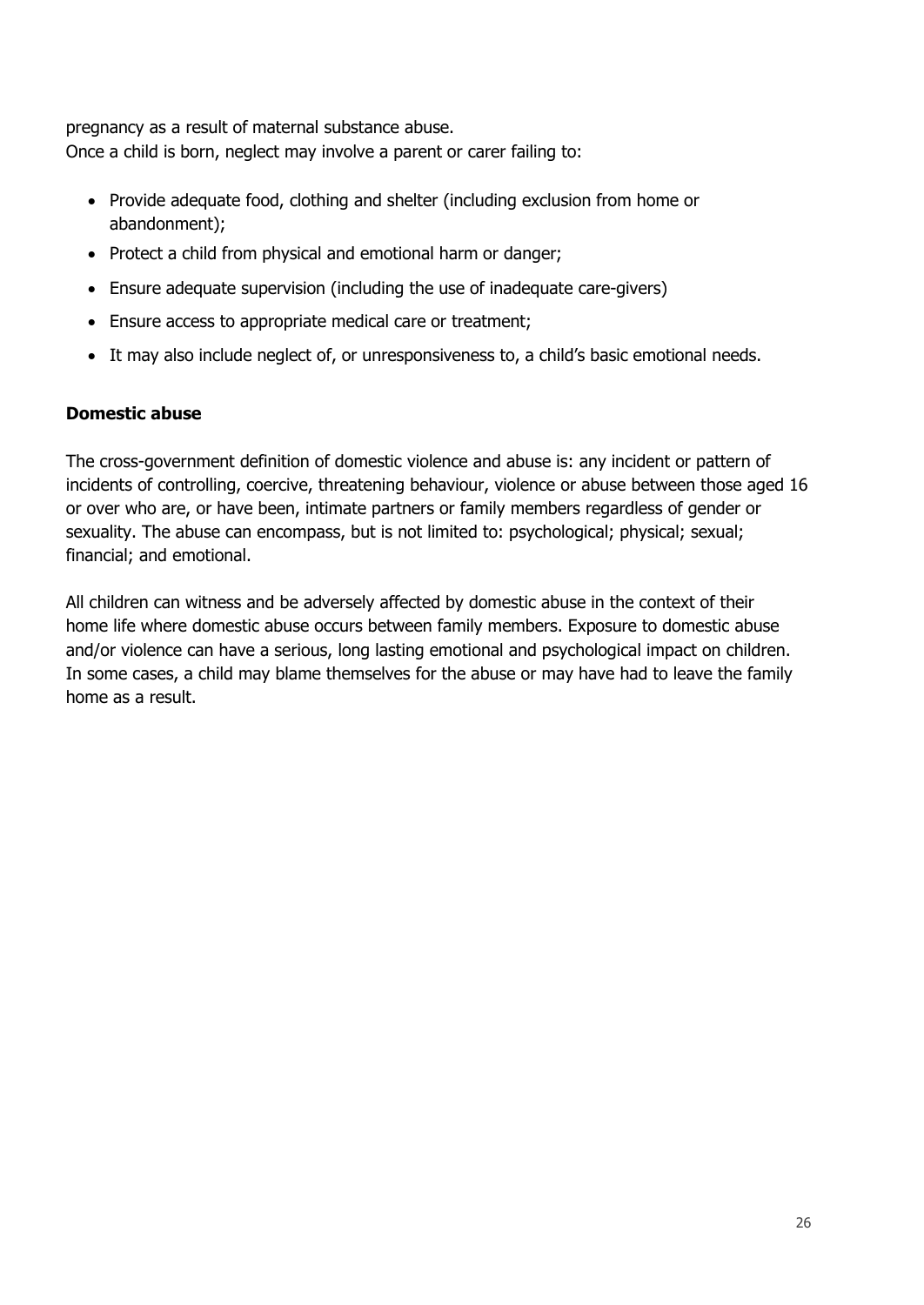## APPENDIX 2: Safer recruitment and DBS checks - policy and procedures

The Trust Board is responsible for creating a culture that safeguards and promotes the welfare of children across all SET schools. As part of this culture, the Trust adopts robust recruitment procedures that deter and prevent people who are unsuitable to work with children from applying for or securing employment, or volunteering opportunities in schools and colleges. Trust procedures will at least be in line with Part 3 of KCSIE, including the self-declaration form for shortlisted candidates which will adhere to the Ministry of Justice's guidance on disclosure of criminal records.

The Trust Board, through the Chief Executive Officer, will ensure that those involved with the recruitment and employment of staff to work with children have received appropriate safer recruitment training.

We will record all information on the checks carried out in the School's single central record (SCR). Copies of these checks, where appropriate, will be held in individuals' personnel files. We follow requirements and best practice in retaining copies of these checks, as set out below.

## **New staff**

When appointing new staff, we will:

- Use pre-employment checks to identify whether a person may be unsuitable to work with children, including a self-declaration of their criminal record form for shortlisted candidtes;
- Verify their identity, including name changes and their name as recorded on their birth certificate;
- Obtain (via the applicant) an enhanced Disclosure and Barring Service (DBS) certificate, including barred list information for those who will be engaging in regulated activity (see definition below). We will not keep a copy of this for longer than 6 months;
- Obtain a separate barred list check if they will start work in regulated activity before the DBS certificate is available;
- Verify their mental and physical fitness to carry out their work responsibilities;
- Verify their right to work in the UK. We will keep a copy of this verification for the duration of the member of staff's employment and for 2 years afterwards;
- Verify their professional qualifications, as appropriate;
- Ensure they are not subject to a prohibition order if they are employed to be a teacher;

Carry out further additional checks, as appropriate, on candidates who have lived or worked outside of the UK, including (where relevant) any teacher sanctions or restrictions imposed by a European Economic Area professional regulating authority, and criminal records checks or their equivalent;

Check that candidates taking up a management position are not subject to a prohibition from management (section 128) direction made by the secretary of state.

We will ensure that appropriate checks are carried out to ensure that individuals are not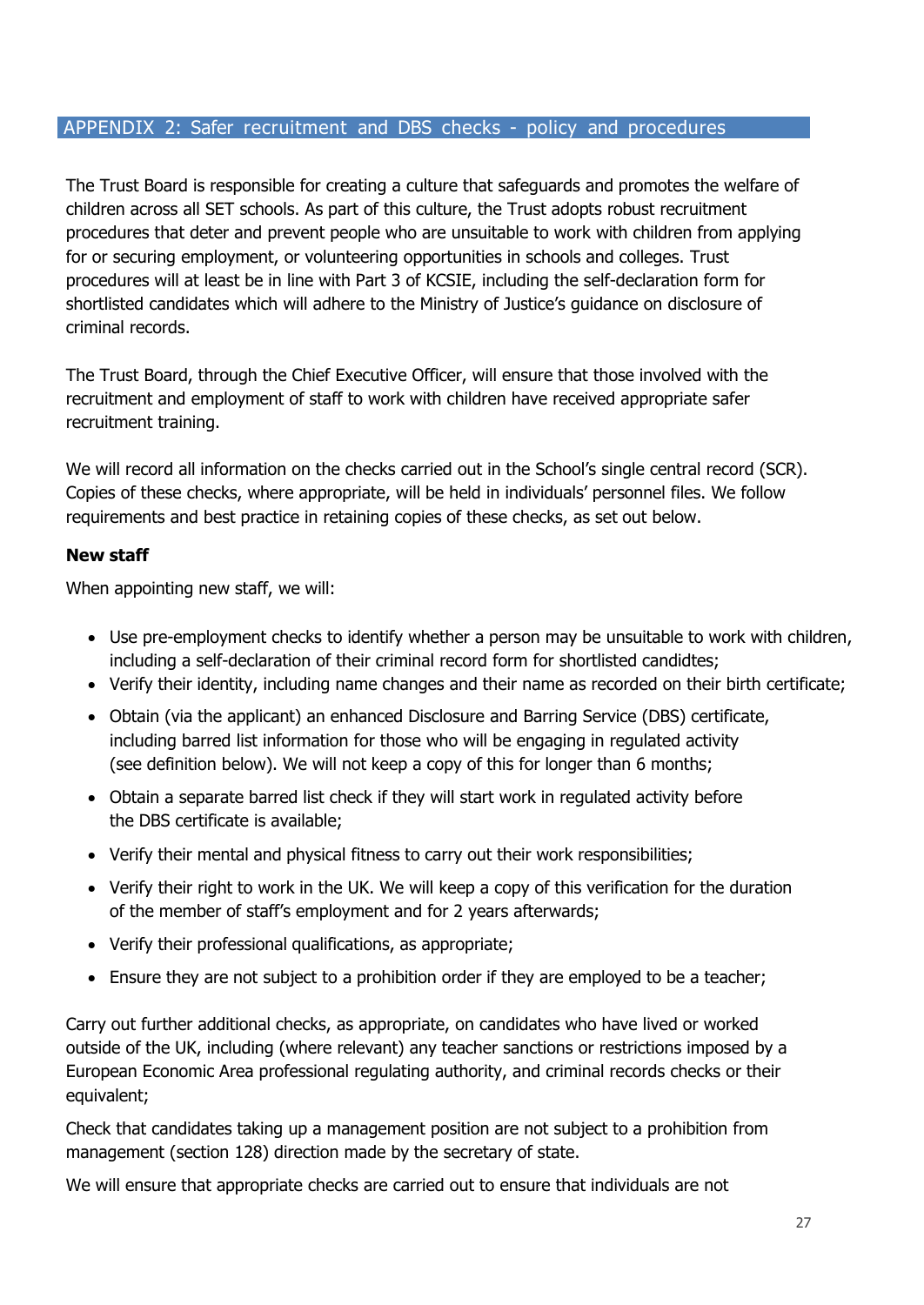disqualified under the 2018 Childcare Disqualification Regulations and Childcare Act 2006. Where we take a decision that an individual falls outside of the scope of these regulations and we do not carry out such checks, we will retain a record of our assessment on the individual's personnel file. This will include our evaluation of any risks and control measures put in place, and any advice sought.

We will ask for written information about previous employment history and check that information is not contradictory or incomplete.

We will seek references on all short-listed candidates, including internal candidates, before interview. We will scrutinise these and resolve any concerns before confirming appointments. The references requested will ask specific questions about the suitability of the applicant to work with children.

## **Regulated activity** means a person who will be:

- Responsible, on a regular basis in a school or college, for teaching, training, instructing, caring for or supervising children; or
- Carrying out paid, or unsupervised unpaid, work regularly in a school or college where that work provides an opportunity for contact with children; or
- Engaging in intimate or personal care or overnight activity, even if this happens only once and regardless of whether they are supervised or not.

## **Existing staff**

If we have concerns about an existing member of staff's suitability to work with children, we will carry out all the relevant checks as if the individual was a new member of staff. We will also do this if an individual moves from a post that is not regulated activity to one that is.

We will refer to the DBS anyone who has harmed, or poses a risk of harm, to a child or vulnerable adult where:

- We believe the individual has engaged in relevant [conduct;](https://www.gov.uk/guidance/making-barring-referrals-to-the-dbs#relevant-conduct-in-relation-to-children) or
- The individual has received a caution or conviction for a relevant offence, or there is reason to believe the individual has committed a listed relevant offence, under the [Safeguarding Vulnerable Groups Act 2006 \(Prescribed Criteria and](http://www.legislation.gov.uk/uksi/2009/37/contents/made) [Miscellaneous](http://www.legislation.gov.uk/uksi/2009/37/contents/made) Provisions) [Regulations](http://www.legislation.gov.uk/uksi/2009/37/contents/made) 2009; or
- The 'harm test' is satisfied in respect of the individual (i.e. they may harm a child or vulnerable adult or put them at risk of harm); and
- The individual has been removed from working in regulated activity (paid or unpaid) or would have been removed if they had not left.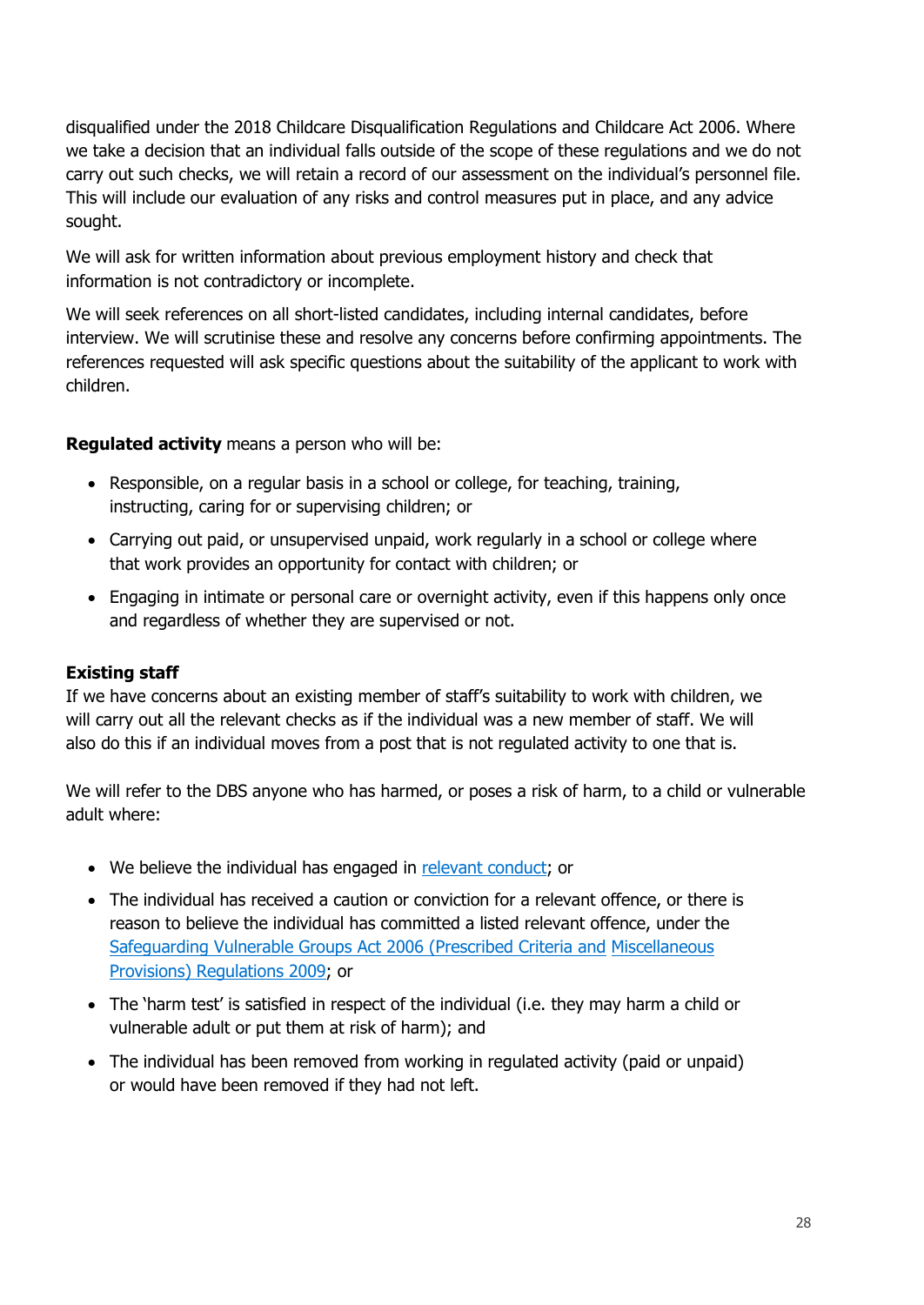## **Agency and third-party staff**

We will obtain written notification from any agency or third-party organisation that it has carried out the necessary safer recruitment checks that we would otherwise perform. We will also check that the person presenting themselves for work is the same person on whom the checks have been made.

## **Contractors**

We will ensure that any contractor, or any employee of the contractor, who is to work at the School has had the appropriate level of DBS check (this includes contractors who are provided through a PFI or similar contract). This will be:

- An enhanced DBS check with barred list information for contractors engaging in regulated activity;
- An enhanced DBS check, not including barred list information, for all other contractors who are not in regulated activity but whose work provides them with an opportunity for regular contact with children;
- We will obtain the DBS check for self-employed contractors;
- We will not keep copies of such checks for longer than 6 months.

Contractors who have not had any checks will not be allowed to work unsupervised or engage in regulated activity under any circumstances.

We will check the identity of all contractors and their staff on arrival at the School.

For self-employed contractors such as music teachers or sports coaches, we will ensure that appropriate checks are carried out to ensure that individuals are not disqualified under the 2018 Childcare Disqualification Regulations and Childcare Act 2006. Where we decide that an individual falls outside of the scope of these regulations and we do not carry out such checks, we will retain a record of our assessment. This will include our evaluation of any risks and control measures put in place, and any advice sought.

#### **Trainee/student teachers**

Where applicants for initial teacher training are salaried by us, we will ensure that all necessary checks are carried out.

Where trainee teachers are fee-funded, we will obtain written confirmation from the training provider that necessary checks have been carried out and that the trainee has been judged by the provider to be suitable to work with children.

In both cases, this includes checks to ensure that individuals are not disqualified under the 2018 Childcare Disqualification Regulations and Childcare Act 2006.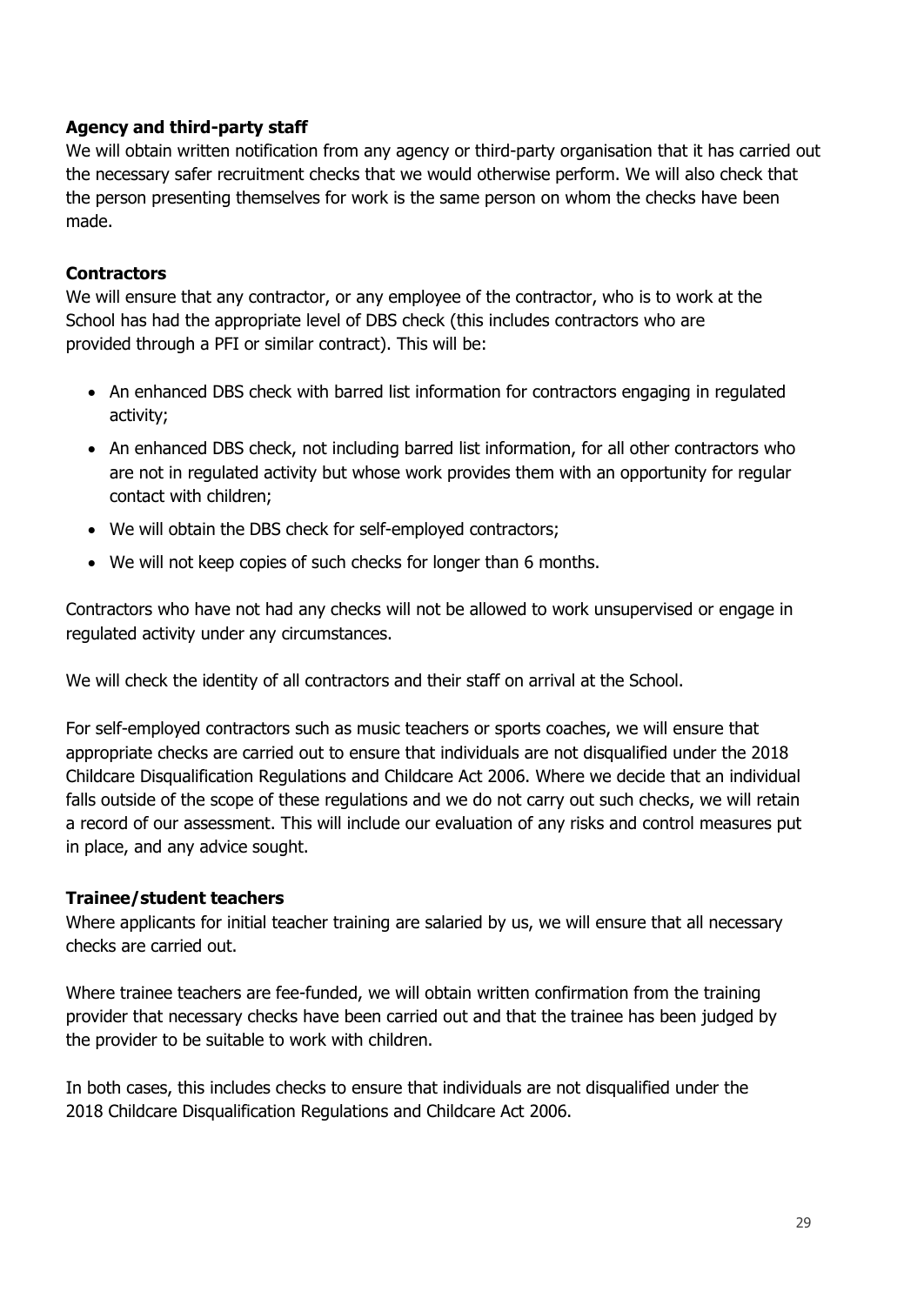## **Volunteers**

We will:

- Never leave an unchecked volunteer unsupervised or allow them to work in regulated activity;
- Obtain an enhanced DBS check with barred list information for all volunteers who are new to working in regulated activity;
- Carry out a risk assessment when deciding whether to seek an enhanced DBS check without barred list information for any volunteers not engaging in regulated activity. We will retain a record of this risk assessment;
- Ensure that appropriate checks are carried out to ensure that individuals are not disqualified under the 2018 Childcare Disqualification Regulations and Childcare Act 2006. Where we decide that an individual falls outside of the scope of these regulations and we do not carry out such checks, we will retain a record of our assessment. This will include our evaluation of any risks and control measures put in place, and any advice sought.

## **Trustees**

All Trustees will have an enhanced DBS check without barred list information. They will have an enhanced DBS check with barred list information if working in regulated activity.

## **The Chair of the Trust Board will have their DBS check countersigned by the secretary of state.**

All proprietors, Trustees, local governors and members will also have the following checks:

- A [section](https://www.legislation.gov.uk/ukpga/2008/25/section/128) 128 check (to check prohibition on participation in management under section 128 of the [Education and](https://www.legislation.gov.uk/ukpga/2008/25/section/128) Skills Act 2008;
- Identity;
- $\bullet$  Right to work in the UK;
- Other checks deemed necessary if they have lived or worked outside the UK.

## **Adults who supervise pupils on work experience**

When organising work experience, we will ensure that policies and procedures are in place to protect children from harm.

We will also consider whether it is necessary for barred list checks to be carried out on the individuals who supervise a pupil under 16 on work experience. This will depend on the specific circumstances of the work experience, including the nature of the supervision, the frequency of the activity being supervised, and whether the work is regulated activity.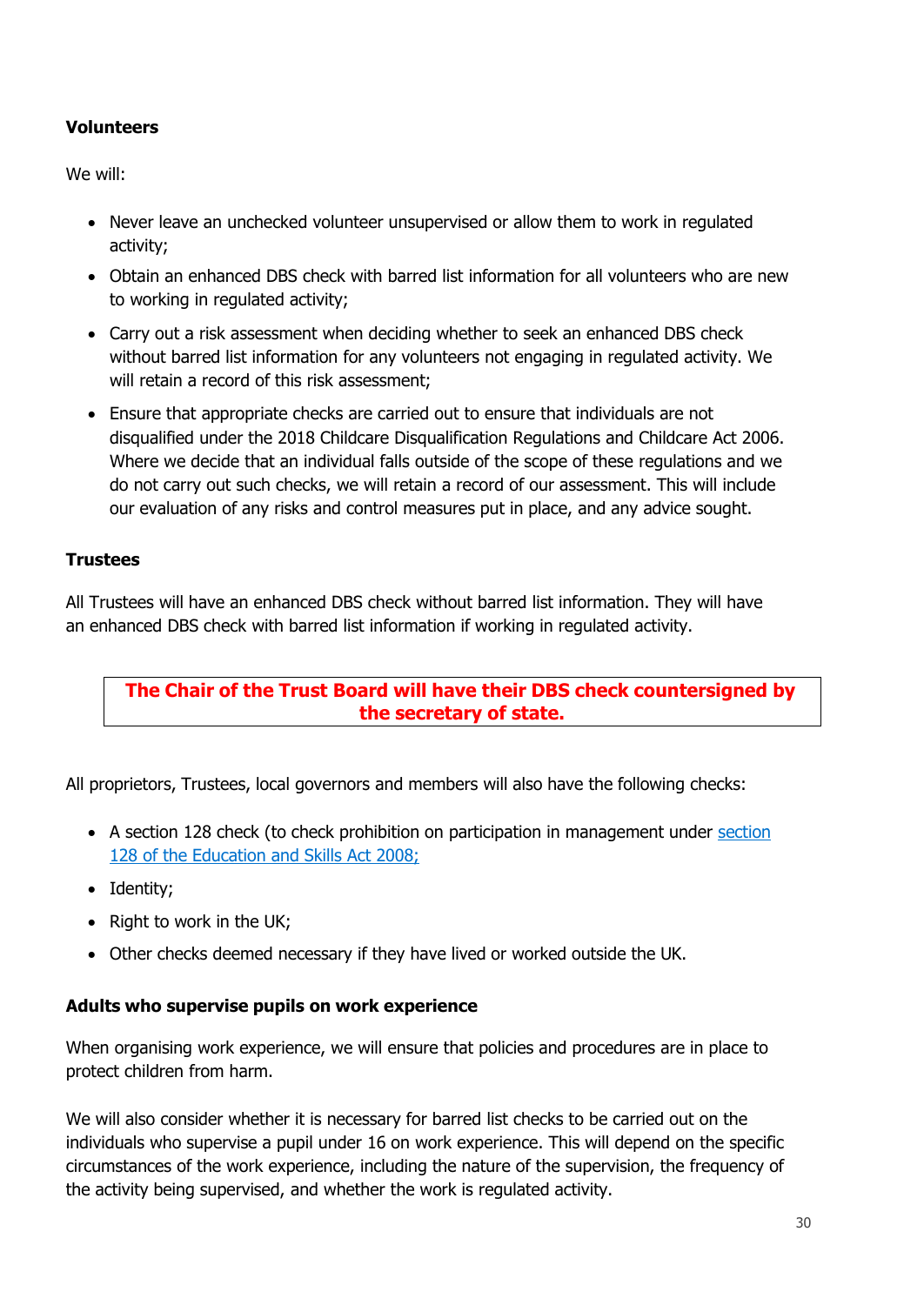## **Pupils staying with host families**

Where the School makes arrangements for pupils to be provided with care and accommodation by a host family to which they are not related (for example, during a foreign exchange visit), we will request enhanced DBS checks with barred list information on those people.

Where the School is organising such hosting arrangements overseas and host families cannot be checked in the same way, we will work with our partner schools abroad to ensure that similar assurances are undertaken prior to the visit.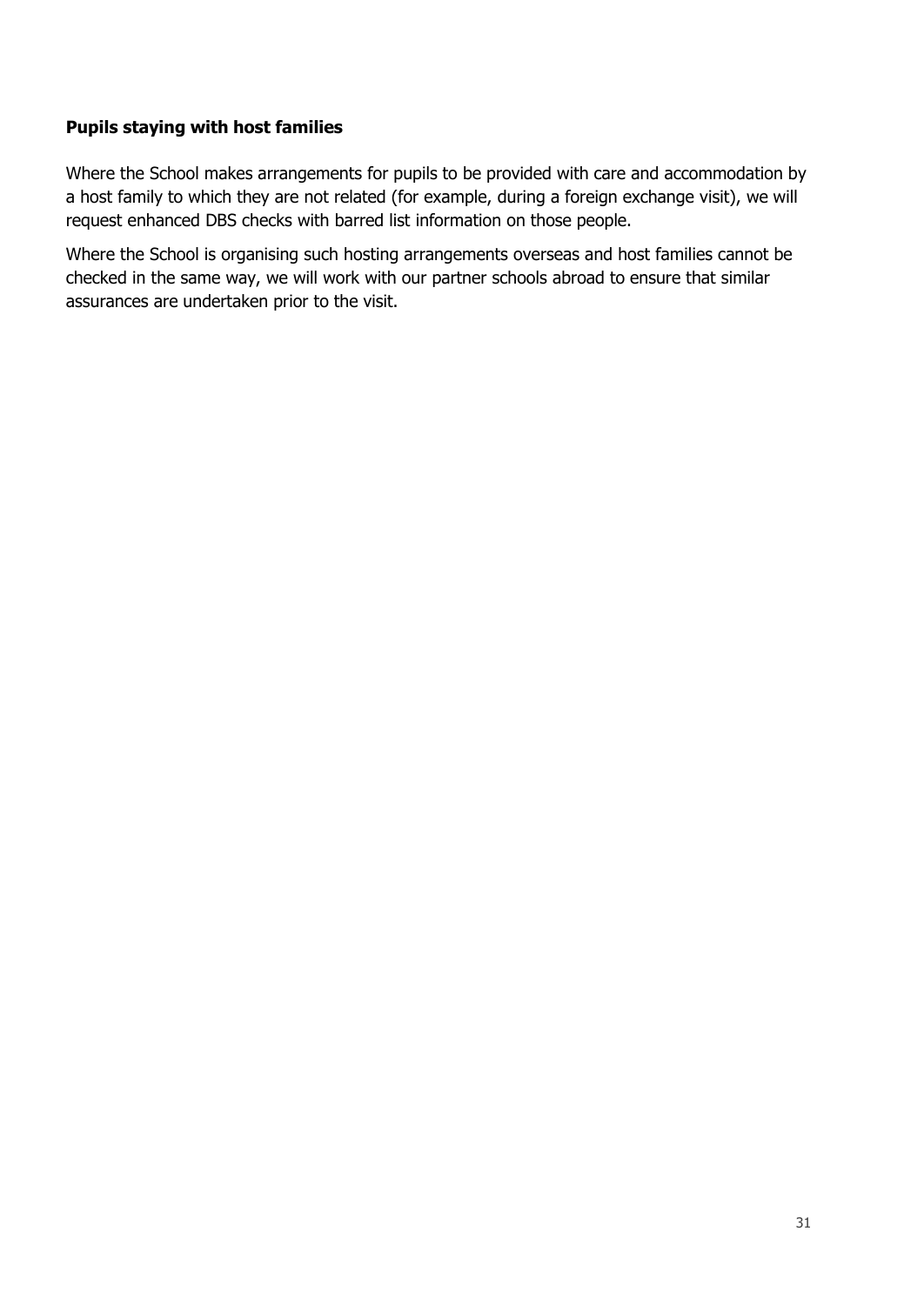## APPENDIX 3: Allegations of Abuse made against staff

This section of this policy applies to all cases in which it is alleged that a current member of staff, including supply teachers or volunteer has:

- Behaved in a way that has harmed a child, or may have harmed a child; or Possibly committed a criminal offence against or related to a child; or
- Behaved towards a child or children in a way that indicates he or she would pose a risk of harm to children; or
- Behaved or may have behaved in a way that indicates they may not be suitable to work with children.

It applies regardless of whether the alleged abuse took place in the School (transferrable risk). Allegations against a teacher who is no longer teaching and historical allegations of abuse and non-recent abuse will be referred to the police.

We will deal with any allegation of abuse against a member of staff or volunteer very quickly, in a fair and consistent way that provides effective child protection while also supporting the individual who is the subject of the allegation. It should be noted that this will still be the case for any historic allegations which are made.

Our procedures for dealing with allegations will be applied with common sense and judgement and in line with local safeguarding procedures and practice guidance. There are two levels of allegation – those that meet the harms threshold and those that do not.

## **Suspension**

Suspension will not be the default position, and will only be considered in cases where there is reason to suspect that a child or other children is/are at risk of harm, or the case is so serious that it might be grounds for dismissal. In such cases, we will only suspend an individual if we have considered all other options available and there is no reasonable alternative.

Based on an assessment of risk, we will consider alternatives such as:

- Redeployment within the School so that the individual does not have direct contact with the child or children concerned;
- Providing an assistant to be present when the individual has contact with children;
- Redeploying the individual to alternative work in the School so that they do not have unsupervised access to children;
- Moving the child or children to classes where they will not come into contact with the individual, making it clear that this is not a punishment and parents have been consulted;
- Temporarily redeploying the individual to another role in a different location, for example to an alternative school within the Trust.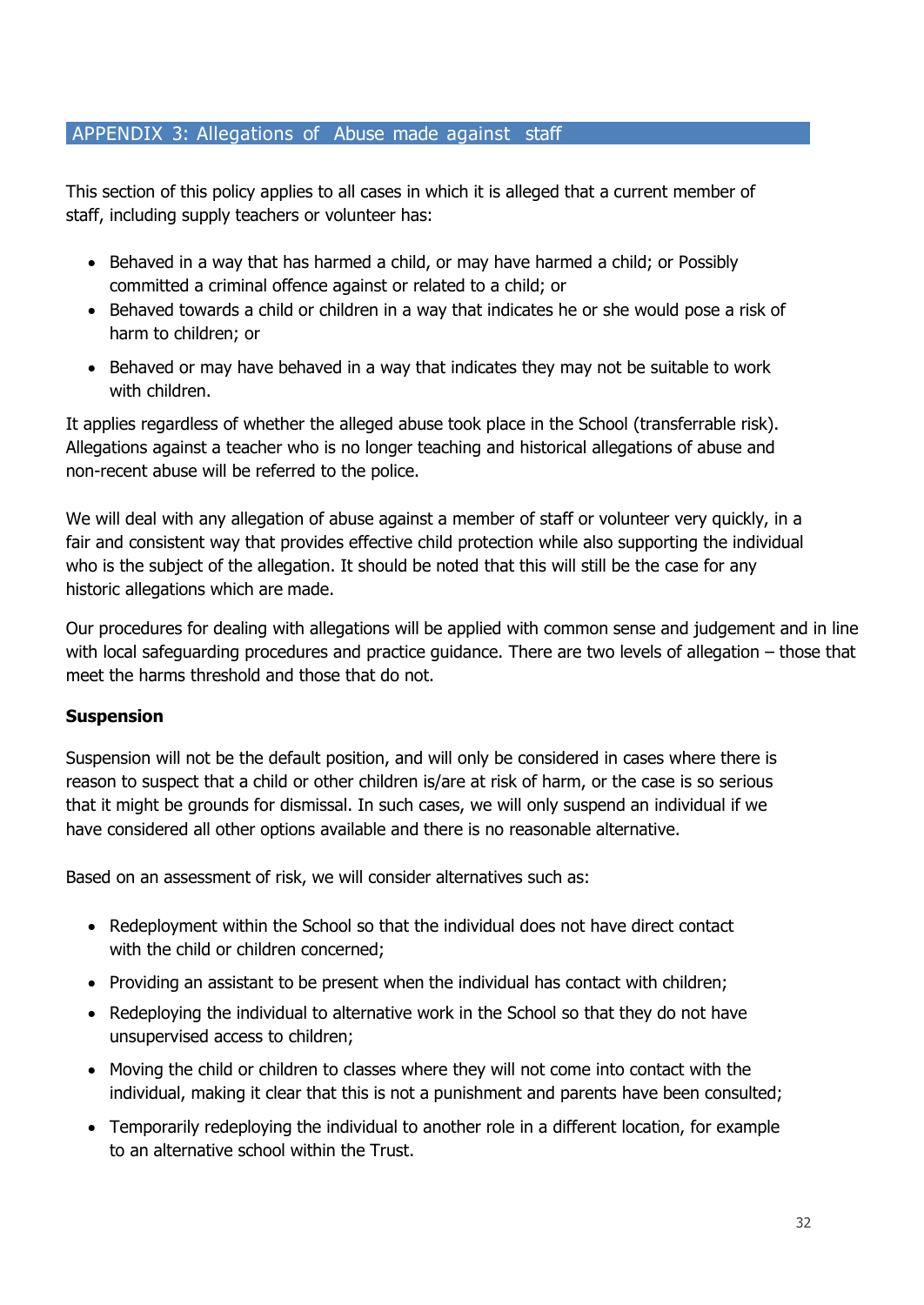## **Definitions for outcomes of allegation investigations:**

**Substantiated:** there is sufficient evidence to prove the allegation;

**Malicious:** there is sufficient evidence to disprove the allegation and there has been adeliberate act to deceive;

**False:** there is sufficient evidence to disprove the allegation;

**Unsubstantiated:** there is insufficient evidence to either prove or disprove the allegation (this does not imply guilt or innocence);

**Unfounded**: to reflect cases where there is no evidence or proper basis which supports theallegation being made.

**For reports found to be 'unsubstantiated, unfounded, false or malicious', it's the DSL that will consider the appropriate next steps. For reports found to be 'deliberately invented or malicious', it's the school that should consider possible disciplinary action in line with its behaviour policy. Records of allegations that have been proven to be false and malicious should be removed from personnel files.** 

## **Procedure for dealing with allegations**

In the event of an allegation that meets the criteria above, the Head of School (Chief Executive Officer of the Seckford Education Trust where the Head of School is the subject of the allegation) – the 'case manager' – will take the following steps:

- Immediately discuss the allegation with the designated officer at the local authority. This is to consider the nature, content and context of the allegation and agree a course of action, including whether further enquiries are necessary to enable a decision on how to proceed, and whether it is necessary to involve the police and/or children's social care services. (The case manager may, on occasion, consider it necessary to involve the police before consulting the designated officer – for example, if the accused individual is deemed to be an immediate risk to children or there is evidence of a possible criminal offence. In such cases, the case manager will notify the designated officer as soon as practicably possible after contacting the police);
- While the LADO is conctacted by the case manager, the designated safeguarding lead is responsible for ensuring that the child is not at risk and referring cases of suspected abuse;
- Inform the accused individual of the concerns or allegations and likely course of action as soon as possible after speaking to the designated officer (and the police or children's social care services, where necessary). Where the police and/or children's social care services are involved, the case manager will only share such information with the individual as has been agreed with those agencies;
- Where appropriate (in the circumstances described above), carefully consider whether suspension of the individual from contact with children at the School is justified or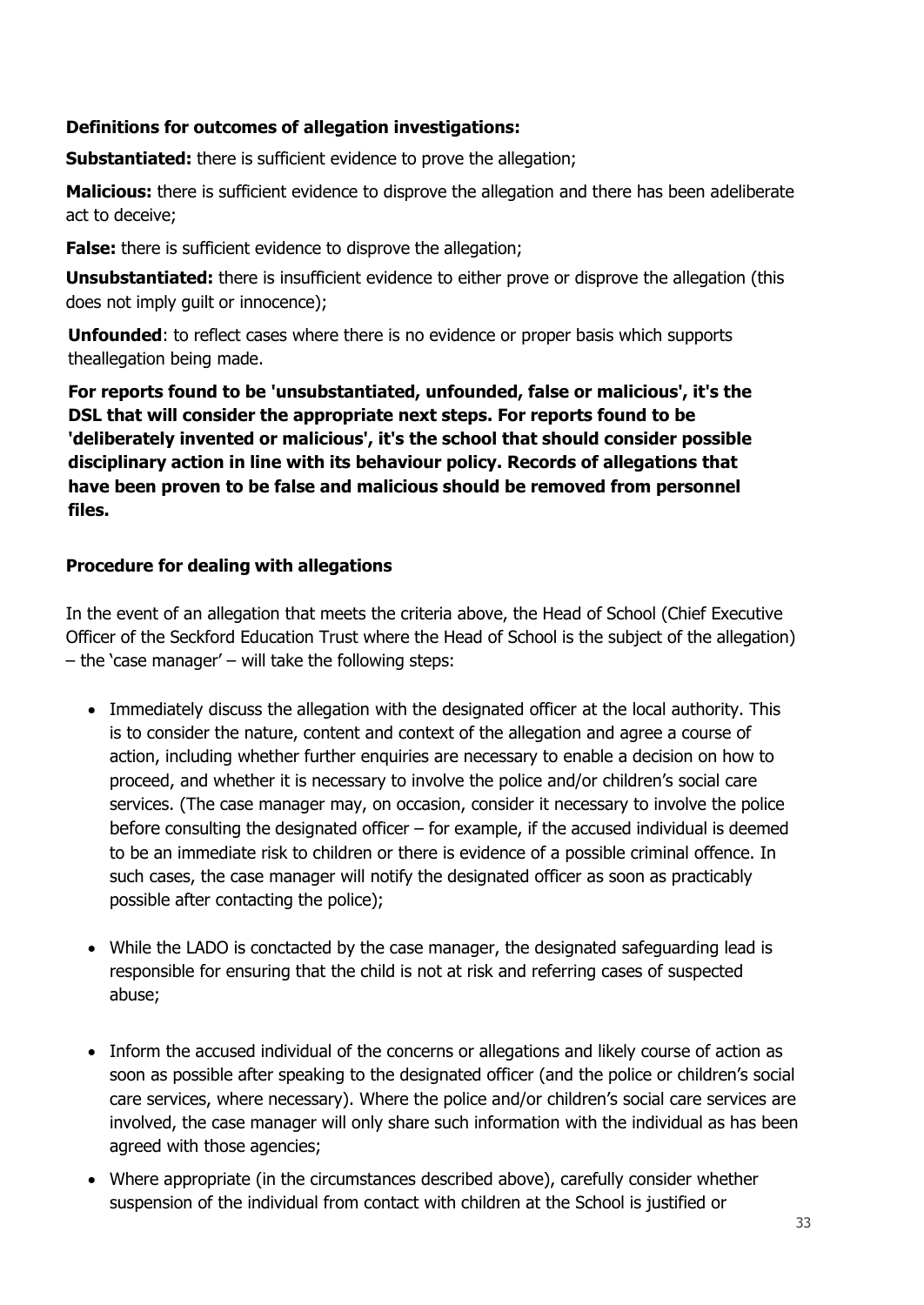whether alternative arrangements such as those outlined above can be put in place. Advice will be sought from the designated officer, police and/or children's social care services, as appropriate;

- **If immediate suspension is considered necessary**, agree and record the rationale for this with the designated officer. The record will include information about the alternatives to suspension that have been considered, and why they were rejected. Written confirmation of the suspension will be provided to the individual facing the allegation or concern within 1 working day, and the individual will be given a named contact at the School and their contact details;
- **If it is decided that no further action is to be taken** in regard to the subject of the allegation or concern, record this decision and the justification for it and agree with the designated officer what information should be put in writing to the individual and by whom, as well as what action should follow both in respect of the individual and those who made the initial allegation;
- **If it is decided that further action is needed**, take steps as agreed with the designated officer to initiate the appropriate action in school and/or liaise with the police and/or children's social care services as appropriate;
- Provide effective support for the individual facing the allegation or concern, including appointing a named representative to keep them informed of the progress of the case and considering what other support is appropriate;
- Inform the parents or carers of the child/children involved about the allegation as soon as possible if they do not already know (following agreement with children's social care services and/or the police, if applicable). The case manager will also inform the parents or carers of the requirement to maintain confidentiality about any allegations made against teachers (where this applies) while investigations are ongoing. Any parent or carer who wishes to have the confidentiality restrictions removed in respect of a teacher will be advised to seek legal advice;
- Keep the parents or carers of the child/children involved informed of the progress of the case and the outcome, where there is not a criminal prosecution, including the outcome of any disciplinary process (in confidence);
- Make a referral to the DBS where it is thought that the individual facing the allegation or concern has engaged in conduct that harmed or is likely to harm a child, or if the individual otherwise poses a risk of harm to a child;
- In the case of Early Years we will inform Ofsted of any allegations of serious harm or abuse by any person living, working, or looking after children at the premises (whether the allegations relate to harm or abuse committed on the premises or elsewhere), and any action taken in respect of the allegations. This notification will be made as soon as reasonably possible and always within 14 days of the allegations being made.

If the School is made aware that the Secretary of State has made an interim prohibition order in respect of an individual, we will immediately suspend that individual from teaching, pending the findings of the investigation by the Teaching Regulation Agency.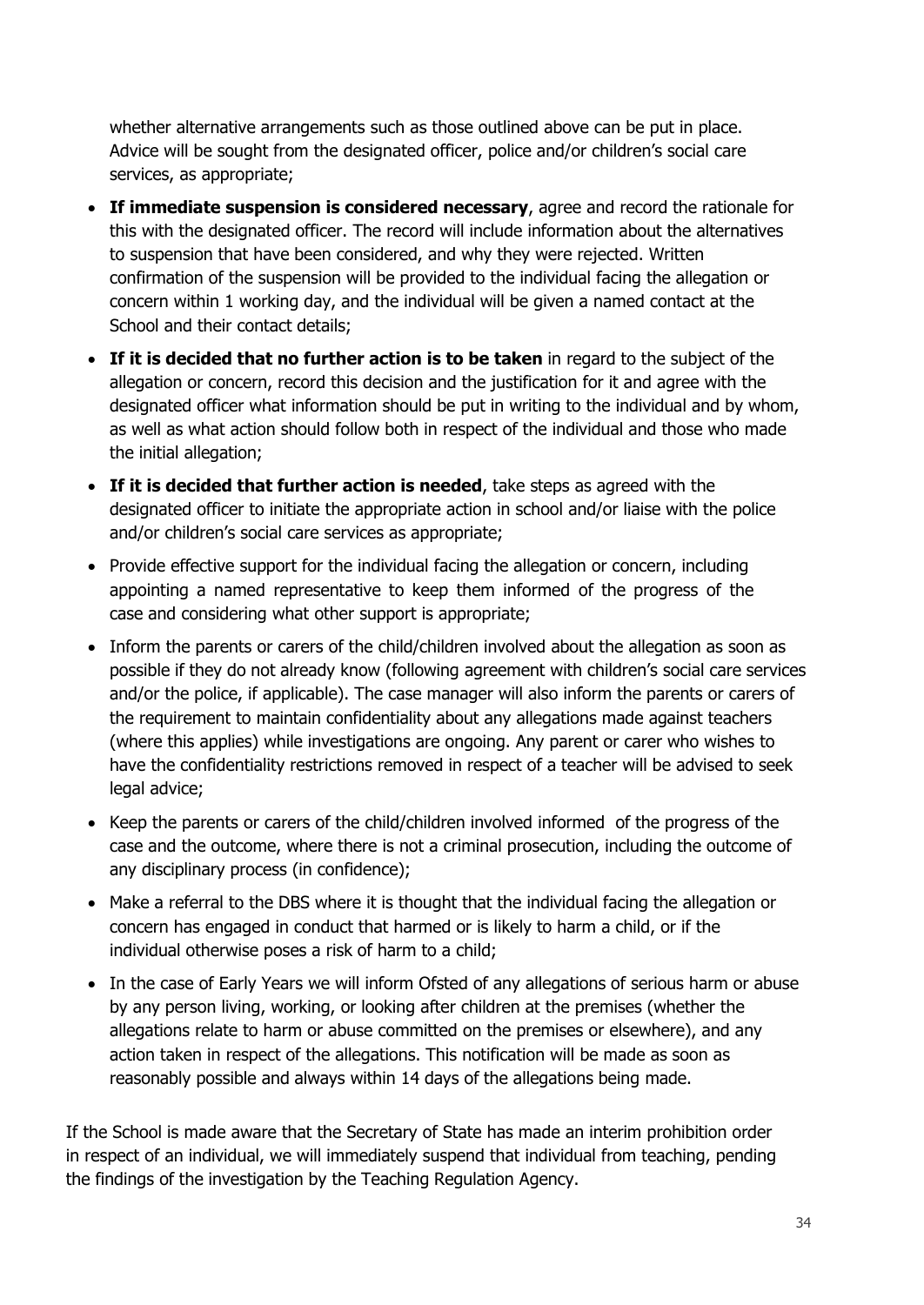## **Timescales**

- Any cases where it is clear immediately that the allegation is unsubstantiated or malicious will be resolved within 1 week;
- If the nature of an allegation does not require formal disciplinary action, we will institute appropriate action within 3 working days;
- If a disciplinary hearing is required and can be held without further investigation, we will hold this within 15 working days.

## **Specific actions:**

## **Action following a criminal investigation or prosecution**

The case manager will discuss with the local authority's designated officer whether any further action, including disciplinary action, is appropriate and, if so, how to proceed, taking into account information provided by the police and/or children's social care services.

## **Conclusion of a case where the allegation is substantiated**

If the allegation is substantiated and the individual is dismissed or the School ceases to use their services, or the individual resigns or otherwise ceases to provide their services, the case manager and the School's personnel adviser will discuss with the designated officer whether to make a referral to the DBS for consideration of whether inclusion on the barred lists is required.

If the individual concerned is a member of teaching staff, the case manager and personnel adviser will discuss with the designated officer whether to refer the matter to the Teaching Regulation Agency to consider prohibiting the individual from teaching.

## **Individuals returning to work after suspension**

If it is decided on the conclusion of a case that an individual who has been suspended can return to work, the case manager will consider how best to facilitate this.

The case manager will also consider how best to manage the individual's contact with the child or children who made the allegation, if they are still attending the School.

## **Unsubstantiated or malicious allegations**

If an allegation is shown to be deliberately invented, or malicious, the Head of School, or other appropriate person in the case of an allegation against the Head of School, will consider whether any disciplinary action is appropriate against the pupil(s) who made it, or whether the police should be asked to consider whether action against those who made the allegation might be appropriate, even if they are not a pupil.

## **Confidentiality**

The School will make every effort to maintain confidentiality and guard against unwanted publicity while an allegation is being investigated or considered.

The case manager will take advice from the local authority's designated officer, police and children's social care services, as appropriate, to agree: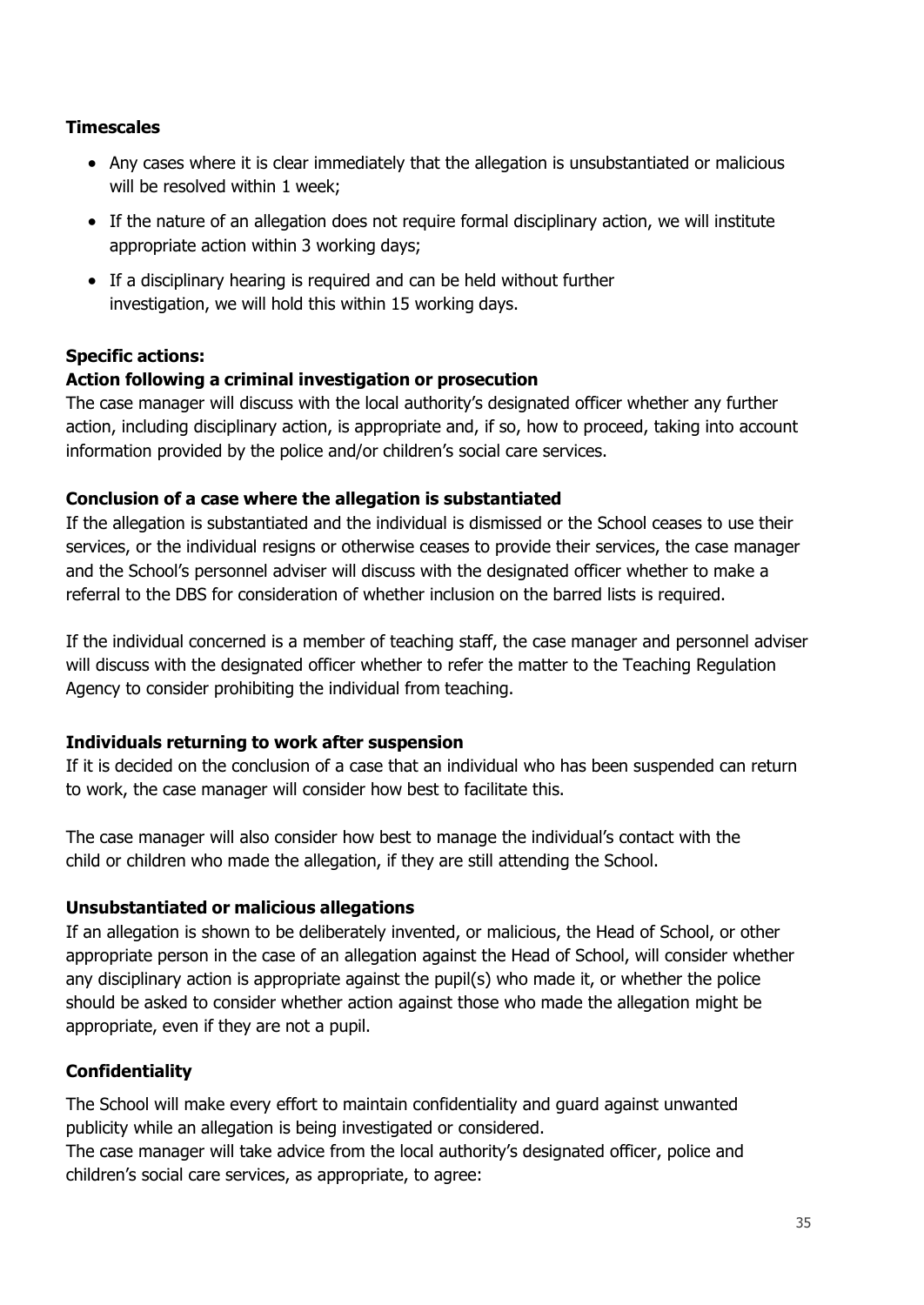- Who needs to know about the allegation and what information can be shared;
- How to manage speculation, leaks and gossip, including how to make parents or carers of a child/children involved aware of their obligations with respect to confidentiality;
- What, if any, information can be reasonably given to the wider community to reduce speculation;
- How to manage press interest if, and when, it arises.

## **Record-keeping**

The case manager will maintain clear records about any case where the allegation or concern meets the criteria above and store them on the individual's confidential personnel file for the duration of the case. Such records will include:

- A clear and comprehensive summary of the allegation;
- Details of how the allegation was followed up and resolved;
- Notes of any action taken and decisions reached (and justification for these, as stated above).

If an allegation or concern is not found to have been malicious, the School will retain the records of the case on the individual's confidential personnel file, and provide a copy to the individual.

Where records contain information about allegations of sexual abuse, we will preserve these for the Independent Inquiry into Child Sexual Abuse (IICSA), for the term of the inquiry. We will retain all other records at least until the individual has reached normal pension age, or for 10 years from the date of the allegation if that is longer.

The records of any allegation that is found to be malicious will be deleted from the individual's personnel file.

## **References**

When providing employer references, we will not refer to any allegation that has been proven to be false, unsubstantiated or malicious, or any history of allegations where all such allegations have been proven to be false, unsubstantiated or malicious.

## **Learning lessons**

After any cases where the allegations are substantiated, we will review the circumstances of the case with the local authority's designated officer to determine whether there are any improvements that we can make to the Trust School procedures or practice to help prevent similar events in the future.

This will include consideration of (as applicable):

- Issues arising from the decision to suspend the member of staff;
- The duration of the suspension;
- Whether or not the suspension was justified;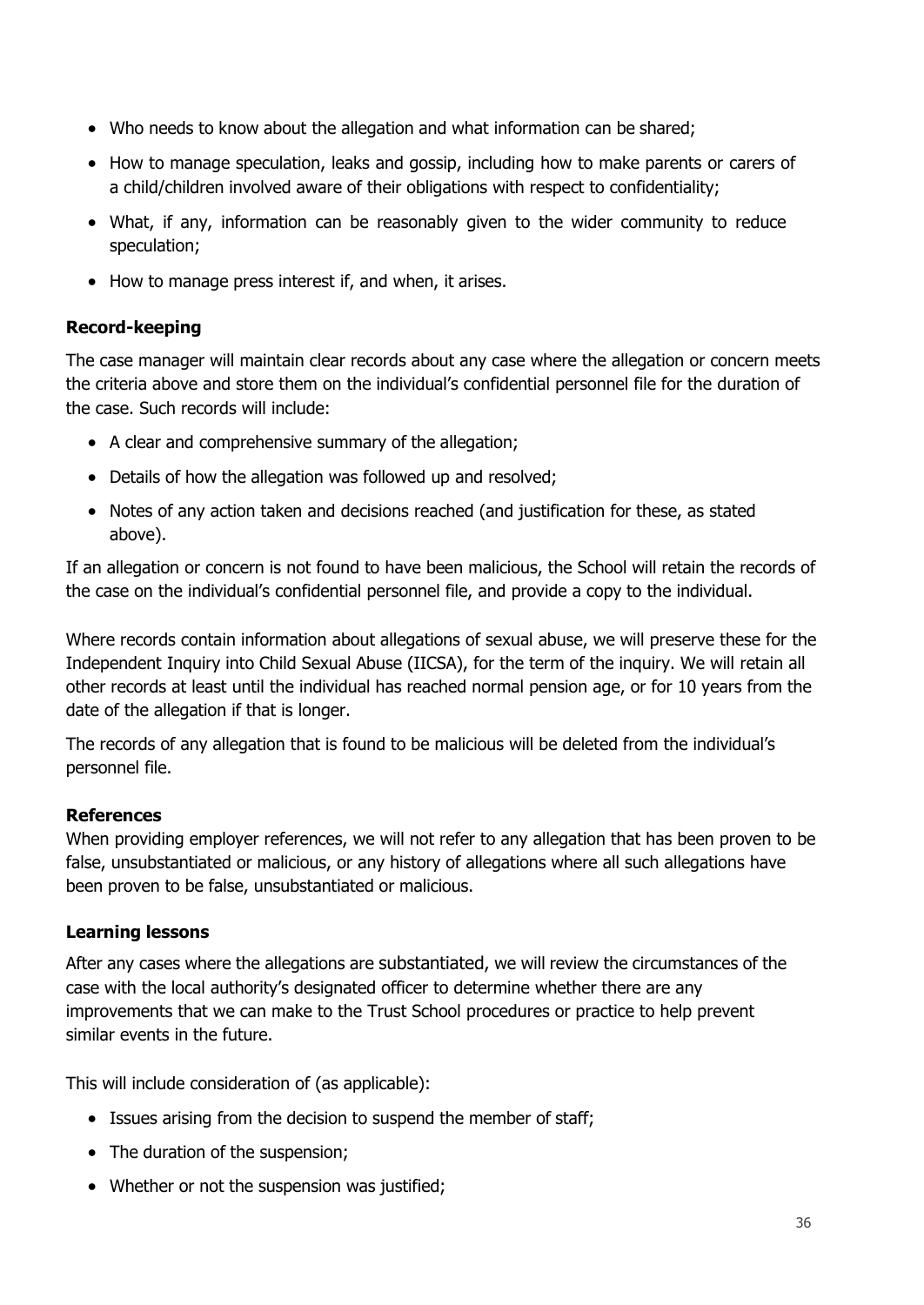• The use of suspension when the individual is subsequently reinstated. We will consider how future investigations of a similar nature could be carried out without suspending the individual.

## **'Low level concerns'**

The term 'low-level' concern does not mean that it is insignificant, it means that the behaviour towards a child does not meet the threshold set out above. A low-level concern is any concern – no matter how small, and even if no more than causing a sense of unease or a 'nagging doubt' - that an adult working in or on behalf of the school or college may have acted in a way that:

- is inconsistent with the staff code of conduct, including inappropriate conduct outside of work; and
- does not meet the allegations threshold or is otherwise not considered serious enough to consider a referral to the LADO.

Examples of such behaviour could include, but are not limited to:

- being over friendly with children;
- having favourites;
- taking photographs of children on their mobile phone;
- engaging with a child on a one-to-one basis in a secluded area or behind a closed door; or,
- using inappropriate sexualised, intimidating or offensive language.

Such behaviour can exist on a wide spectrum, from the inadvertent or thoughtless, or behaviour that may look to be inappropriate, but might not be in specific circumstances, through to that which is ultimately intended to enable abuse. It is crucial that any such concerns, including those which do not meet the harm threshold are shared responsibly and with the right person, and recorded and dealt with appropriately.

All low-level concerns will be recorded in writing. The record will include details of the concern, the context in which the concern arose, and action taken. The name of the individual sharing their concerns should also be noted, if the individual wishes to remain anonymous then that should be respected as far as reasonably possible.

Records will be reviewed so that potential patterns of concerning, problematic or inappropriate behaviour can be identified. Where a pattern of such behaviour is identified, the Head of School will decide on a course of action, either through its disciplinary procedures or where a pattern of behaviour moves from a concern to meeting the harms threshold, in which case it should be referred to the LADO. Consideration should also be given to whether there are wider cultural issues within the school that enabled the behaviour to occur and where appropriate policies could be revised or extra training delivered to minimise the risk of it happening again.

Records of low-level concerns will be retained at least until the individual leaves our employment.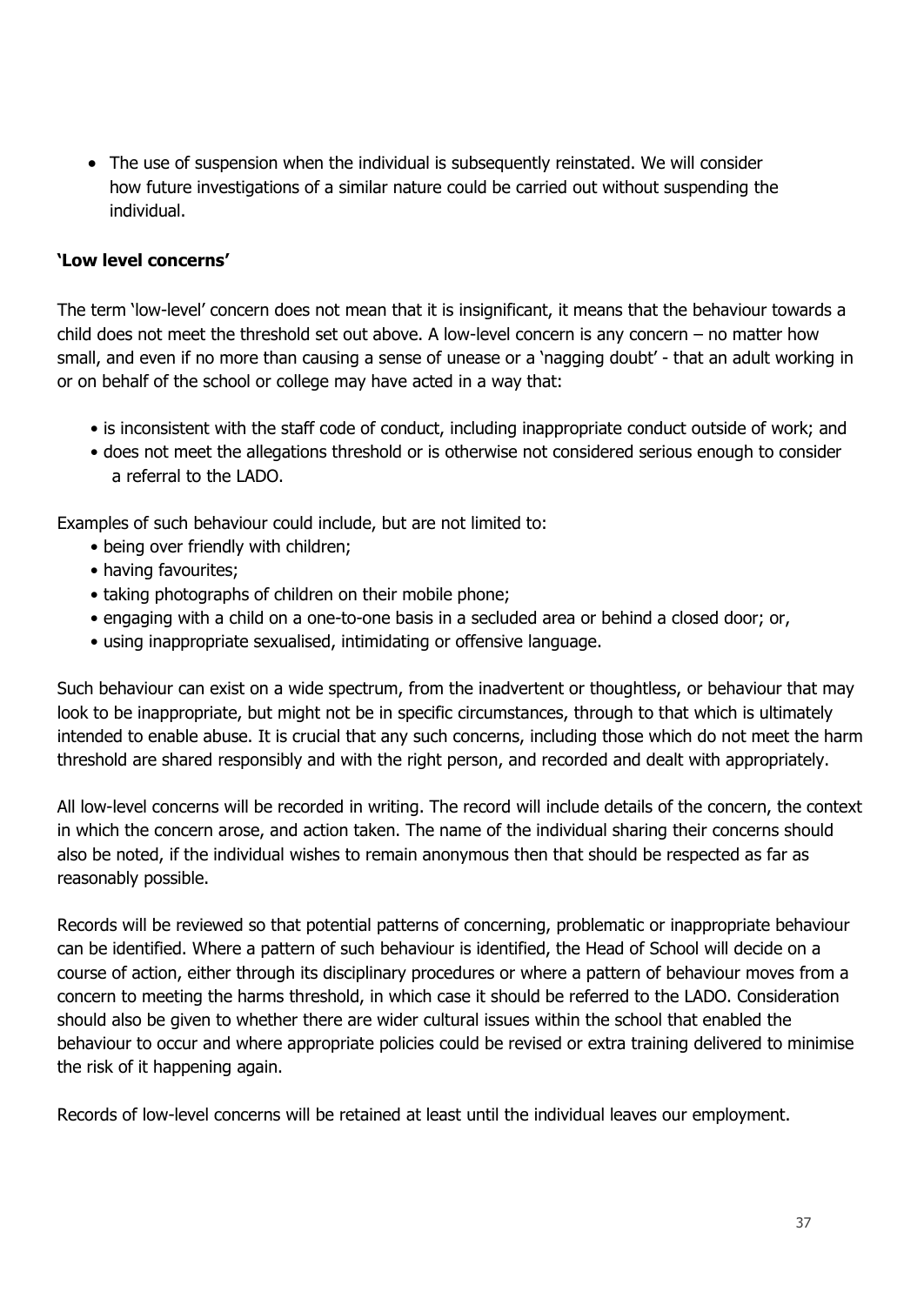## APPENDIX 4: Specific Safeguarding Issues

#### **Children and the court system**

Children are sometimes required to give evidence in criminal courts, either for crimes committed against them or for crimes they have witnessed. There are two age appropriate guides to support children 5-11-year olds and 12-17 year olds.

The guides explain each step of the process, support and special measures that are available. There are diagrams illustrating the courtroom structure and the use of video links is explained.

Making child arrangements via the family courts following separation can be stressful and entrench conflict in families. This can be stressful for children. The Ministry of Justice has launched an online child arrangements information tool with clear and concise information on the dispute resolution service. This may be useful for some parents and carers.

## **Children missing from education**

A child going missing from education, particularly repeatedly, can be a warning sign of a range of safeguarding issues. This might include abuse or neglect, such as sexual abuse or exploitation or child criminal exploitation, or issues such as mental health problems, substance abuse, radicalisation, FGM or forced marriage.

There are many circumstances where a child may become missing from education, but some children are particularly at risk. These include children who:

- Are at risk of harm or neglect;
- Are at risk of forced marriage or FGM;
- Come from Gypsy, Roma, or Traveller families; Come from the families of service personnel; Go missing or run away from home or care; Are supervised by the youth justice system; Cease to attend a school;
- Come from new migrant families.

We will follow our procedures for unauthorised absence and for dealing with children who go missing from education, particularly on repeat occasions, to help identify the risk of abuse and neglect, including sexual exploitation, and to help prevent the risks of going missing in future. This includes informing the local authority if a child leaves the School without a new school being named, and adhering to requirements with respect to sharing information with the local authority, when applicable, when removing a child's name from the admission register at non-standard transition points.

Staff will be trained in signs to look out for and the individual triggers to be aware of when considering the risks of potential safeguarding concerns which may be related to being missing, such as travelling to conflict zones, FGM and forced marriage.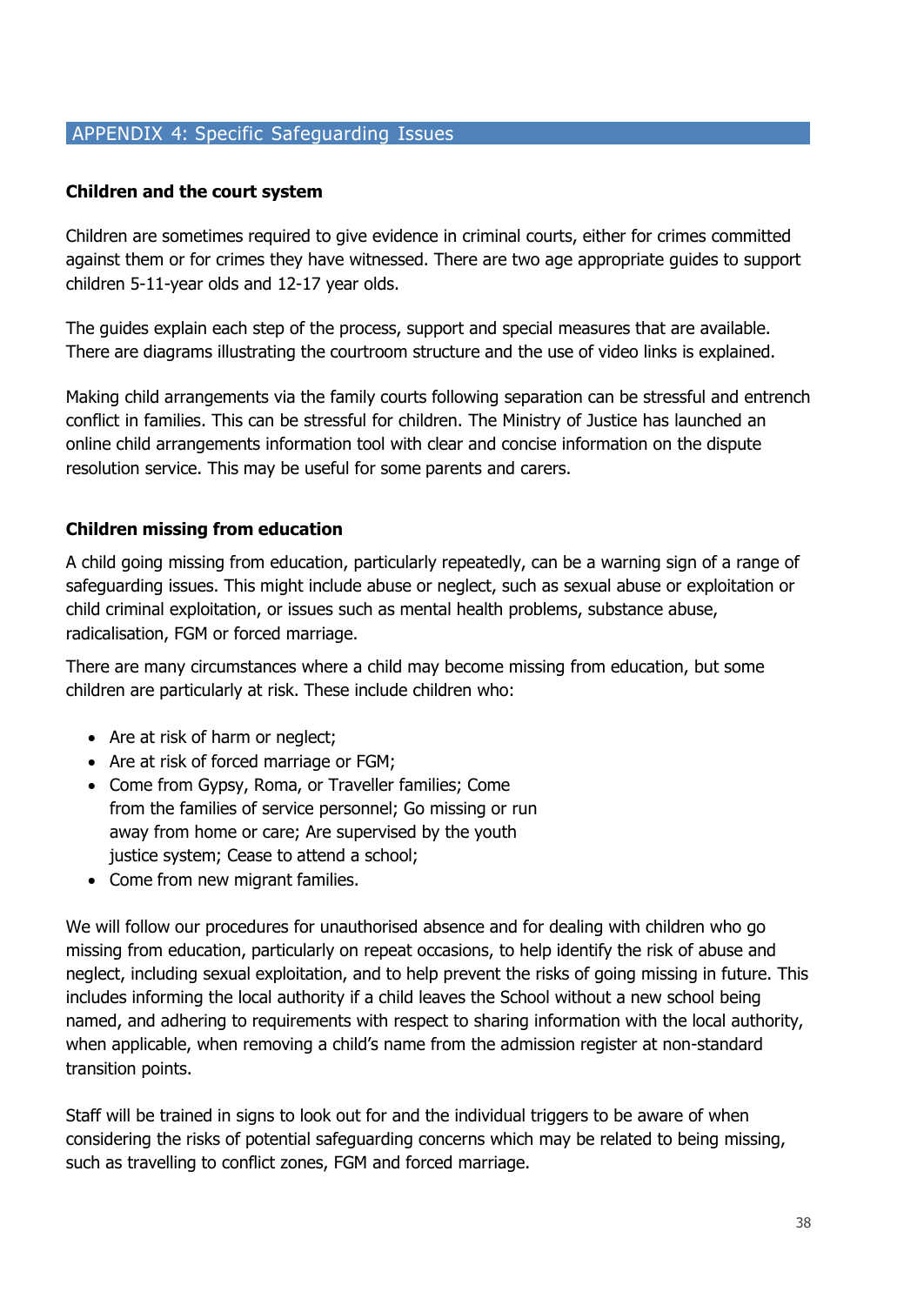If a staff member suspects that a child is suffering from harm or neglect, we will follow local child protection procedures, including with respect to making reasonable enquiries. We will make an immediate referral to the local authority children's social care team, and the police, if the child is suffering or likely to suffer from harm, or in immediate danger.

## **Children who need a social worker**

Where children need a social worker, this should inform decisions about safeguarding (for example, responding to unauthorised absence or missing education where there are known safeguarding risks) and about promoting welfare (for example, considering the provision of pastoral and/or academic support, alongside action by statutory services).

## **Children with family members in prison**

Approximately 200,000 children in England and Wales have a parent sent to prison each year. These children are at risk of poor outcomes including poverty, stigma, isolation and poor mental health. NICCO provides information designed to support professionals working with offenders and their children, to help mitigate negative consequences for those children.

## **Child sexual exploitation**

Child sexual exploitation (CSE) is a form of child sexual abuse that occurs where an individual or group takes advantage of an imbalance of power to coerce, manipulate or deceive a child into sexual activity in exchange for something the victim needs or wants, and/or for the financial advantage or increased status of the perpetrator or facilitator. The victim may have been sexually exploited even if the sexual activity appears consensual. This can involve violent, humiliating and degrading sexual assaults, but does not always involve physical contact and can happen online. For example, young people may be persuaded or forced to share sexually explicit images of themselves, have sexual conversations by text, or take part in sexual activities using a webcam.

Children or young people who are being sexually exploited may not understand that they are being abused. They often trust their abuser and may be tricked into believing they are in a loving, consensual relationship. It may occur without the child or young person's immediate knowledge (e.g. through others copying videos or images they have created and posted on social media).

CSE can affect any child or young person (male or female) under the age of 18 years, including 16 and 17 year olds who can legally consent to have sex.

If a member of staff suspects CSE, they will discuss this with the DSL. The DSL will trigger the local safeguarding procedures, including a referral to the local authority's children's social care team and the police, if appropriate.

Indicators of sexual exploitation may involve: physical contact, including assault by penetration (for example, rape or oral sex) or nonpenetrative acts such as masturbation, kissing, rubbing, and touching outside clothing. It may include non-contact activities, such as involving children in the production of sexual images, forcing children to look at sexual images or watch sexual activities, encouraging children to behave in sexually inappropriate ways or grooming a child in preparation for abuse including via the internet.

CSE can occur over time or be a one-off occurrence, and may happen without the child's immediate knowledge e.g. through others sharing videos or images of them on social media.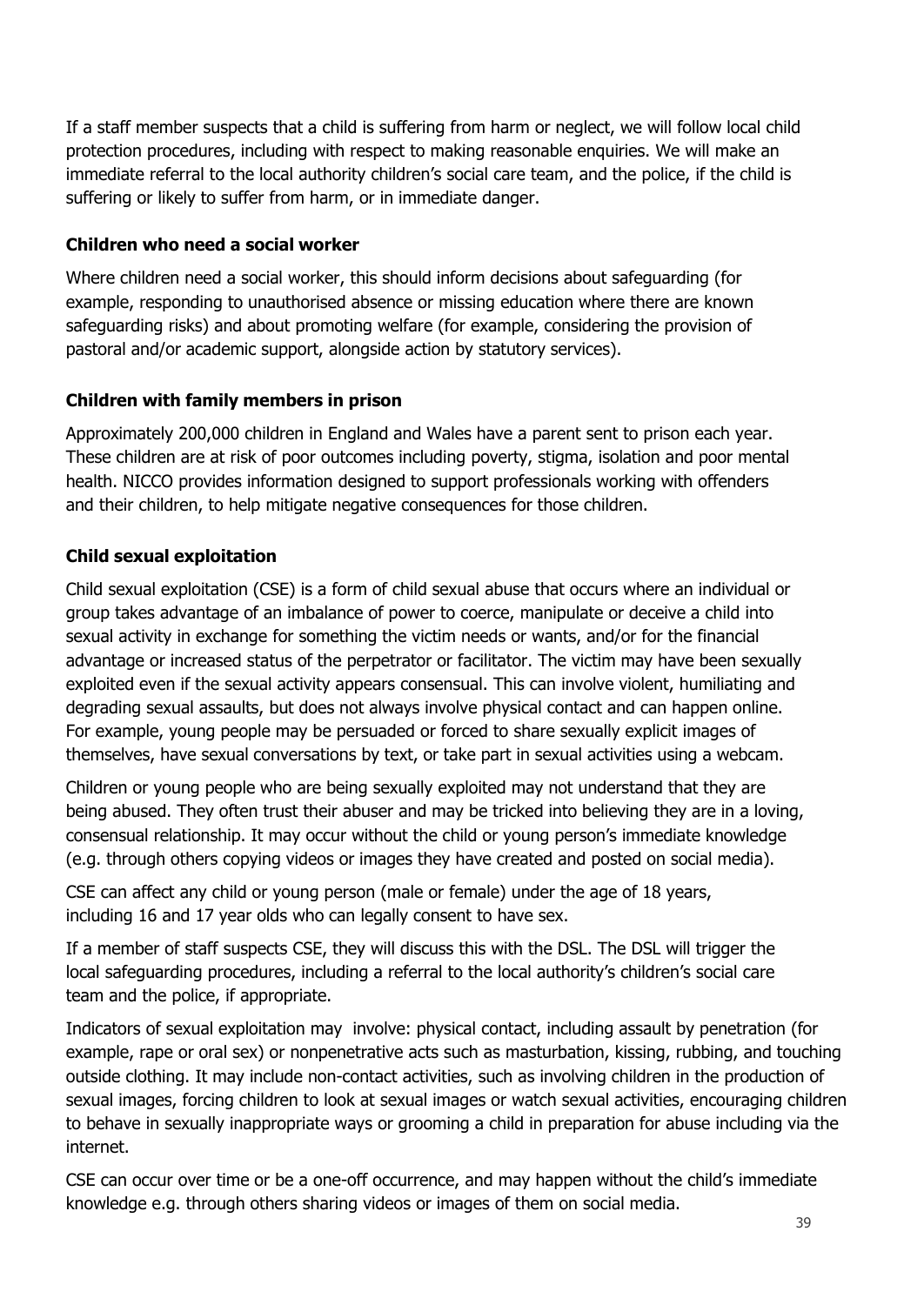## **Homelessness**

Being homeless or being at risk of becoming homeless presents a real risk to a child's welfare.

## **Children with special educational needs and disabilities or physical health issues**

Children with special educational needs or disabilities (SEND) or certain health conditions can face additional safeguarding challenges.

The Trust Board recognises the fact that additional barriers can exist when recognising abuse and neglect in this group of children. These can include:

- assumptions that indicators of possible abuse such as behaviour, mood and injury relate to the child's condition without further exploration;
- these children being more prone to peer group isolation or bullying (including prejudice-based bullying) than other children;
- the potential for children with SEND or certain medical conditions being disproportionally impacted by behaviours such as bullying, without outwardly showing any signs; and
- communication barriers and difficulties in managing or reporting these challenges.

## **Child abduction and community safety incidents**

Child abduction is the unauthorised removal or retention of a minor from a parent or anyone with legal responsibility for the child. Child abduction can be committed by parents or other family members; by people known but not related to the victim (such as neighbours, friends and acquaintances); and by strangers.

Other community safety incidents in the vicinity of a school can raise concerns amongst children and parents, for example, people loitering nearby or unknown adults engaging children in conversation.

As children get older and are granted more independence (for example, as they start walking to school on their own) it is important they are given practical advice on how to keep themselves safe.

## **Modern Slavery**

Modern slavery encompasses human trafficking and slavery, servitude and forced or compulsory labour. Exploitation can take many forms, including: sexual exploitation, forced labour, slavery, servitude, forced criminality and the removal of organs.

## **Cybercrime**

Cybercrime is criminal activity committed using computers and/or the internet. It is broadly categorised as either 'cyber-enabled' (crimes that can happen off-line but are enabled at scale and at speed on-line) or 'cyber dependent' (crimes that can be committed only by using a computer). Cyber-dependent crimes include: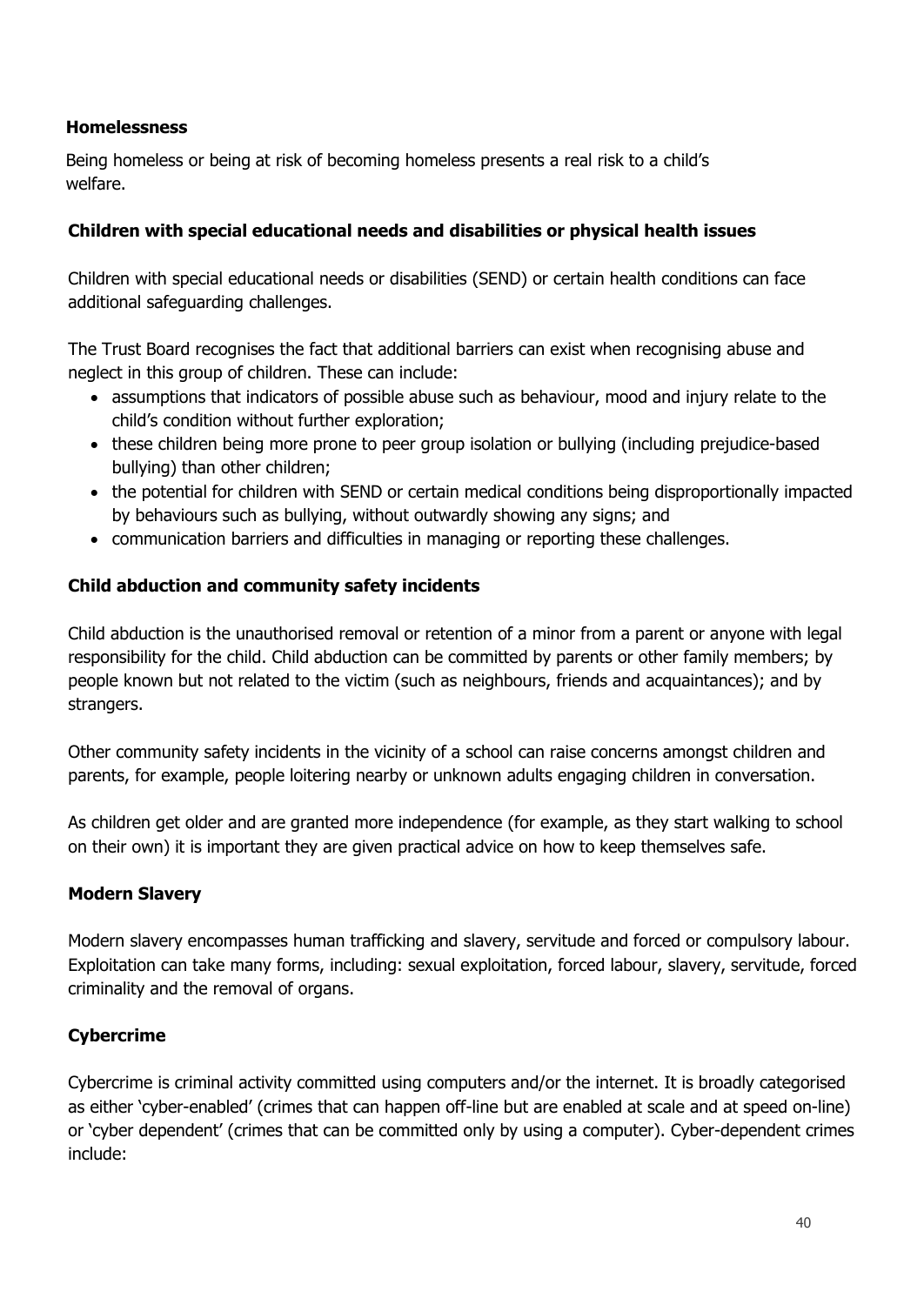- unauthorised access to computers (illegal 'hacking'), for example accessing a school's computer network to look for test paper answers or change grades awarded;
- denial of Service (Dos or DDoS) attacks or 'booting'. These are attempts to make a computer, network or website unavailable by overwhelming it with internet traffic from multiple sources; and,
- making, supplying or obtaining malware (malicious software) such as viruses, spyware, ransomware, botnets and Remote Access Trojans with the intent to commit further offence, including those above.

Children with particular skill and interest in computing and technology may inadvertently or deliberately stray into cyber-dependent crime. If there are concerns about a child in this area, the designated safeguarding lead (or a deputy), should consider referring into the Cyber Choices programme.

The DSL/ ADSL will be aware of contact details and referral routes in to the local housing authority so they can raise/progress concerns at the earliest opportunity (where appropriate and in accordance with local procedures).

Where a child has been harmed or is at risk of harm, the DSL will also make a referral to children's social care.

# **So-called 'honour-based' violence (including FGM and forced marriage)**

So-called 'honour-based' violence (HBV) encompasses incidents or crimes committed to protect or defend the honour of the family and/or community, including FGM, forced marriage, and practices such as breast ironing.

Abuse committed in this context often involves a wider network of family or community pressure and can include multiple perpetrators.

All forms of HBV are abuse and will be handled and escalated as such. All staff will be alert to the possibility of a child being at risk of HBV or already having suffered it. If staff have a concern, they will speak to the DSL, who will activate local safeguarding procedures.

# **FGM**

The DSL will make sure that staff have access to appropriate training to equip them to be alert to children affected by FGM or at risk of FGM.

Section 7.3 of this policy sets out the procedures to be followed if a staff member discovers that an act of FGM appears to have been carried out or suspects that a pupil is at risk of FGM.

Indicators that FGM has already occurred include:

- A pupil confiding in a professional that FGM has taken place;
- A mother/family member disclosing that FGM has been carried out;
- A family/pupil already being known to social services in relation to other safeguarding issues;
- $\bullet$  A girl:
	- o Having difficulty walking, sitting or standing, or looking uncomfortable;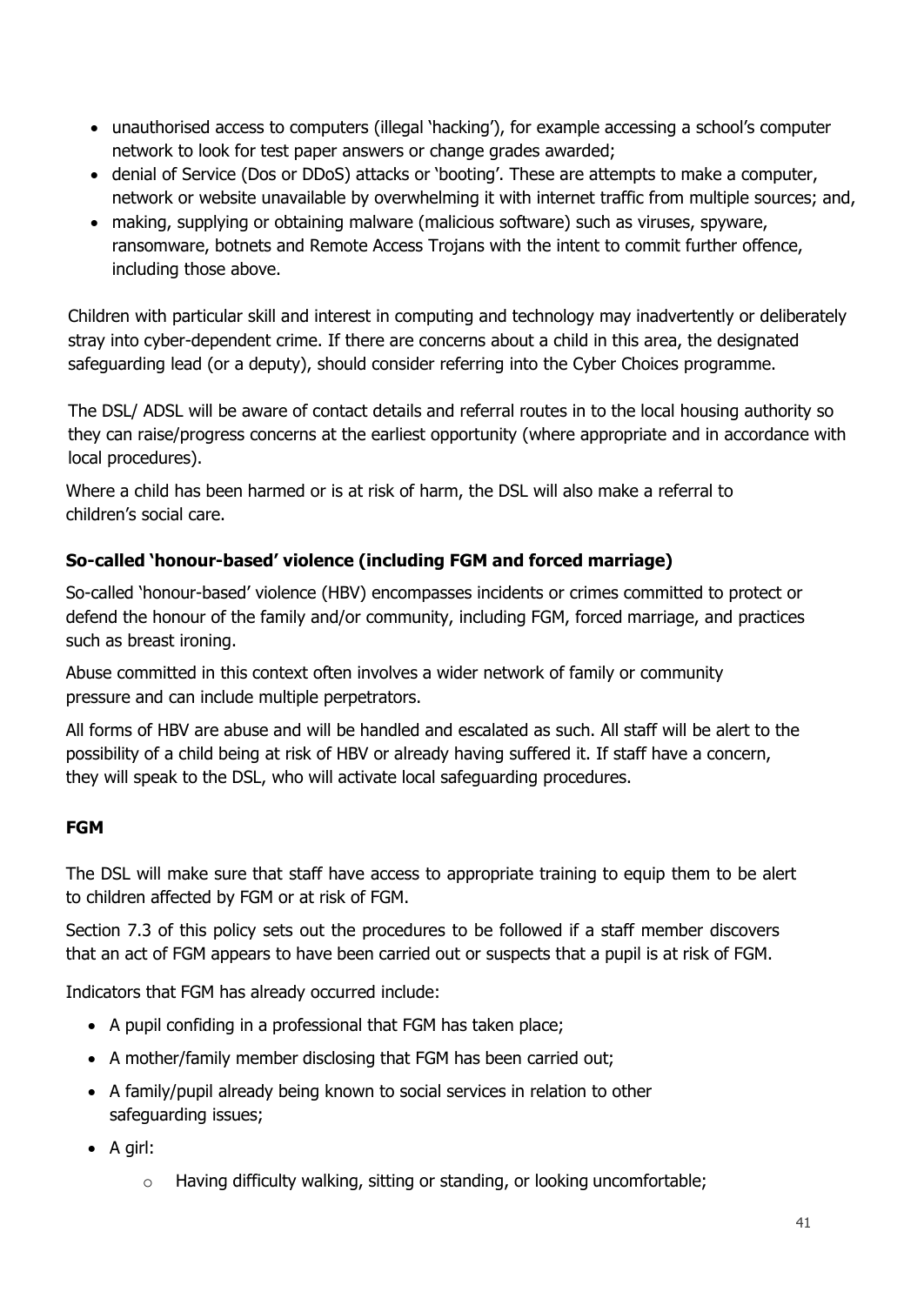- $\circ$  Finding it hard to sit still for long periods of time (where this was not a problem previously);
- $\circ$  Spending longer than normal in the bathroom or toilet due to difficulties urinating;
- o Having frequent urinary, menstrual or stomach problems;
- o Avoiding physical exercise or missing PE;
- o Being repeatedly absent from school, or absent for a prolonged period;
- o Demonstrating increased emotional and psychological needs for example, withdrawal or depression, or significant change in behaviour;
- o Being reluctant to undergo any medical examinations;
- o Asking for help, but not being explicit about the problem;
- o Talking about pain or discomfort between her legs.

Potential signs that a pupil may be at risk of FGM include:

- The girl's family having a history of practicing FGM (this is the biggest risk factor to consider);
- FGM being known to be practiced in the girl's community or country of origin;
- A parent or family member expressing concern that FGM may be carried out;
- A family not engaging with professionals (health, education or other) or already being known to social care in relation to other safeguarding issues;
- $\bullet$  A girl:
	- o Having a mother, older sibling or cousin who has undergone FGM;
	- o Having limited level of integration within UK society;
	- o Confiding to a professional that she is to have a "special procedure" or to attend a special occasion to "become a woman";
	- o Talking about a long holiday to her country of origin or another country where the practice is prevalent, or parents stating that they or a relative will take the girl out of the country for a prolonged period;
	- o Requesting help from a teacher or another adult because she is aware or suspects that she is at immediate risk of FGM;
	- $\circ$  Talking about FGM in conversation for example, a girl may tell other children about it (although it is important to take into account the context of the discussion);
	- o Being unexpectedly absent from school;
	- o Having sections missing from her 'red book' (child health record) and/or attending a travel clinic or equivalent for vaccinations/anti-malarial medication.
	- $\circ$  The above indicators and risk factors are not intended to be exhaustive.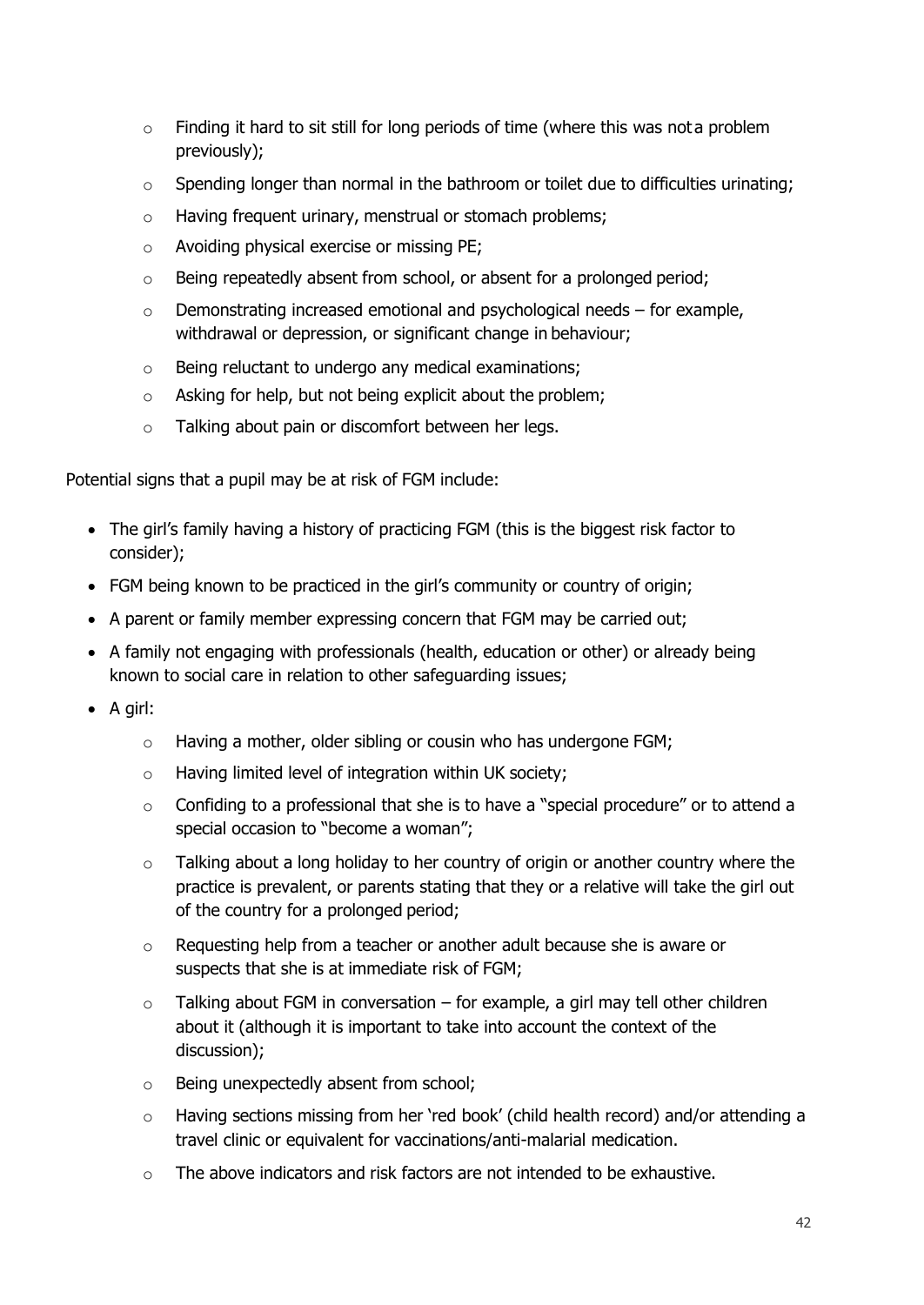## **Forced marriage**

Forcing a person into marriage is a crime. A forced marriage is one entered into without the full and free consent of one or both parties and where violence, threats, or any other form of coercion is used to cause a person to enter into a marriage.

Threats can be physical or emotional and psychological.

Staff will receive training around forced marriage and the presenting symptoms. We are aware of the 'one chance' rule, i.e. we may only have one chance to speak to the potential victim and only one chance to save them.

If a member of staff suspects that a pupil is being forced into marriage, they will speak to the pupil about their concerns in a secure and private place. They will then report this to the DSL.

The DSL will:

- Speak to the pupil about the concerns in a secure and private place;
- Activate the local safeguarding procedures and refer the case to the local authority's designated officer;
- Seek advice from the Forced Marriage Unit on 020 7008 0151 or [fmu@fco.gov.uk;](mailto:fmu@fco.gov.uk)
- Refer the pupil to an education welfare officer, pastoral tutor, learning mentor, or schoolcounsellor, as appropriate.

## **Preventing radicalisation**

Radicalisation refers to the process by which a person comes to support terrorism and forms of extremism. Extremism is vocal or active opposition to fundamental British values, such as democracy, the rule of law, individual liberty, and mutual respect and tolerance of different faiths and beliefs.

Schools have a duty to prevent children from being drawn into terrorism. The DSL will undertake Prevent awareness training and make sure that staff have access to appropriate training to equip them to identify children at risk.

We will assess the risk of children in our school being drawn into terrorism. This assessment will be based on an understanding of the potential risk in our local area, in collaboration with our local safeguarding partners and local police force.

We will ensure that suitable internet filtering is in place, and equip our pupils to stay safe online at school and at home.

There is no single way of identifying an individual who is likely to be susceptible to an extremist ideology. Radicalisation can occur quickly or over a long period.

Staff will be alert to changes in pupils' behaviour.

The government website [Educate Against Hate a](http://educateagainsthate.com/parents/what-are-the-warning-signs/)nd charity [NSPCC s](https://www.nspcc.org.uk/what-you-can-do/report-abuse/dedicated-helplines/protecting-children-from-radicalisation/)ay that signs that a pupil is being radicalised can include: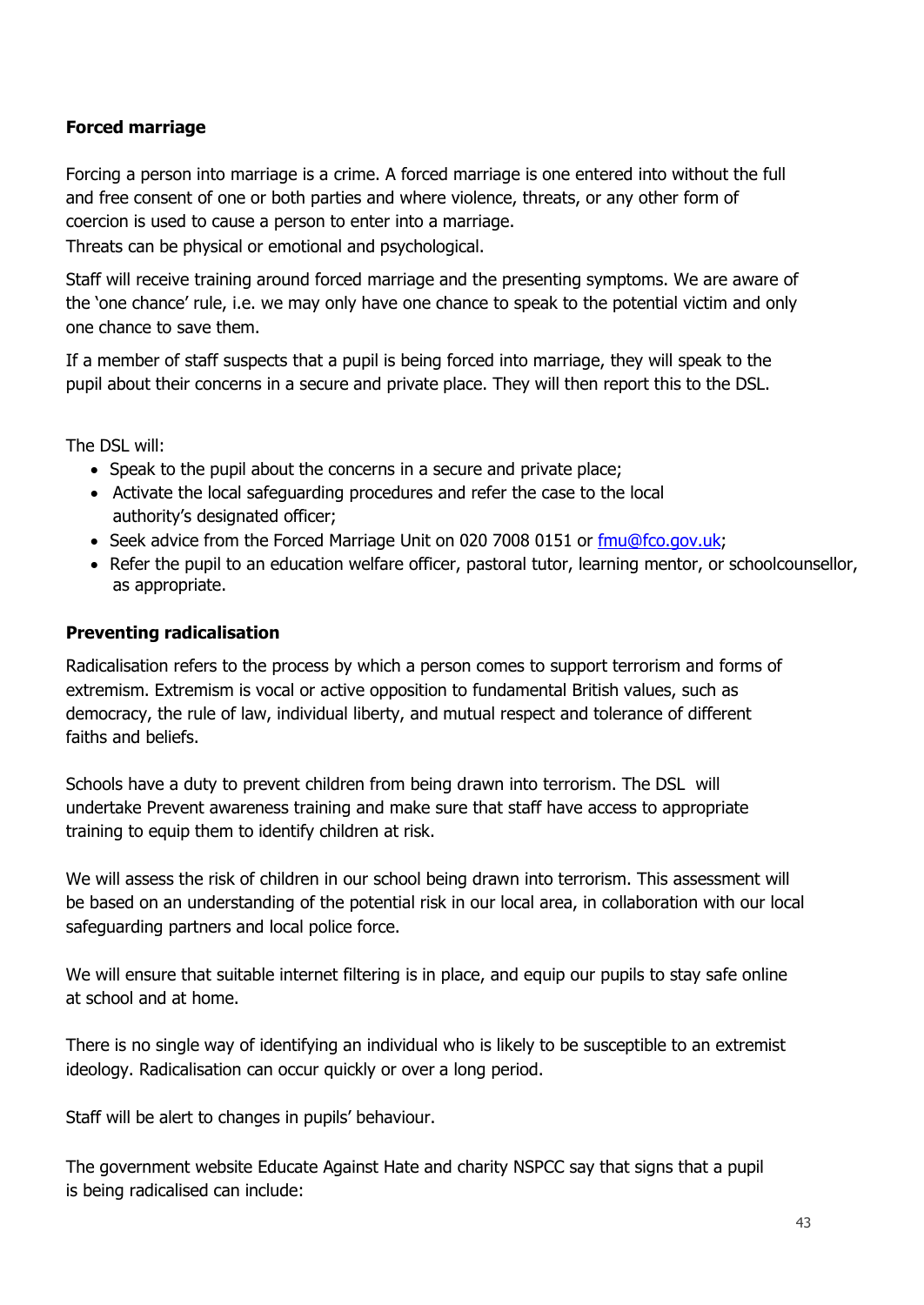- Refusal to engage with, or becoming abusive to, peers who are different from themselves
- Becoming susceptible to conspiracy theories and feelings of persecution Changes in friendship groups and appearance
- Rejecting activities they used to enjoy Converting to a new religion
- Isolating themselves from family and friends Talking as if from a scripted speech
- An unwillingness or inability to discuss their views
- A sudden disrespectful attitude towards others Increased levels of anger
- Increased secretiveness, especially around internet use
- Expressions of sympathy for extremist ideologies and groups, or justification of their actions
- Accessing extremist material online, including on Facebook or Twitter Possessing extremist literature
- Being in contact with extremist recruiters and joining, or seeking to join, extremist organisations

Children who are at risk of radicalisation may have low self-esteem, or be victims of bullying or discrimination. It is important to note that these signs can also be part of normal teenage behaviour – staff should have confidence in their instincts and seek advice if something feels wrong.

If staff are concerned about a pupil, they will follow our procedures set out in section 7.5 of this policy, including discussing their concerns with the DSL.

Staff should **always** take action if they are worried.

Further information on the School's measures to prevent radicalisation are set out in other school policies and procedures.

## **Checking the identity and suitability of visitors**

All visitors will be required to verify their identity to the satisfaction of staff.

If the visitor is unknown to the setting, we will check their credentials and reason for visiting before allowing them to enter the setting. Visitors should be ready to produce identification.

Visitors are expected to sign the visitors' book and wear a visitor's badge.

Visitors to the School who are visiting for a professional purpose, such as educational psychologists and school improvement officers, will be asked to show photo ID and: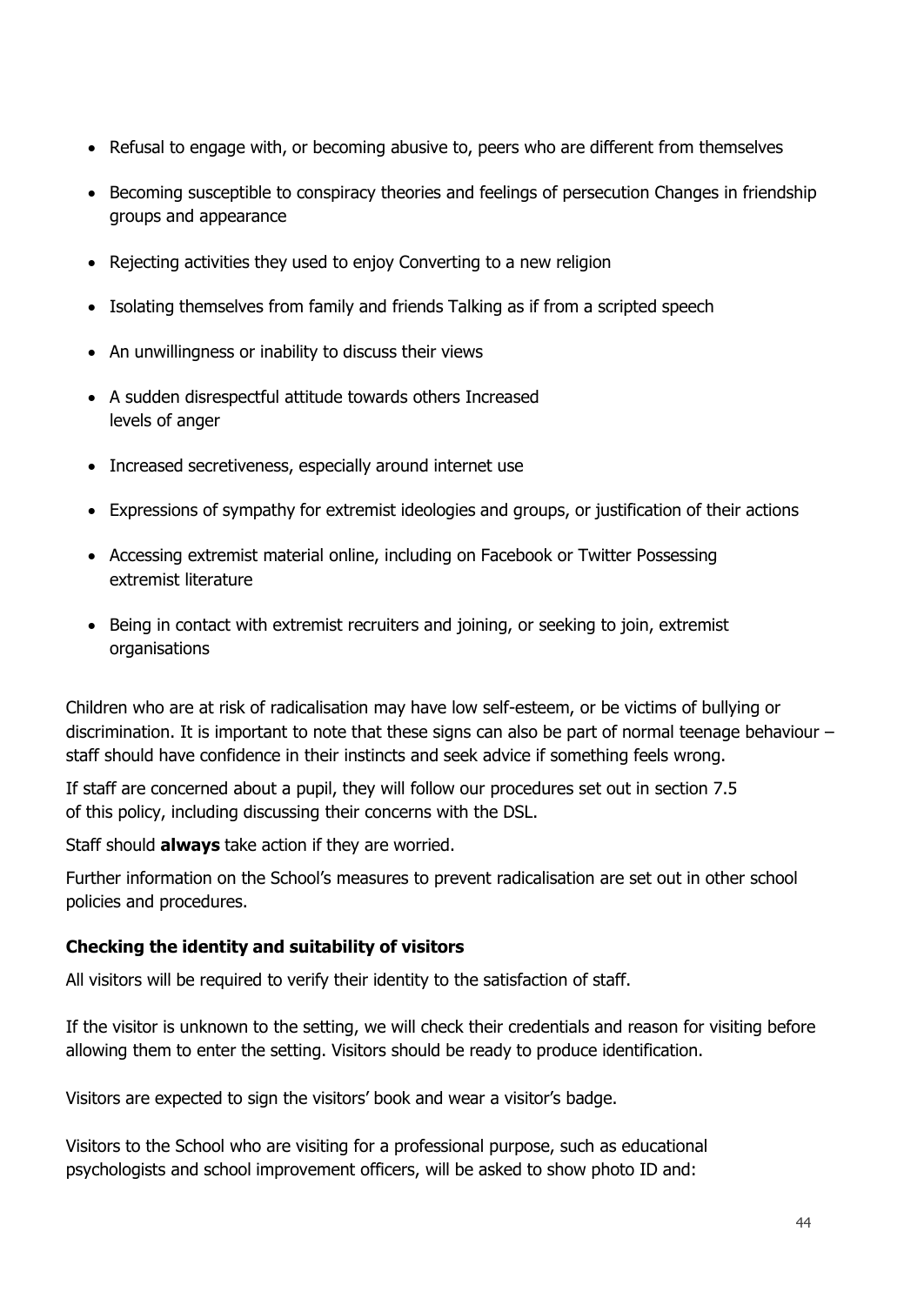Will be asked to show their DBS certificate, which will be checked alongside their photo ID; or The organisation sending the professional, such as the LA or educational psychology service, will provide prior written confirmation that an enhanced DBS check with barred list information has been carried out

All other visitors, including visiting speakers, will be accompanied by a member of staff at all times. We will not invite into the School any speaker who is known to disseminate extremist views, and will carry out appropriate checks to ensure that any individual or organisation using school facilities is not seeking to disseminate extremist views or radicalise pupils or staff.

## **Non-collection of children**

If a child is not collected at the end of the session/day, we will:

- Make attempts to contact parent/carer
- Contact any emergency contact held on the child's file
- Contact Customer First

## **Missing pupils**

Our procedures are designed to ensure that a missing child is found and returned to effective supervision as soon as possible. If a child goes missing, we will:

- Contact the parent/carer to inform
- If unable to contact parent/carer call the police to report the child as missing

## **Child criminal exploitation: County Lines**

Criminal exploitation of children is a geographically widespread form of harm that is a typical feature of County Lines criminal activity, drug networks or gangs groom and exploit children and young people to carry drugs and money from urban areas to suburban and rural areas, market and seaside towns.

As with child sexual exploitation, children often don't see themselves as victims or realise they have been groomed to get involved in criminality. So it's important that we contact the local police by dialling 101, or in an emergency 999, or use the National Referral Mechanism 102. Like other forms of abuse and exploitation, County Lines exploitation:

- can affect any child or young person (male or female) under the age of 18 years;
- can affect any vulnerable adult over the age of 18 years;
- can still be exploitation even if the activity appears consensual;
- can involve force and/or enticement-based methods of compliance and is often accompanied by violence or threats of violence;
- can be perpetrated by individuals or groups, males or females, and young people or adults; and
- is typified by some form of power imbalance in favour of those perpetrating the exploitation. Whilst age may be the most obvious, this power imbalance can also be due to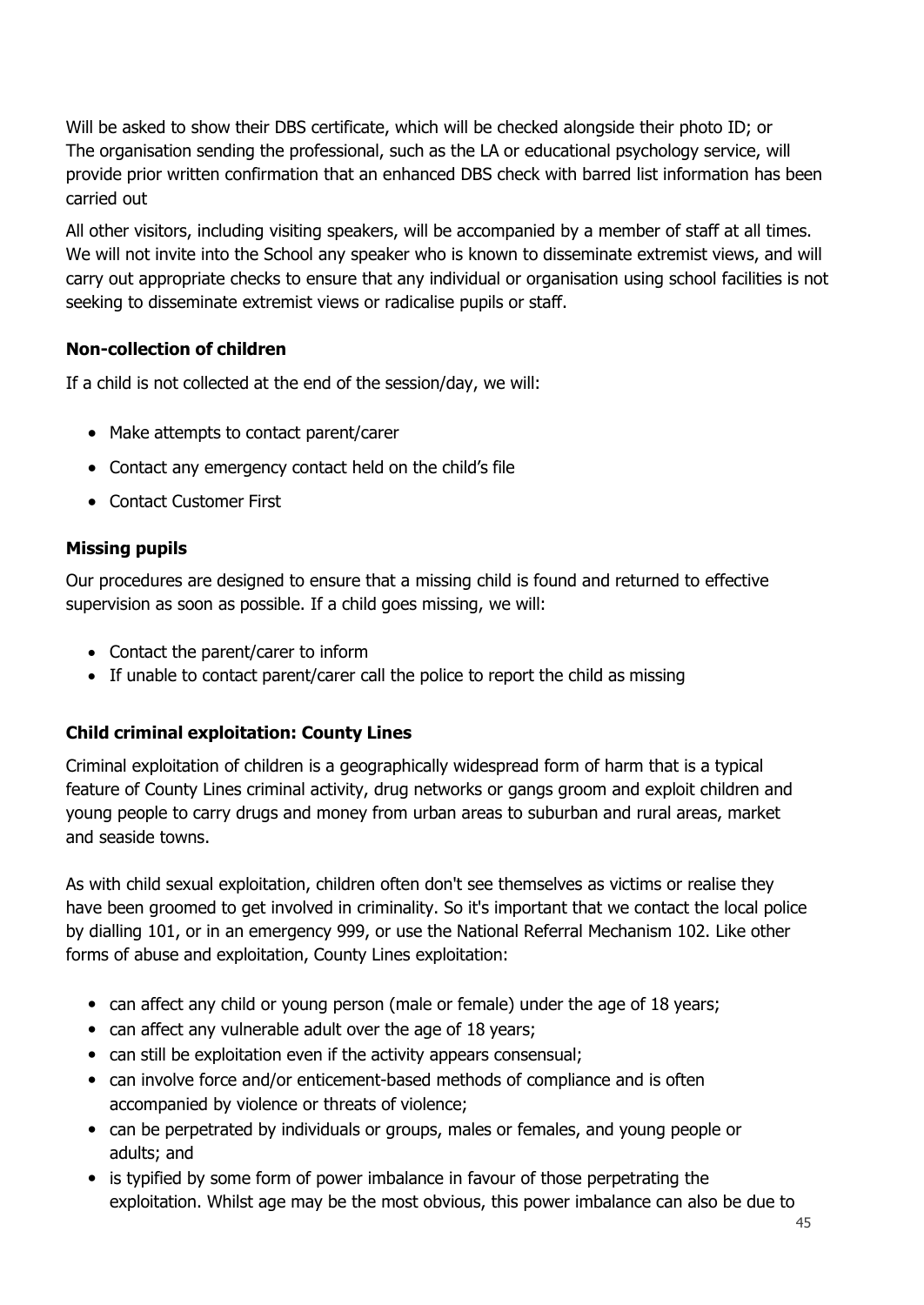a range of other factors including gender, cognitive ability, physical strength, status, and access to economic or other resources.

## **Child Criminal Exploitation (CCE)**

CCE is where an individual or group takes advantage of an imbalance of power to coerce, control, manipulate or deceive a child into any criminal activity (a) in exchange for something the victim needs or wants, and/or (b) for the financial or other advantage of the perpetrator or facilitator and/or (c) through violence or the threat of violence. The victim may have been criminally exploited even if the activity appears consensual. CCE does not always involve physical contact; it can also occur through the use of technology.

CCE can include children being forced to work in cannabis factories, being coerced into moving drugs or money across the country (county lines), forced to shoplift or pickpocket, vehicle crime and threatening/committing serious violence or to threaten other young people.

Some of the following can be indicators of CCE:

- children who appear with unexplained gifts or new possessions;
- children who associate with other young people involved in exploitation;
- children who suffer from changes in emotional well-being;
- children who misuse drugs and alcohol;
- children who go missing for periods of time or regularly come home late; and
- children who regularly miss school or education or do not take part in education.

All staff will also be aware that:

- Children may become trapped as they or their families may be threatened with violence and they may be coerced or entrapped into debt or into carrying weapons. They may carry weapons as a form of protection;
- Children involved in criminal exploitation need to be treated as victims themselves (particularly older children), even though they may commit crimes themselves;
- Girls are at risk of criminal exploitation too, even though their experience may be different.

## **Upskirting**

The Voyeurism (Offences) Act, which is commonly known as the Upskirting Act, came into force on 12 April 2019. 'Upskirting' is where someone takes a picture under a persons clothing (not necessarily a skirt) without their permission and or knowledge, with the intention of viewing their genitals or buttocks (with or without underwear) to obtain sexual gratification, or cause the victim humiliation, distress or alarm. It is a criminal offence. Anyone of any gender, can be a victim.

## **Children and online safety away from school and college**

It is important that all staff who interact with children, including online, continue to look out for signs a child may be at risk. Any such concerns should be dealt with as per the Child Protection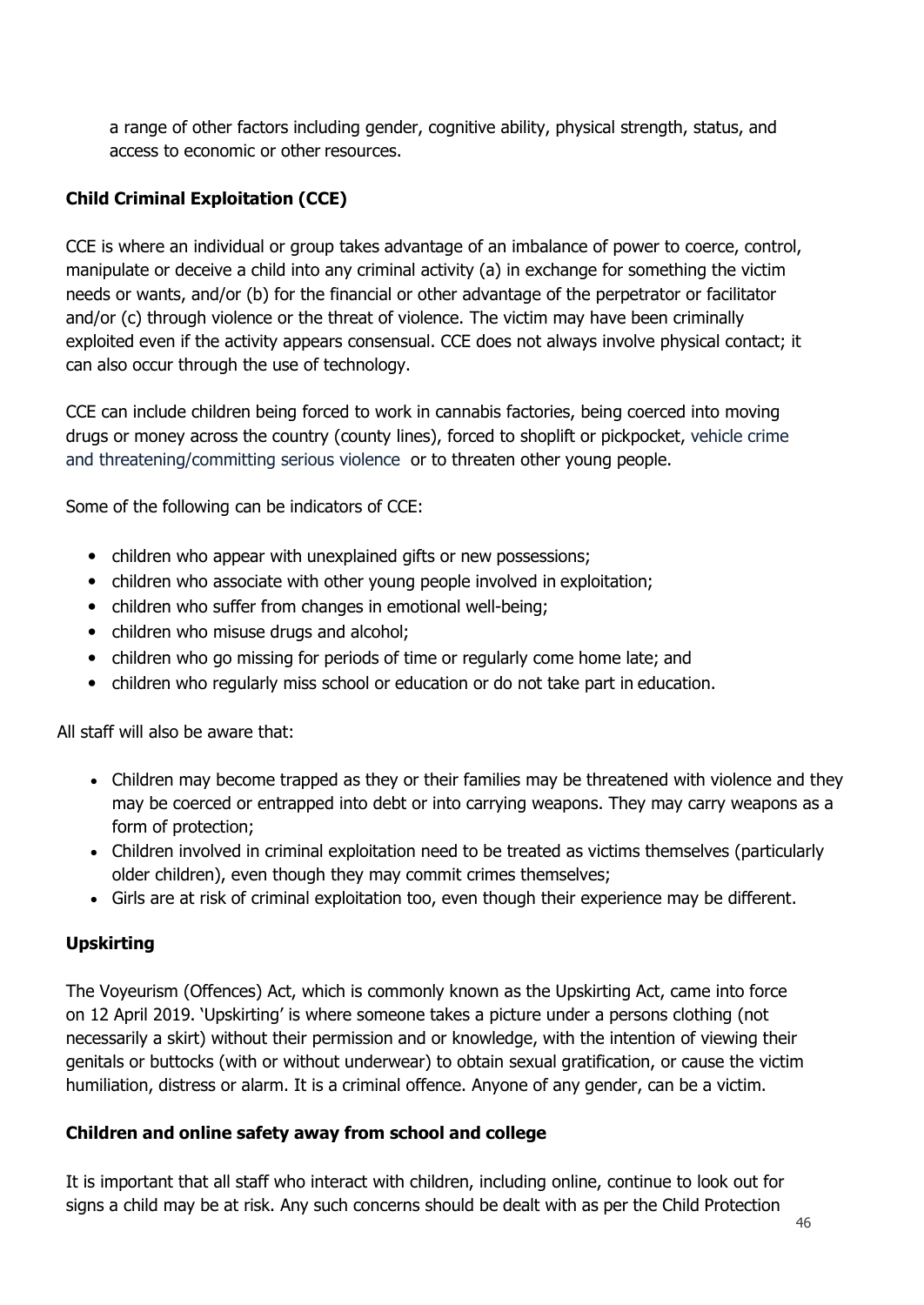Policy and where appropriate referrals should still be made to children's social care and as required, the police by the DSL or ADSL within the school setting.

The breadth of issues classified within online safety is considerable, but can be categorised into three areas of risk:

- content: being exposed to illegal, inappropriate or harmful material; for example pornography, fake news, racist or radical and extremist views;
- contact: being subjected to harmful online interaction with other users; for example commercial advertising as well as adults posing as children or young adults; and
- conduct: personal online behaviour that increases the likelihood of, or causes, harm; for example making, sending and receiving explicit images, or online bullying.

Online teaching should follow the same principles as set out in the Trust's code of conduct. Seckford Education Trust will ensure any use of online learning tools and systems is in line with privacy and data protection/GDPR requirements. Below are some things to consider when delivering virtual lessons, especially where webcams are involved:

- No 1:1s, groups only
- Staff and children must wear suitable clothing, as should anyone else in the household.
- Any computers used should be in appropriate areas, for example, not in bedrooms; and the background should be blurred.
- The live class should be recorded so that if any issues were to arise, the video can be reviewed.
- Live classes should be kept to a reasonable length of time, or the streaming may prevent the family 'getting on' with their day.
- Language must be professional and appropriate, including any family members in the background.
- Staff must only use platforms provided by Seckford Education Trust to communicate with pupils
- Staff should record, the length, time, date and attendance of any sessions held.

## **Identity Badges**

It is expected that every member of teaching staff wears an identity badge with their title, job role and photograph. This also applies to all support staff, save for cleaning staff and peripatetic staff.

The badge should be worn with a Trust lanyard.

The purpose of this expectation is so that any member of staff is clearly identifiable on site / trips etc. Having an identity badge clearly shows that staff members are legitimate and have been safeguarding trained (as that is an expectation of all members of staff).

Heads of School are expected to make sure their staff are wearing their badge at all times when on Trust / School business. Though, it should be noted that Heads of School and staff are expected to use their common sense with this expectation.